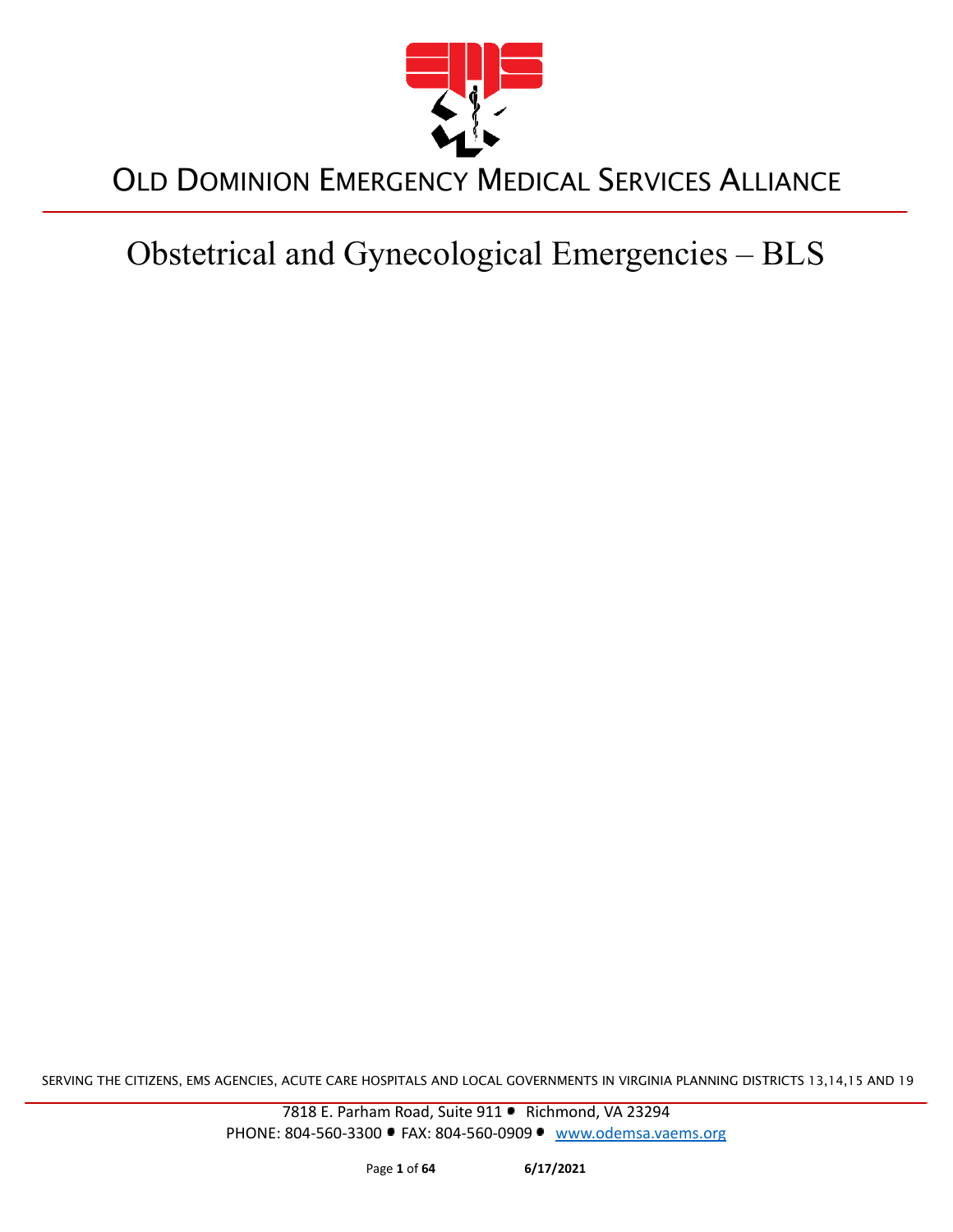

# **OB/GYN – Childbirth/Labor/Delivery – BLS**

#### **OVERVIEW:**

**In women with regular menstrual cycles, a history of one or more missed cycles (periods) is suggestive of pregnancy.**

**Labor** is defined as progressive dilation of the uterine cervix in association with repetitive uterine contractions resulting in complete dilation (10 cm) and effacement (thinning) of the cervical lining.

**Vertex**, or head-first presentation, is the ideal presentation for all deliveries. Crowning is observed as the second stage of labor begins.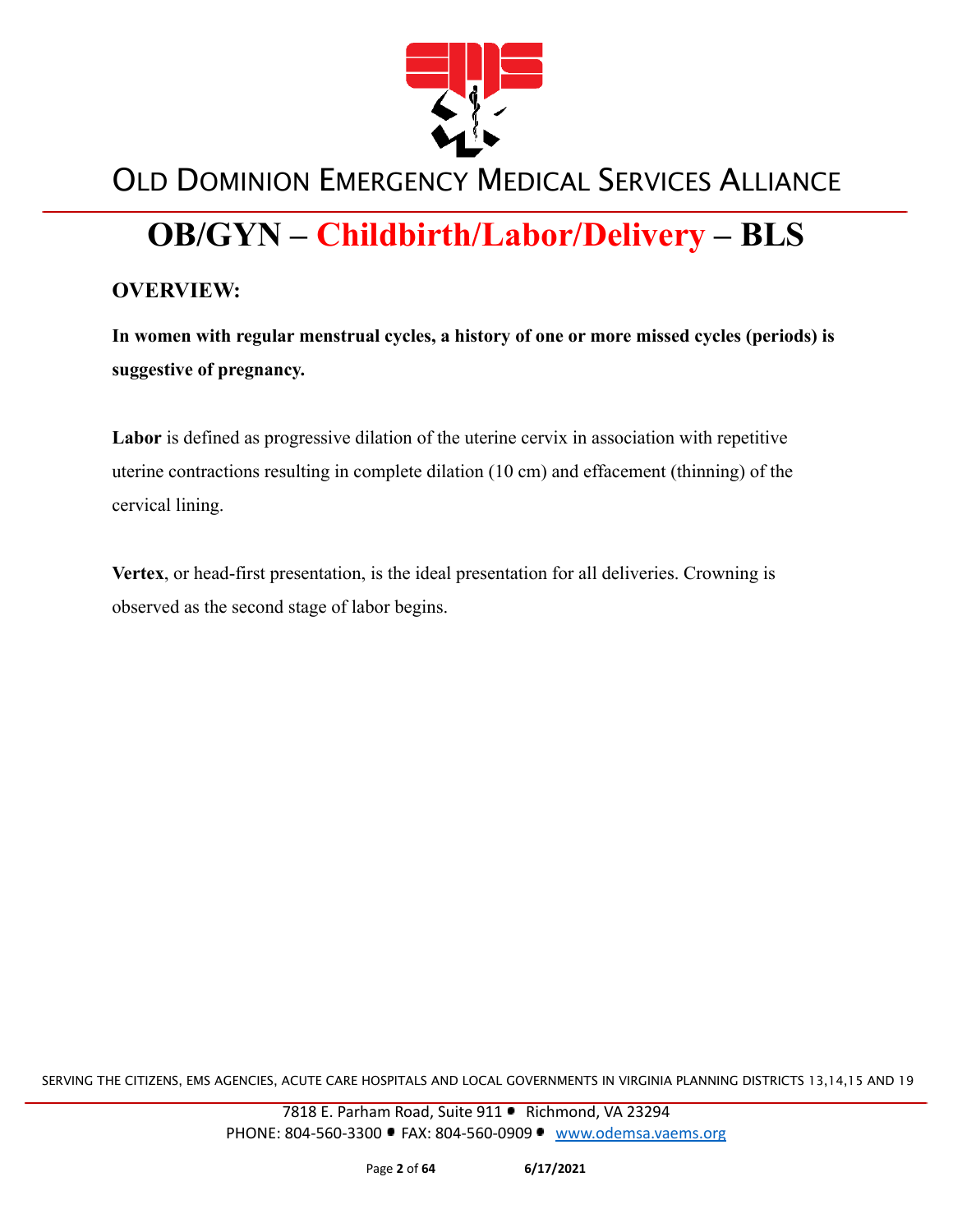

Student Can demonstrate the following competencies without prompting and can explain the clinical reasoning for each listed below:

- 1. Demonstrates proper assessment techniques / Physical skills.
	- a. Scene Survey
	- b. HPI Complete
		- i. EDC Due date
		- ii. LMP Date
		- iii. Number of living births
		- iv. Number of abortions
		- v. Number of times pregnant
		- vi. High Risk
		- vii. OB MD/Clinic/Preferred Hospital
		- viii. Routine OB Care
		- ix. Last Clinic visit
		- x. Vaginal Bleeding/Spotting
		- xi. Fetal Movement
		- xii. Multiple Gestation
		- xiii. Number of Previous Pregnancies
		- xiv. Rupture of Membranes ROM
		- xv. Contractions/Pain
			- 1. Time of Onset
			- 2. Where is the discomfort?
			- 3. Fundal Harding noted
			- 4. Frequency of Pain Need to time intervals.
			- 5. Duration Need to time
	- c. Signs and Symptoms
	- d. SAMPLE
	- e. OPQRST
	- f. MOI NOI
	- g. Pulse Ox
	- h. Need for ALS.

SERVING THE CITIZENS, EMS AGENCIES, ACUTE CARE HOSPITALS AND LOCAL GOVERNMENTS IN VIRGINIA PLANNING DISTRICTS 13,14,15 AND 19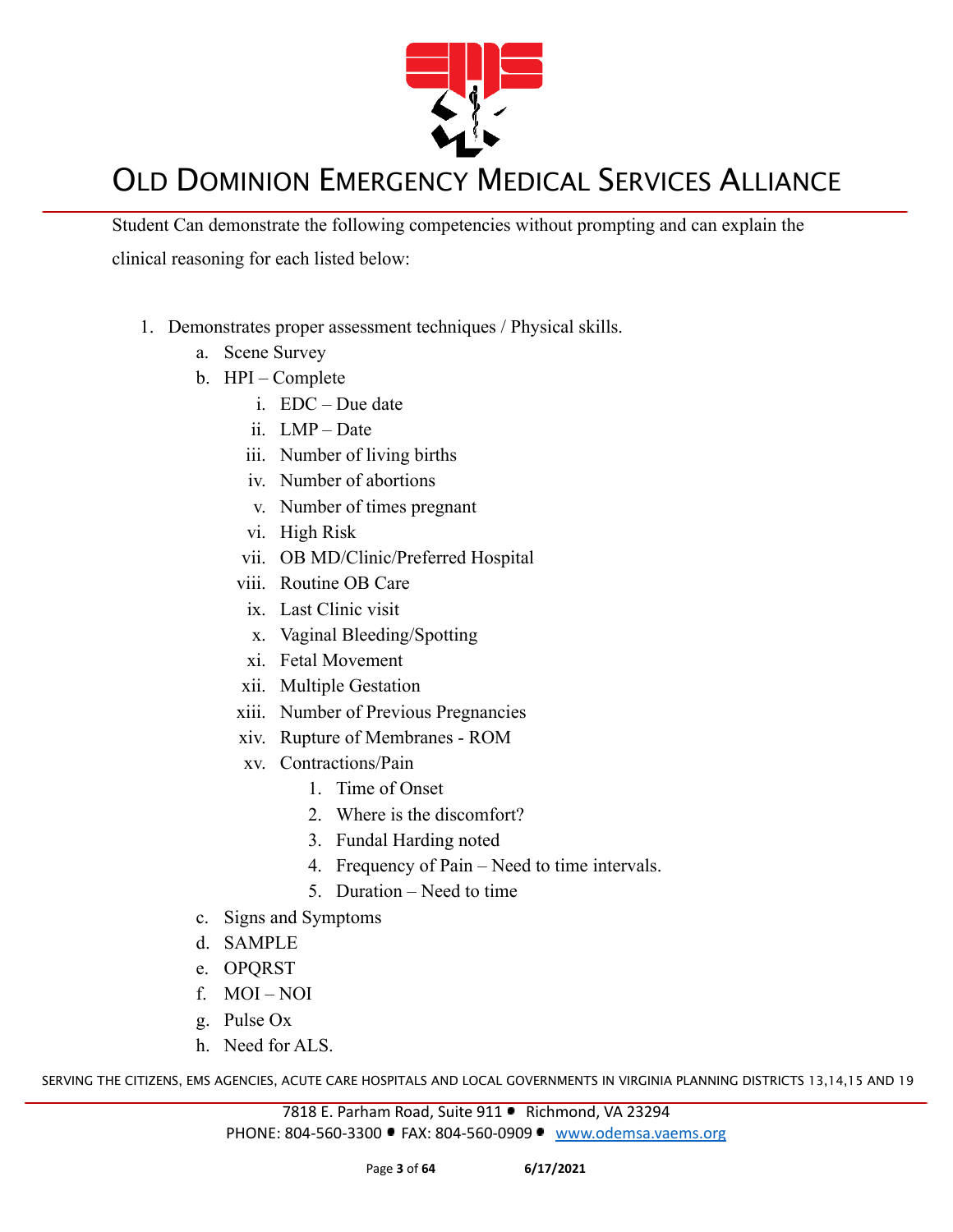

- i. Primary Assessment
	- i. XABCDE Format
- j. Life Threat Bleeding
	- i. Assessment
	- ii. Correction
- k. Airway
	- i. Assessment
	- ii. Correction
- l. Breathing
	- i. Assessment
	- ii. Correction
- m. Circulation
	- i. Assessment
	- ii. Correction
- n. Disability
	- i. Assessment
	- ii. Correction
- o. Exposure
	- i. Assessment
	- ii. Correction
- 2. Demonstrates the following skills.
	- a. Proper Physical Exam
		- i. Head to toe format
		- ii. All major body parts/systems
		- iii. Vital Signs / Documentation
	- b. Frequently assess for Crowning/Vaginal Bleeding/Shock
		- i. If shock develops follow the appropriate Shock Protocol
	- c. If Delivery is imminent
		- i. Stop Ambulance if Applicable.
		- ii. Call for manpower if Applicable.
		- iii. PPE
		- iv. OB Kit

1. Layout contents in orderly fashion.

SERVING THE CITIZENS, EMS AGENCIES, ACUTE CARE HOSPITALS AND LOCAL GOVERNMENTS IN VIRGINIA PLANNING DISTRICTS 13,14,15 AND 19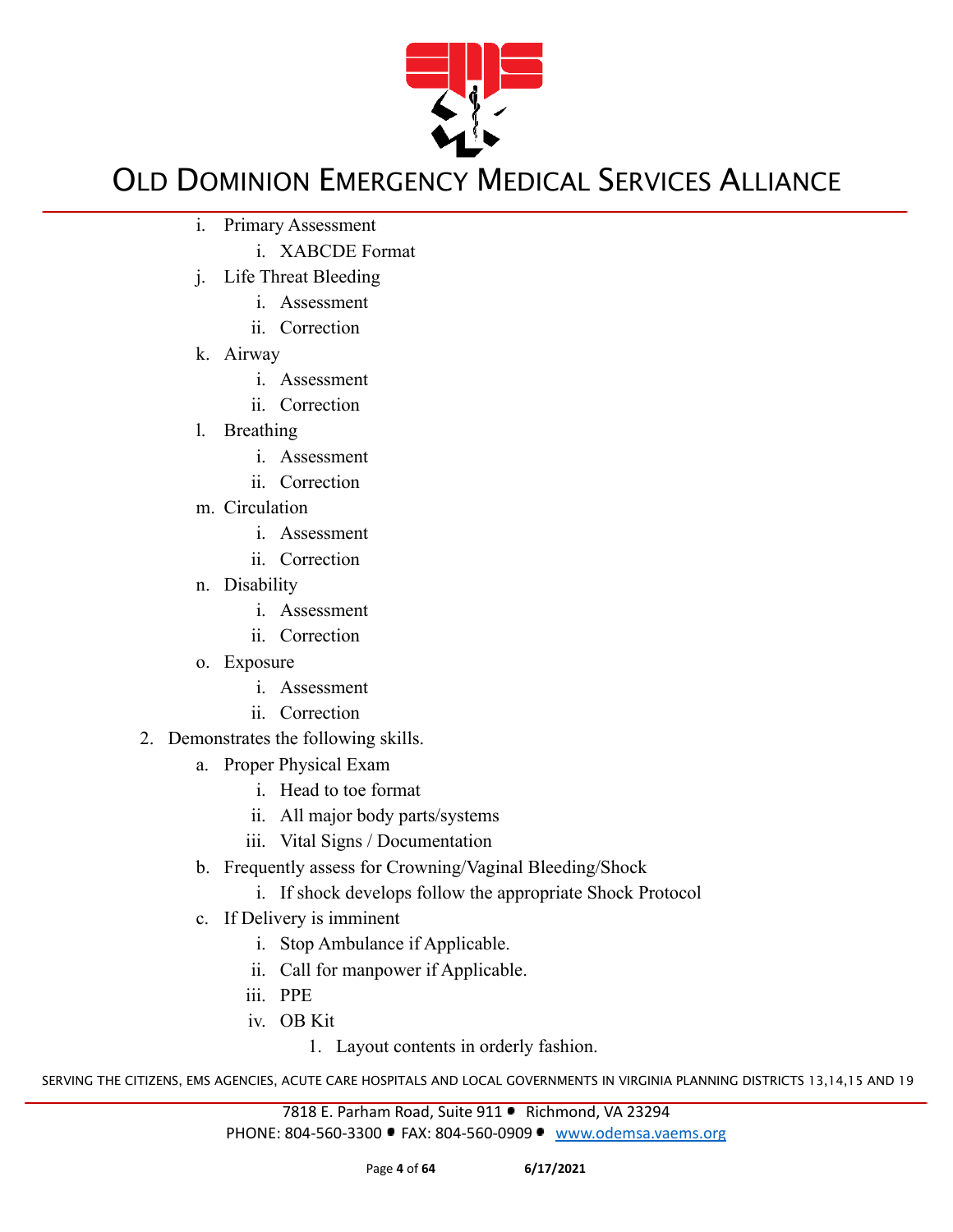

- 2. ID all needed components.
- v. Position Mother
	- 1. Supine Knees drawn up towards head as much as possible.
	- 2. Elevate Buttocks
	- 3. Create workspace Sterile is Best Practice
	- 4. Child(ern) Delivery
		- a. IF the Amniotic Sac remains intact break with blunt object.
		- b. Remove from Head/Nose/Mouth
		- c. Back Pressure on Skull Gentle
		- d. Determine the position of Umbilical Cord Move if needed.
		- e. Support Head and Neck
		- f. As reminder of baby presents support the entire child with both hands/arms as needed
		- g. Wipe Fluids from mouth and nose sterile gauze
			- i. Evaluate need to suction Mouth then Nose.
		- h. Keep child level with the Vagina until Cord is cut
		- i. Note time.
		- j. If Newborn requires Immediate Resuscitation
			- i. Clamp and Cut cord
				- 1. Clamp approx. 4 inches from Newborn
				- 2. Clamp  $2<sup>nd</sup>$  approx. 6 inches from Newborn
				- 3. Follow Current Resuscitation Guidelines
					- a. AHA BLS / PALS
				- 4. ALS
				- 5. Evaluate Mother
				- 6. APGAR Scores
					- a. 1 minute
					- b. 5 Minute
				- 7. Immediate Transport to the proper Facility as Soon as Possible

k. If Newborn does not require Immediate Resuscitation

SERVING THE CITIZENS, EMS AGENCIES, ACUTE CARE HOSPITALS AND LOCAL GOVERNMENTS IN VIRGINIA PLANNING DISTRICTS 13,14,15 AND 19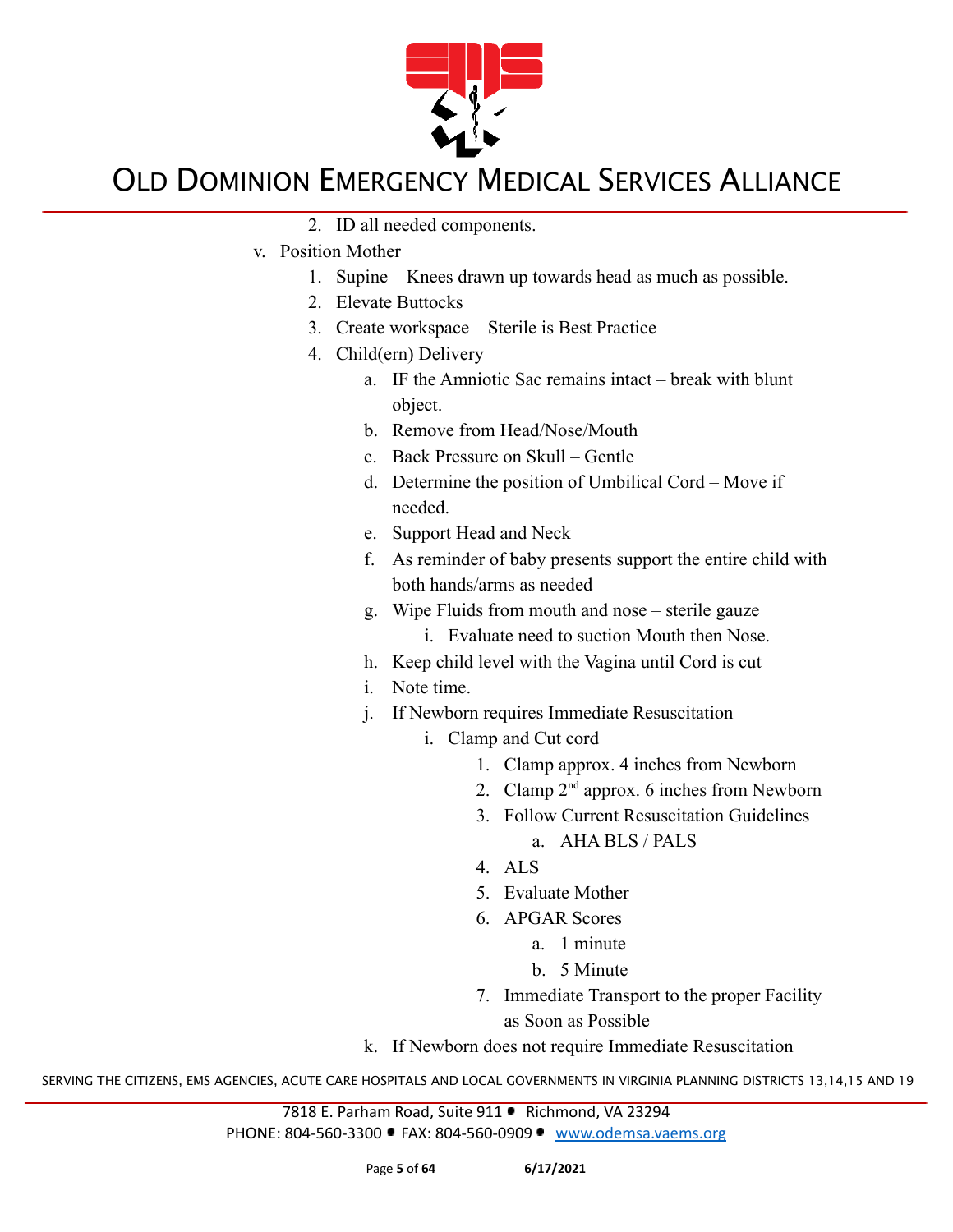

i. Clamp and Cut cord

- 1. Clamp approx. 4 inches from Newborn
- 2. Clamp  $2<sup>nd</sup>$  approx. 6 inches from Newborn
- 3. APGAR Scores
	- a. 1 minute
	- b. 5 Minute
	- a. Evaluate Need for Resuscitation
		- i. Follow Current Resuscitation Guidelines
		- ii. AHA BLS / PALS
		- iii. ALS
		- iv. Evaluate Mother
- ii. Can Delay Clamping and Cutting cord if Newborn not Critical for approx. 1 minute.
- d. Keep Newborn Warm
- e. Place Newborn on Chest/Breast
- f. Prepare for Delivery of Placental Tissue
	- i. Collect in Supplied Bag from OB Kit
- g. Place Sterile Pad over the Vaginal Opening of Mother
	- i. Lower mothers Legs
	- ii. Ask Mother to hold legs together (reduce bleeding)
- **h. Do Not Separate Mother and Child(ern) unless Life Threat Present**
- i. Pulse Ox Measurement
- j. Oxygen/Ventilation based on Assessment.
- k. Demonstrates the appropriate transport mode and destination.
- l. Transport as soon as safe to do so to the proper destination.

The above is a very abbreviated summary of the Protocol.

For the complete Protocol, please review the appropriate Protocol as published by ODEMSA.

SERVING THE CITIZENS, EMS AGENCIES, ACUTE CARE HOSPITALS AND LOCAL GOVERNMENTS IN VIRGINIA PLANNING DISTRICTS 13,14,15 AND 19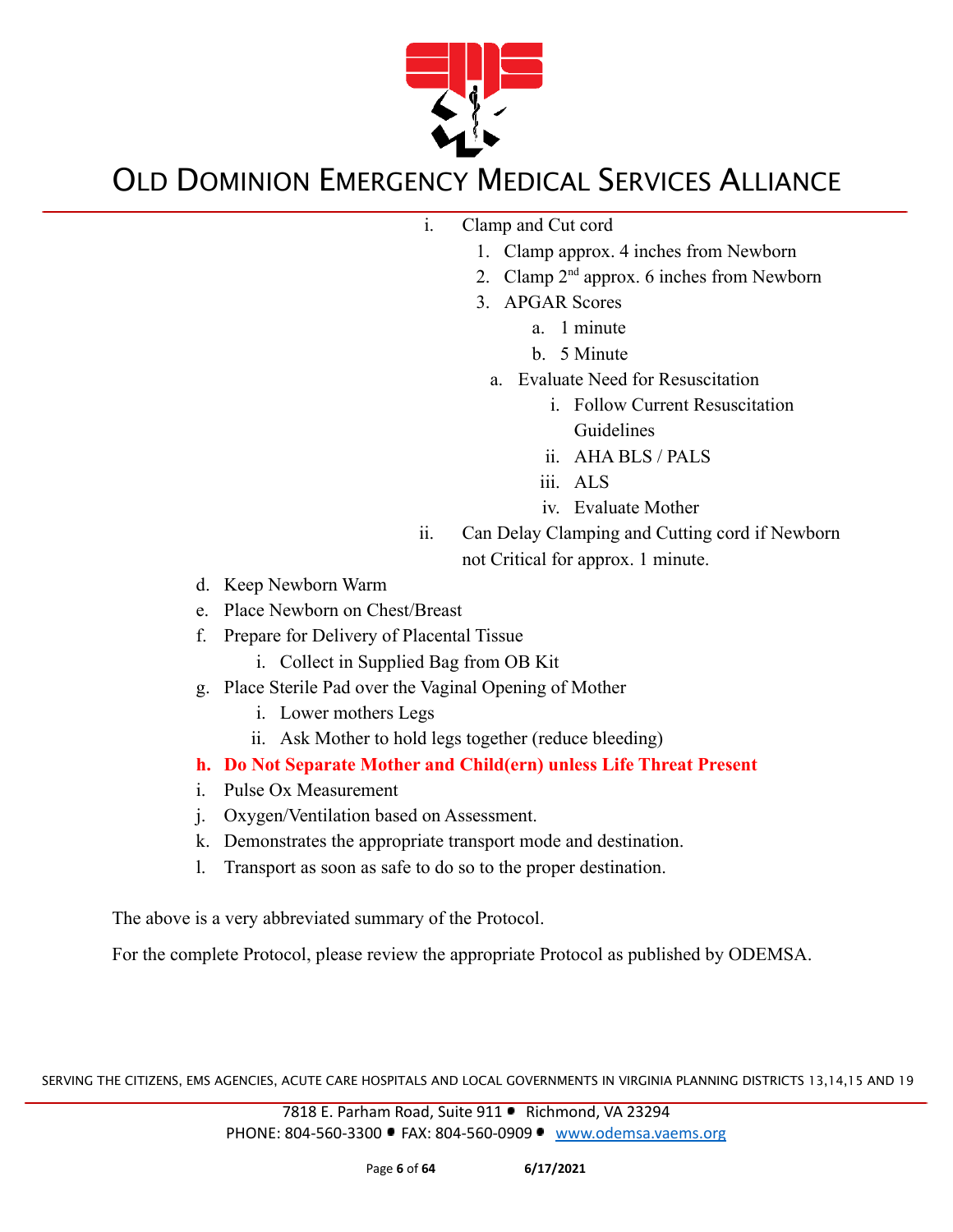

Student's and FTO's signatures below signify that the student has demonstrated sufficient working knowledge and can perform such competency and has had the opportunity to ask and has had all questions and answers provided to their level of comfort.

Competency – ODEMSA – Regional Protocols – **OB/GYN – Childbirth/Labor/Delivery – BLS**

Student's Name and Signature – date below:

|                                        |           | Date |
|----------------------------------------|-----------|------|
| <b>Printed Name</b>                    | Signature |      |
| FTO's Name and Signature – date below: |           |      |
|                                        |           | Date |
| <b>Printed Name</b>                    | Signature |      |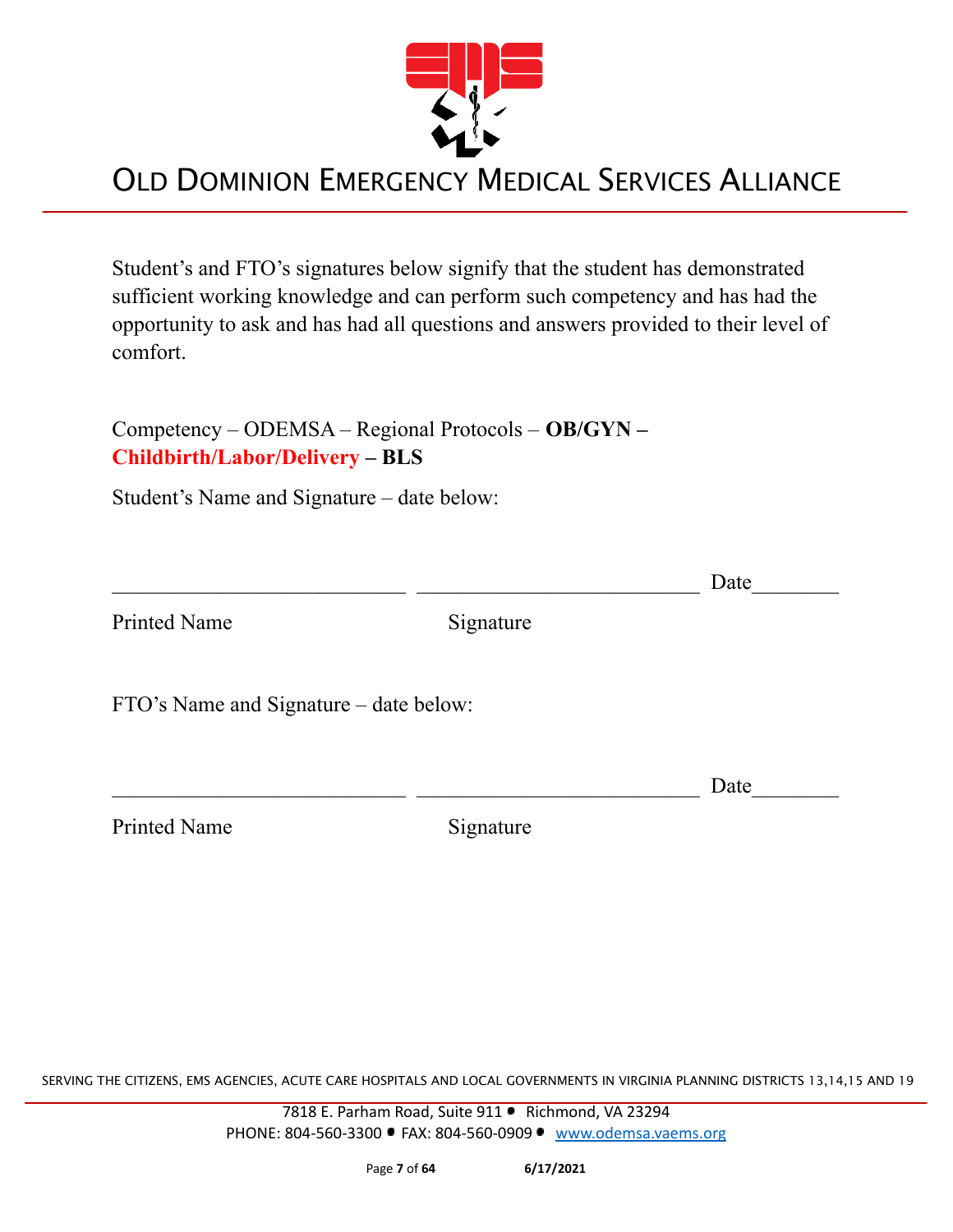

# **Medical - Newborn/Neonatal Resuscitation - BLS**

#### **OVERVIEW:**

Most newborns will require only warmth, stimulation, and occasionally some oxygen after birth. The above treatment is recommended before attempting the more aggressive interventions of Positive-Pressure Ventilation (PPV) and chest compressions.

Remember that a newborn's cardiac output is rate-dependent.

Bradycardia usually is the result of hypoxia.

**Once the hypoxia is corrected, the heart rate may spontaneously correct itself.**

A **"newborn"** is defined as within one month of age post-delivery.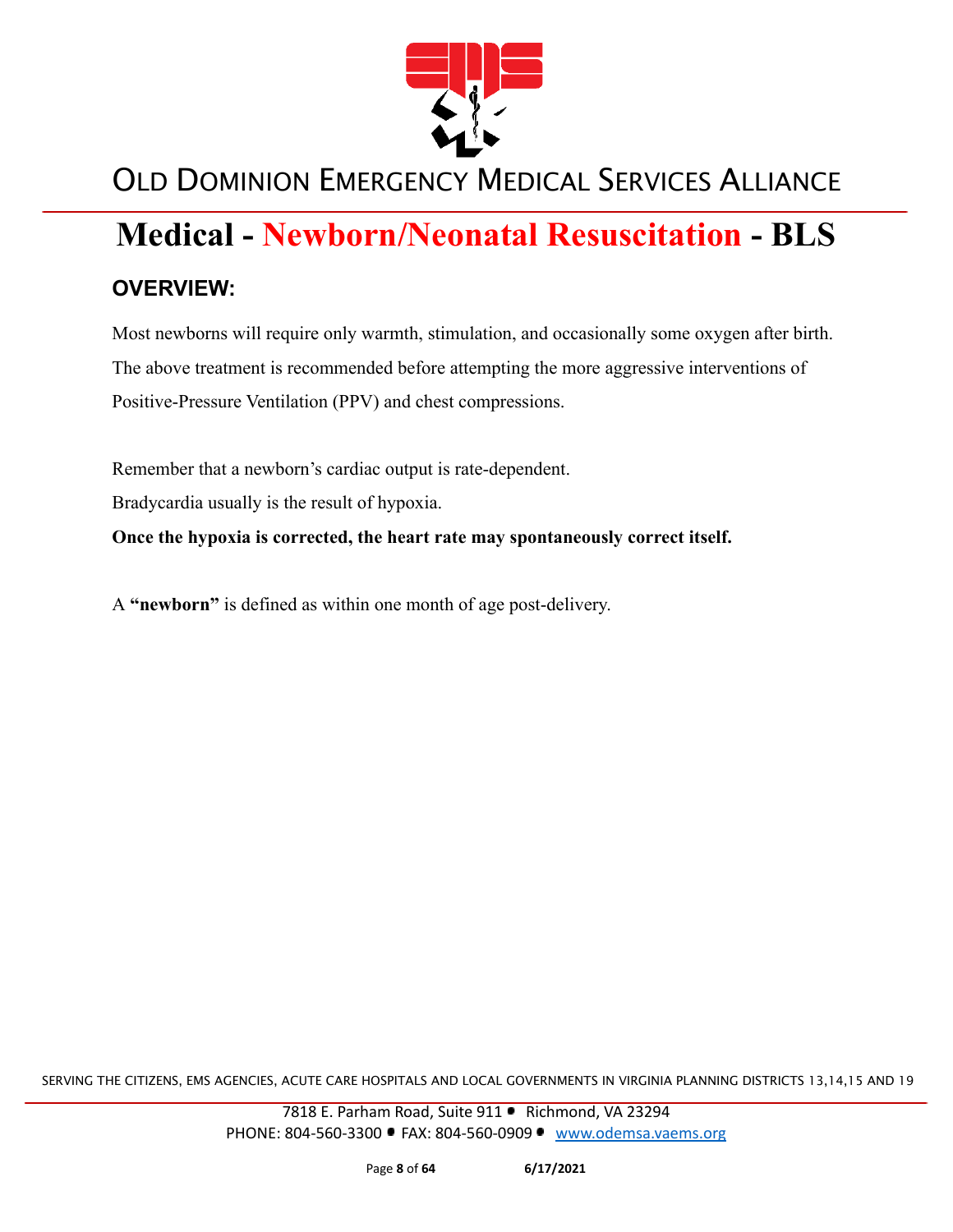

Student Can demonstrate the following competencies without prompting and can explain the clinical reasoning for each listed below:

- 1. Demonstrates proper assessment techniques / Physical skills.
	- a. Scene Survey
	- b. HPI Complete
	- c. Signs and Symptoms
	- d. SAMPLE
	- e. OPQRST
	- f. MOI NOI
	- g. Pulse Ox
	- h. Need for ALS.
	- i. Primary Assessment
		- i. XABCDE Format
	- j. Airway
		- i. Assessment
		- ii. Correction
	- k. Breathing
		- i. Assessment
		- ii. Correction
	- l. Circulation
		- i. Assessment
		- ii. Correction
	- m. Exposure
		- i. Assessment
		- ii. Correction
- 2. Demonstrates the following skills.
	- a. Proper Physical Exam
		- i. Head to toe format
		- ii. All major body parts/systems
		- iii. Vital Signs / Documentation
		- iv. PPE

SERVING THE CITIZENS, EMS AGENCIES, ACUTE CARE HOSPITALS AND LOCAL GOVERNMENTS IN VIRGINIA PLANNING DISTRICTS 13,14,15 AND 19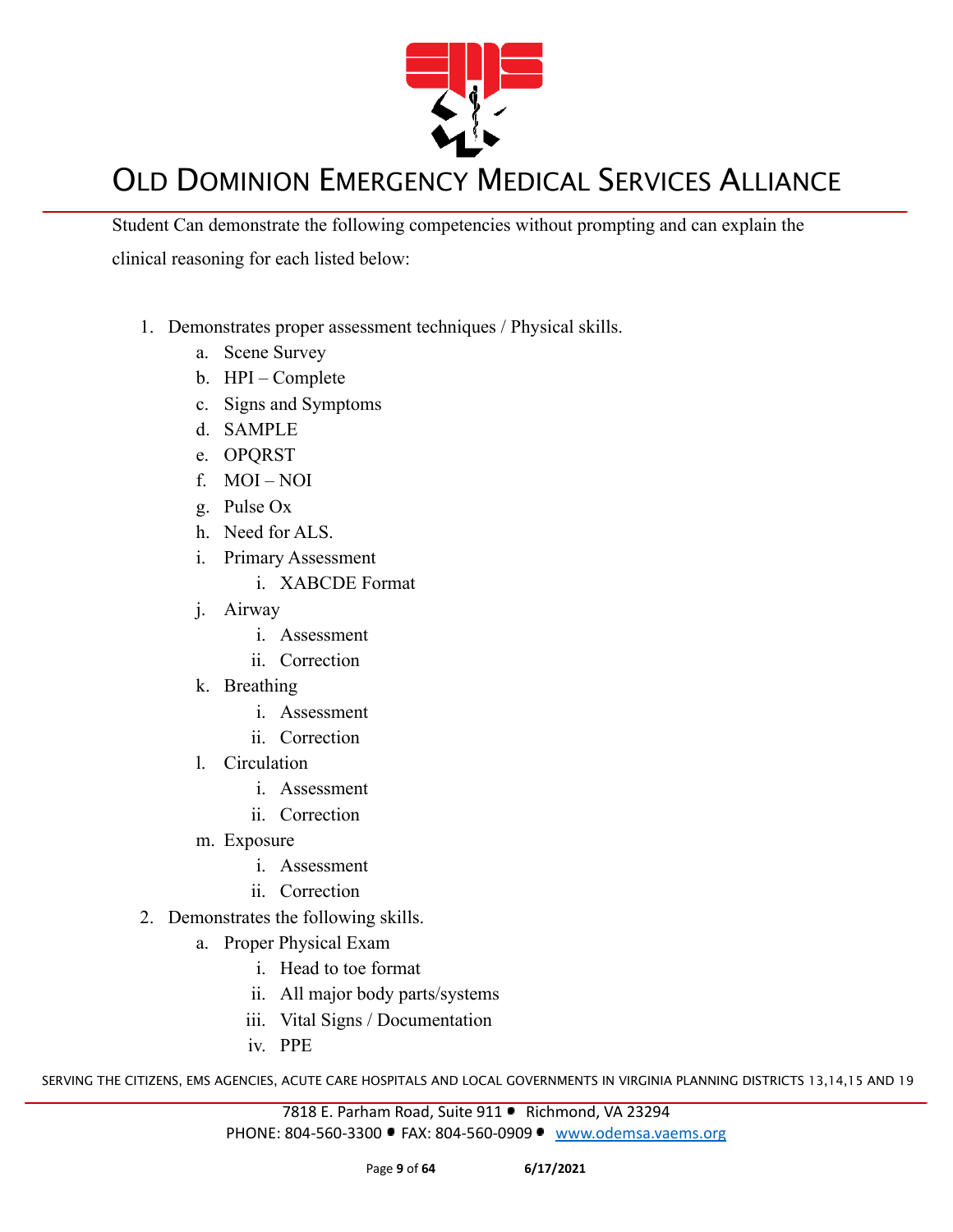

- v. Create workspace Sterile is Best Practice
	- 1. IF the Amniotic Sac remains intact break with blunt object.
	- 2. Remove from Head/Nose/Mouth
	- 3. Support Head and Neck as well as the entire body with both hands and arms as needed.
	- 4. Wipe Fluids from mouth and nose sterile gauze
		- a. Evaluate need to suction Mouth then Nose.
	- 5. Keep child level with the Vagina until Cord is cut
	- 6. Note time.
	- 7. If Newborn requires Immediate Resuscitation
		- a. Clamp and Cut cord
			- i. Clamp approx. 4 inches from Newborn
			- ii. Clamp  $2<sup>nd</sup>$  approx. 6 inches from Newborn
			- iii. Follow Current Resuscitation Guidelines
				- 1. AHA BLS / PALS
				- 2. Airway
					- a. Suction Mouth then Nose.
					- b. Evaluate Respiratory Rate Rate
						- i. Respirations Inadequate
						- **ii.** BVM **Room Air**
						- iii. Rate 40-60 BPM
			- iv. ALS
			- v. Evaluate Mother
			- vi. APGAR Scores
				- 1. 1 minute
				- 2. 5 Minute
			- vii. Immediate Transport to the proper Facility as Soon as Possible
- 3. Keep Newborn Warm
- **4. Do Not Separate Mother and Child(ern) unless Life Threat Present if possible.**
- 5. Pulse Ox Measurement
- 6. Oxygen/Ventilation based on Assessment.
- 7. Demonstrates the appropriate transport mode and destination.

SERVING THE CITIZENS, EMS AGENCIES, ACUTE CARE HOSPITALS AND LOCAL GOVERNMENTS IN VIRGINIA PLANNING DISTRICTS 13,14,15 AND 19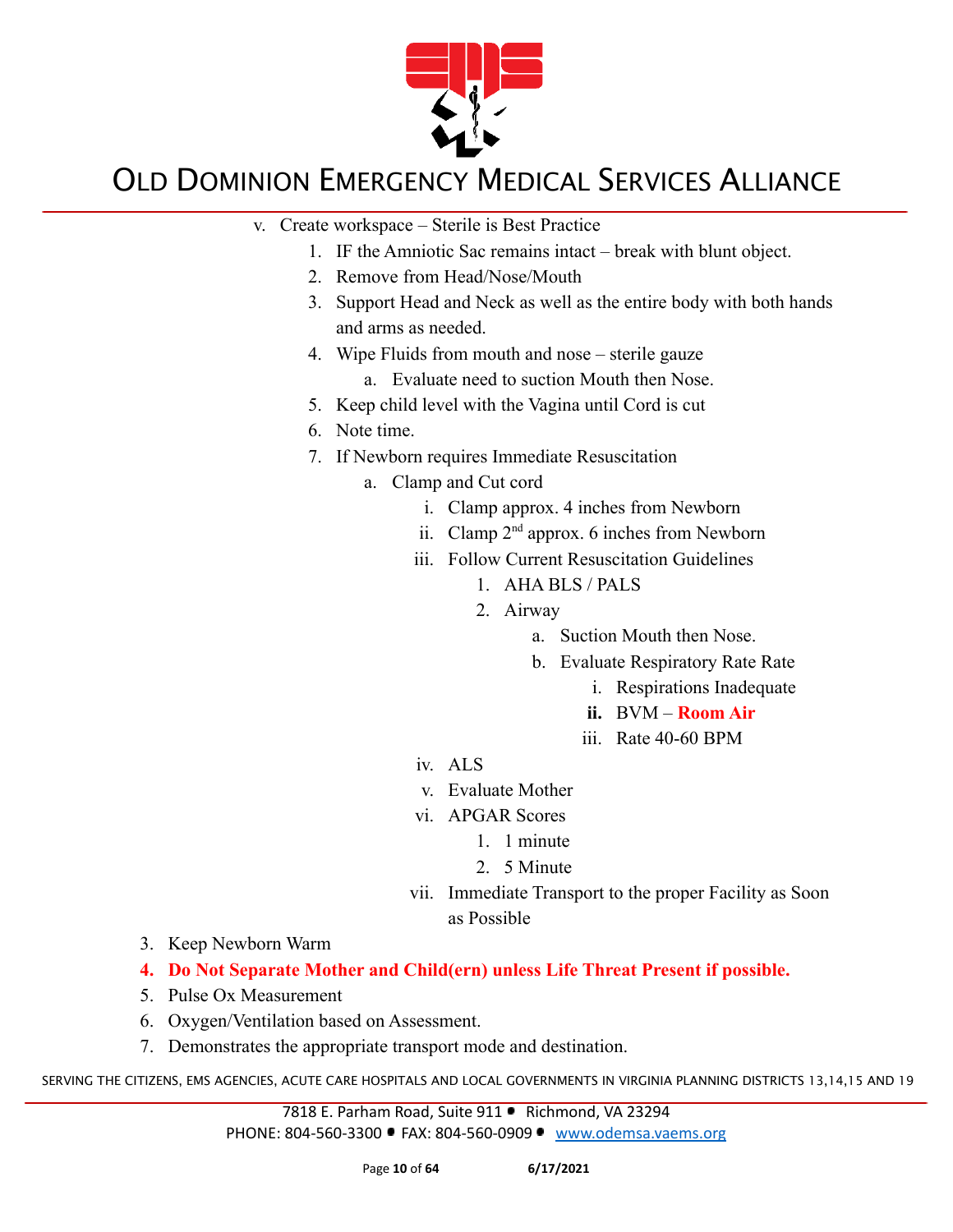

8. Transport as soon as safe to do so to the proper destination.

The above is a very abbreviated summary of the Protocol.

For the complete Protocol, please review the appropriate Protocol as published by ODEMSA.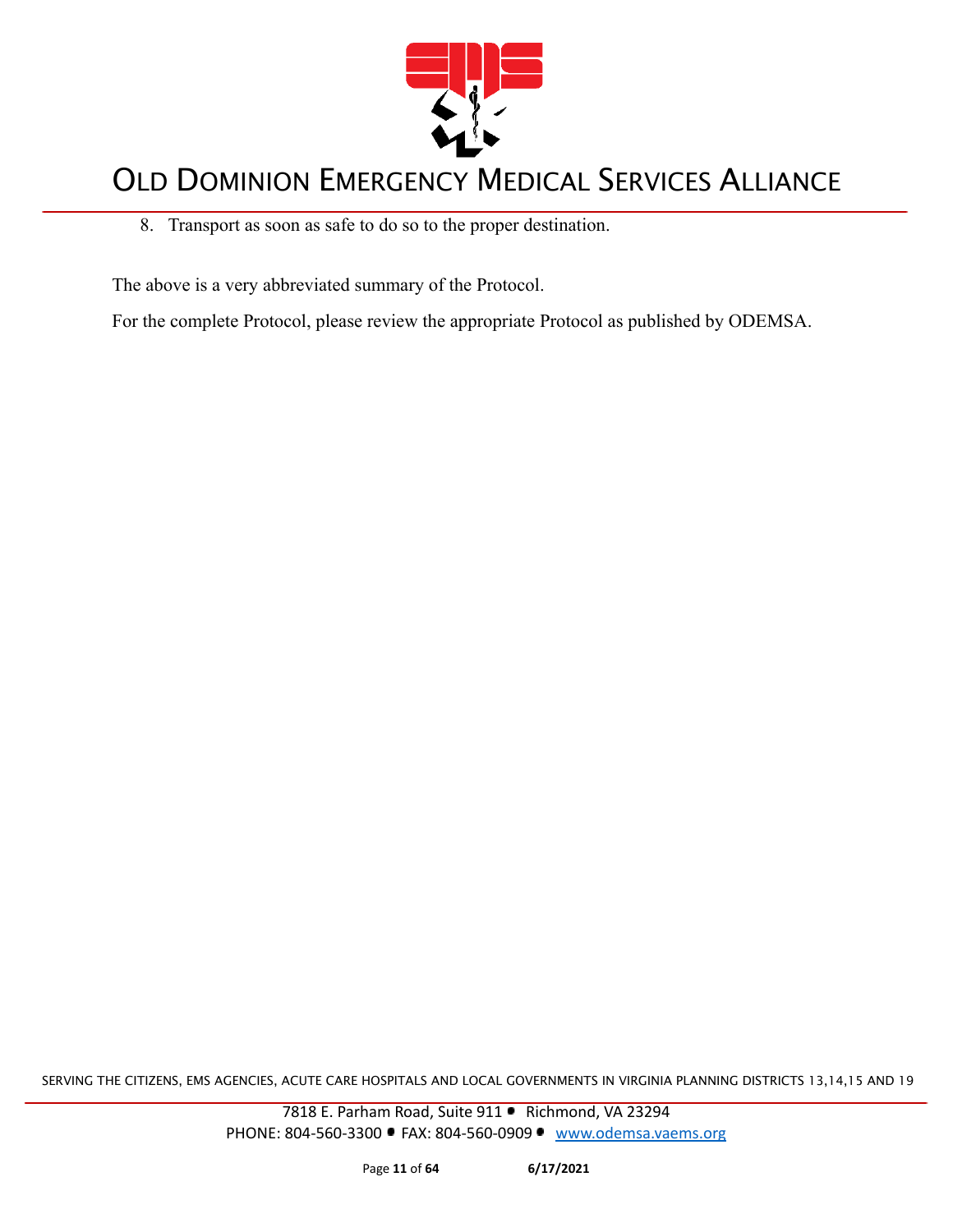

Student's and FTO's signatures below signify that the student has demonstrated sufficient working knowledge and can perform such competency and has had the opportunity to ask and has had all questions and answers provided to their level of comfort.

Competency – ODEMSA – Regional Protocols – **Medical - Newborn/Neonatal Resuscitation - BLS**

Student's Name and Signature – date below:

|                                        |           | Date |
|----------------------------------------|-----------|------|
| <b>Printed Name</b>                    | Signature |      |
| FTO's Name and Signature – date below: |           |      |
|                                        |           | Date |
| <b>Printed Name</b>                    | Signature |      |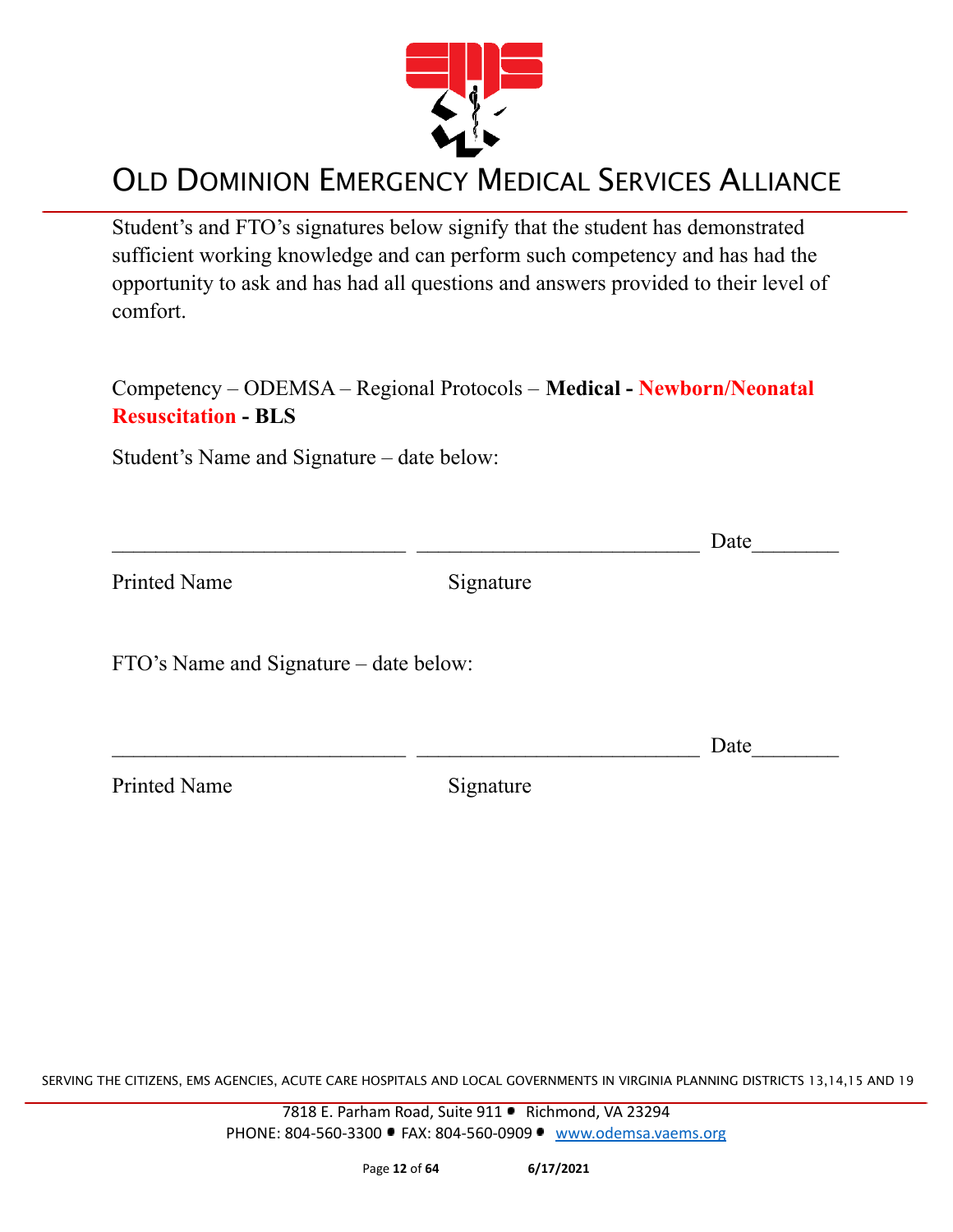

# **OB/GYN – Childbirth/Labor/Delivery – BLS Shoulder Dystocia**

#### **OVERVIEW:**

**Shoulder dystocia** is a labor complication caused by difficulty delivering the fetal shoulders. After delivery of the head, the fetus seems to try to withdraw back into the birth canal (**Turtle Sign**).

Further birth of the infant is prevented by the impaction of the fetal shoulders within the maternal pelvis.

Digital exam reveals that the anterior shoulder is stuck behind the pubic symphysis. In more severe cases, the posterior shoulder may be stuck at the level of the sacral promontory.

Although this is more common among women with gestational diabetes and those with very large fetuses, it can occur with babies of any size.

Unfortunately, it cannot be predicted or prevented.

**Improperly relieving the dystocia can result in unilateral or bilateral clavicular fractures.**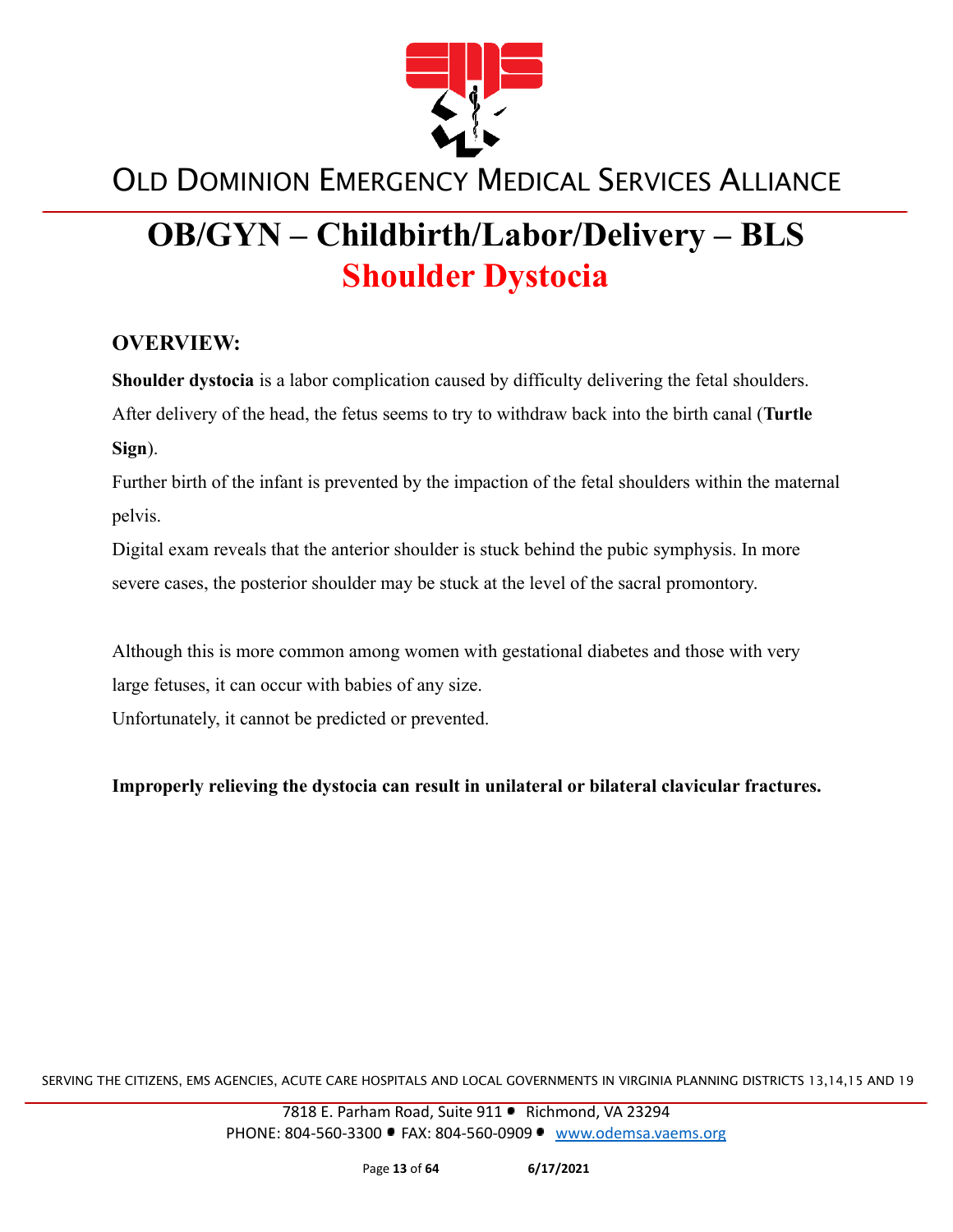

Student Can demonstrate the following competencies without prompting and can explain the clinical reasoning for each listed below:

- 1. Demonstrates proper assessment techniques / Physical skills.
	- a. Scene Survey
	- b. HPI Complete
		- i. EDC Due date
		- ii. LMP Date
		- iii. Number of living births
		- iv. Number of abortions
		- v. Number of times pregnant
		- vi. High Risk
		- vii. OB MD/Clinic/Preferred Hospital
		- viii. Routine OB Care
		- ix. Last Clinic visit
		- x. Vaginal Bleeding/Spotting
		- xi. Fetal Movement
		- xii. Multiple Gestation
		- xiii. Number of Previous Pregnancies
		- xiv. Rupture of Membranes ROM
		- xv. Contractions/Pain
			- 1. Time of Onset
			- 2. Where is the discomfort?
			- 3. Fundal Harding noted
			- 4. Frequency of Pain Need to time intervals.
			- 5. Duration Need to time
	- c. Signs and Symptoms
	- d. SAMPLE
	- e. OPQRST
	- f. MOI NOI
	- g. Pulse Ox
	- h. Need for ALS.

SERVING THE CITIZENS, EMS AGENCIES, ACUTE CARE HOSPITALS AND LOCAL GOVERNMENTS IN VIRGINIA PLANNING DISTRICTS 13,14,15 AND 19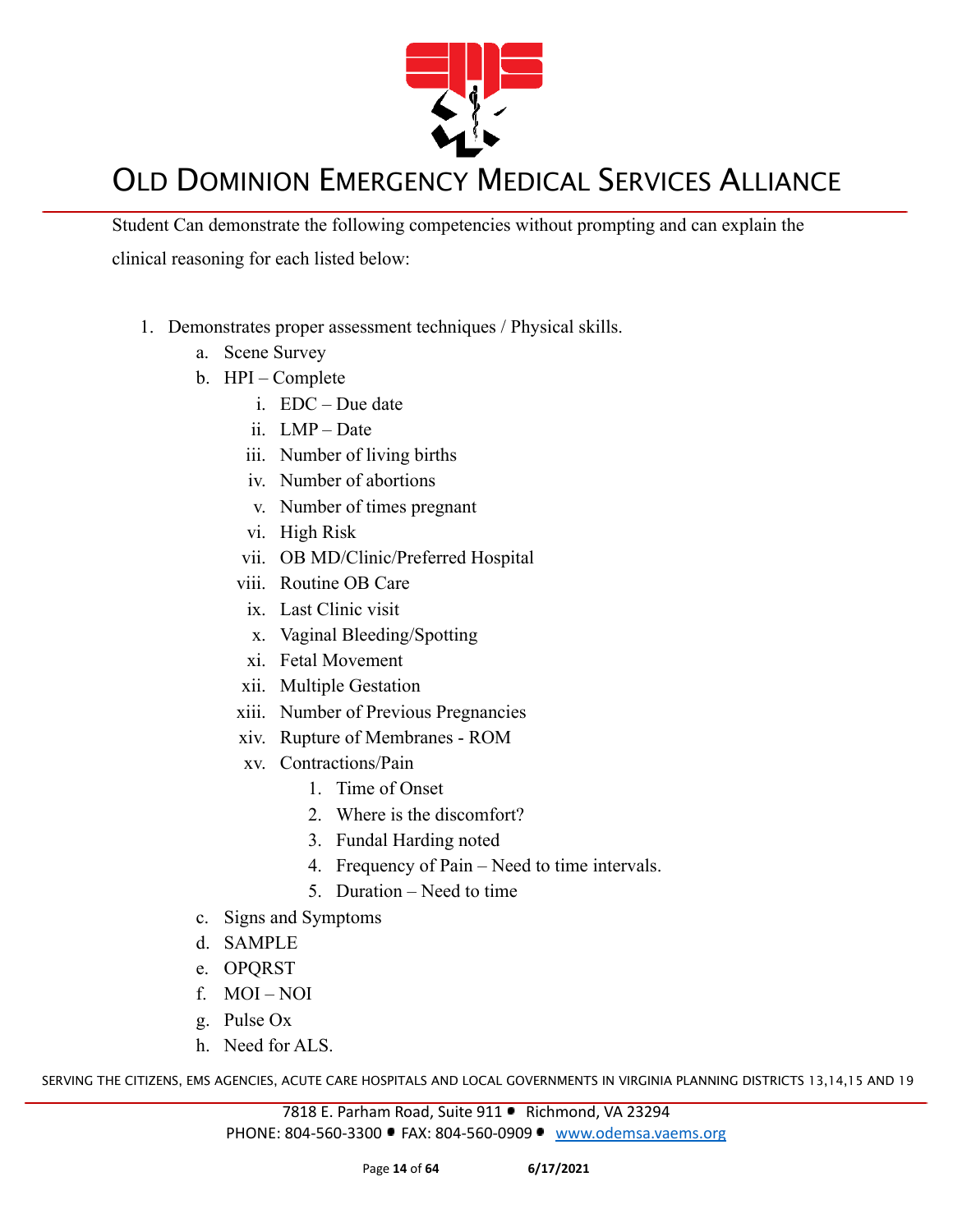

- i. Primary Assessment
	- i. XABCDE Format
- j. Life Threat Bleeding
	- i. Assessment
	- ii. Correction
- k. Airway
	- i. Assessment
	- ii. Correction
- l. Breathing
	- i. Assessment
	- ii. Correction
- m. Circulation
	- i. Assessment
	- ii. Correction
- n. Disability
	- i. Assessment
	- ii. Correction
- o. Exposure
	- i. Assessment
	- ii. Correction
- 2. Demonstrates the following skills.
	- a. Proper Physical Exam
		- i. Head to toe format
		- ii. All major body parts/systems
		- iii. Vital Signs / Documentation
	- b. Frequently assess for Crowning/Vaginal Bleeding/Shock
		- i. If shock develops follow the appropriate Shock Protocol
	- c. If Delivery is imminent
		- i. Stop Ambulance if Applicable.
		- ii. Call for manpower if Applicable.
		- iii. PPE
		- iv. OB Kit

1. Layout contents in orderly fashion.

SERVING THE CITIZENS, EMS AGENCIES, ACUTE CARE HOSPITALS AND LOCAL GOVERNMENTS IN VIRGINIA PLANNING DISTRICTS 13,14,15 AND 19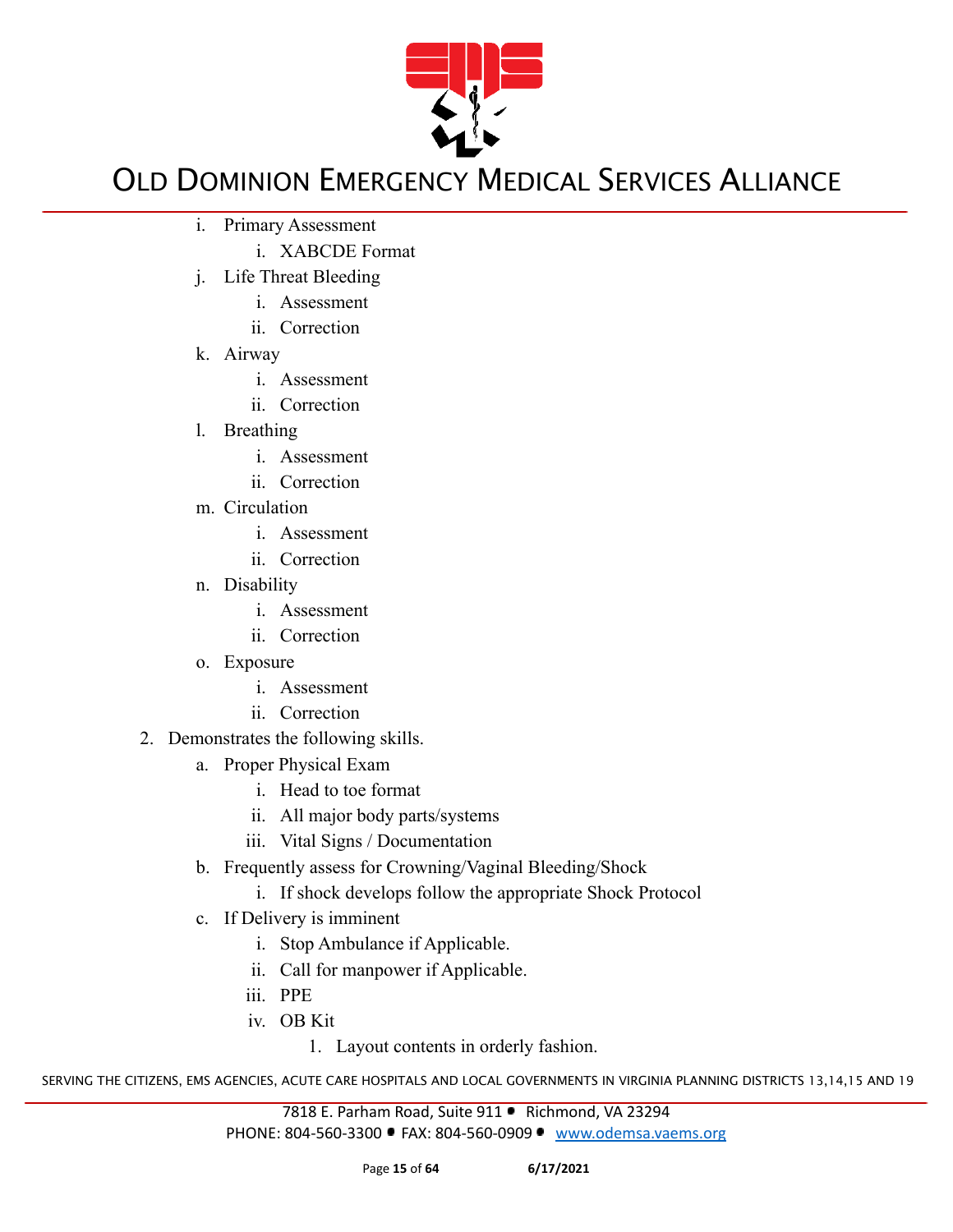

- 2. ID all needed components.
- v. Position Mother
	- 1. Supine Knees drawn up towards head as much as possible.
	- 2. Elevate Buttocks
	- 3. Create workspace Sterile is Best Practice
	- **4. Evaluate for Presence of "Turtle Sign".**
	- **5. ALS**
	- 6. Child(ern) Delivery
		- a. Determine the position of Umbilical Cord Move if needed.
		- b. IF the Amniotic Sac remains intact break with blunt object.
		- c. Remove from Head/Nose/Mouth
		- **d. Gentle** downward traction on the Chest and Back to **Try and Free Shoulder**
			- **i. If Unsuccessful**
				- **1. Do Not Increase Force**
				- **2. Immediate Transport**
		- e. Support Head and Neck
		- f. Wipe Fluids from mouth and nose sterile gauze
			- i. Evaluate need to suction Mouth then Nose.
		- g. Note time.
- d. Frequent Reassessment of Mother
- e. Pulse Ox Measurement
- f. Oxygen/Ventilation based on Assessment.
- g. Demonstrates the appropriate transport mode and destination.
- h. Transport as soon as safe to do so to the proper destination.

The above is a very abbreviated summary of the Protocol.

For the complete Protocol, please review the appropriate Protocol as published by ODEMSA.

SERVING THE CITIZENS, EMS AGENCIES, ACUTE CARE HOSPITALS AND LOCAL GOVERNMENTS IN VIRGINIA PLANNING DISTRICTS 13,14,15 AND 19

7818 E. Parham Road, Suite 911 · Richmond, VA 23294 PHONE: 804-560-3300 FAX: 804-560-0909 [www.odemsa.vaems.org](http://www.odemsa.vaems.org)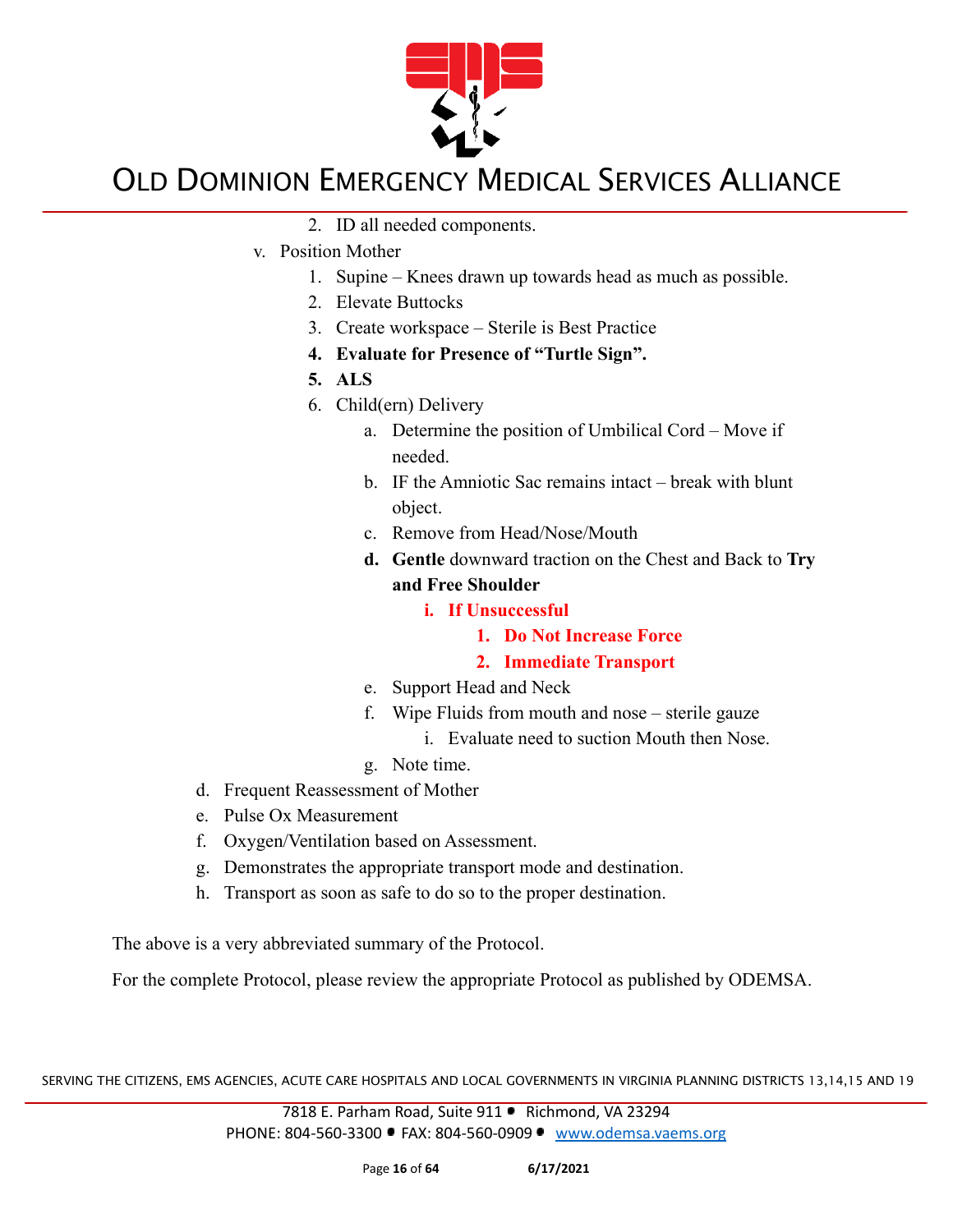

Student's and FTO's signatures below signify that the student has demonstrated sufficient working knowledge and can perform such competency and has had the opportunity to ask and has had all questions and answers provided to their level of comfort.

Competency – ODEMSA – Regional Protocols – **OB/GYN – Childbirth/Labor/Delivery – BLS - Shoulder Dystocia**

Student's Name and Signature – date below:

|                                        |           | Date |
|----------------------------------------|-----------|------|
| <b>Printed Name</b>                    | Signature |      |
| FTO's Name and Signature – date below: |           |      |
|                                        |           | Date |
| <b>Printed Name</b>                    | Signature |      |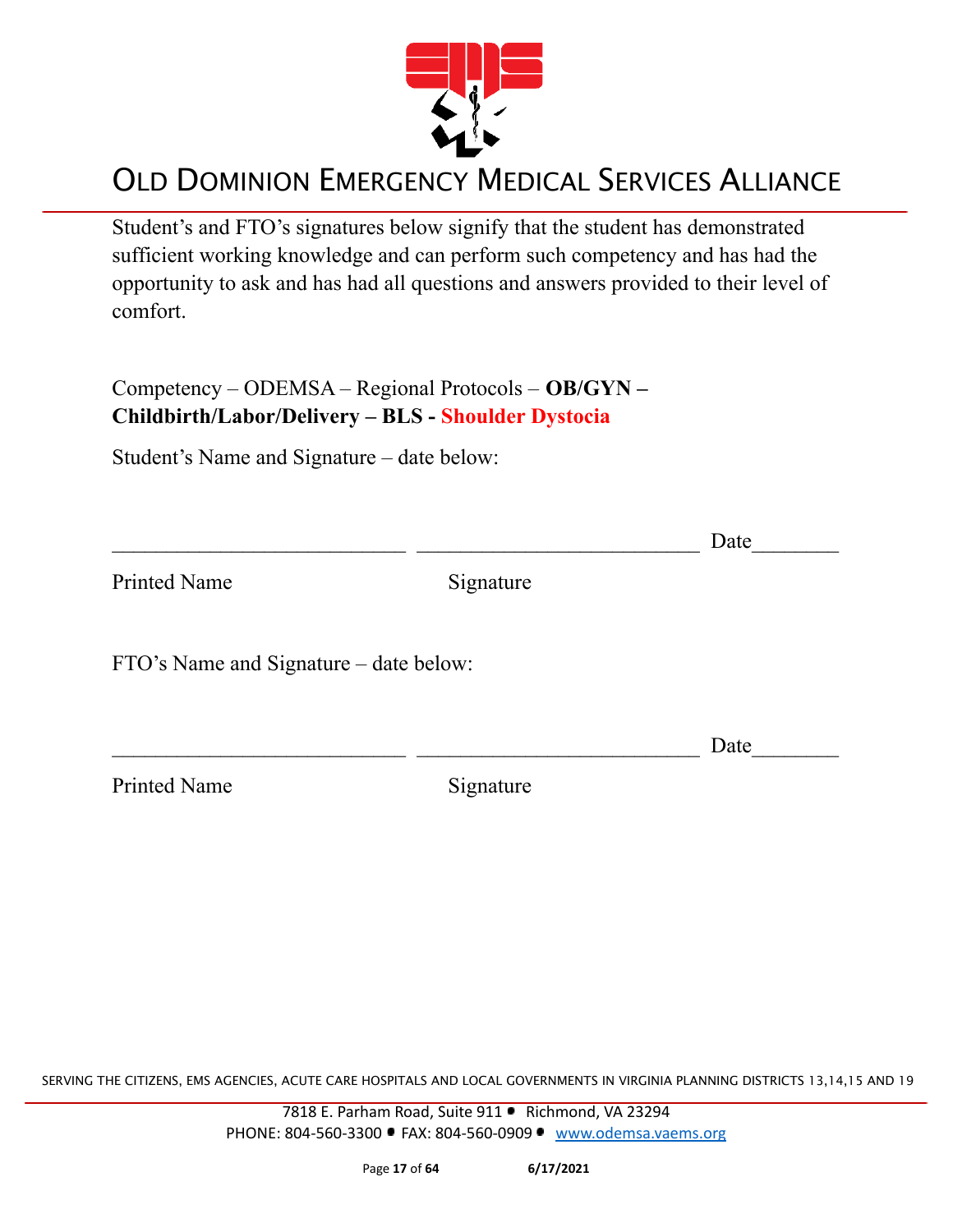

# **OB/GYN – Pregnancy-Related Emergencies – BLS (Delivery – Breech/ Extremity Presentation)**

#### **OVERVIEW:**

Although most babies are born without difficulty, complications may occur. Breech presentation is an abnormality in which the buttocks or legs of the fetus, rather than the head, appear first in the birth canal.

This is the most common atypical birth presentation, occurring in approximately 4% of all full-term deliveries, and up to 25% of all premature births.

In any breech birth, there are increased risks of umbilical cord prolapse or compression and delivery of the feet through an incompletely dilated cervix, leading to arm or head entrapment.

These risks are greatest when a foot is presenting ("footling breech"). Delivery may be prolonged for these newborns, which are at great risk of delivery trauma.

Birth trauma can occur from forceful delivery management, such as cervical spine trauma, injury to the brachial plexus, and fractures to the humerus, clavicle, skull, and neck.

The cause of breech presentation is only known in approximately half of the cases. Predisposing factors can include fetal and uterine anomalies, abnormal placental implantation, uterine over-distention, previous breech, multiple gestation, high parity, and pelvic obstruction (from

SERVING THE CITIZENS, EMS AGENCIES, ACUTE CARE HOSPITALS AND LOCAL GOVERNMENTS IN VIRGINIA PLANNING DISTRICTS 13,14,15 AND 19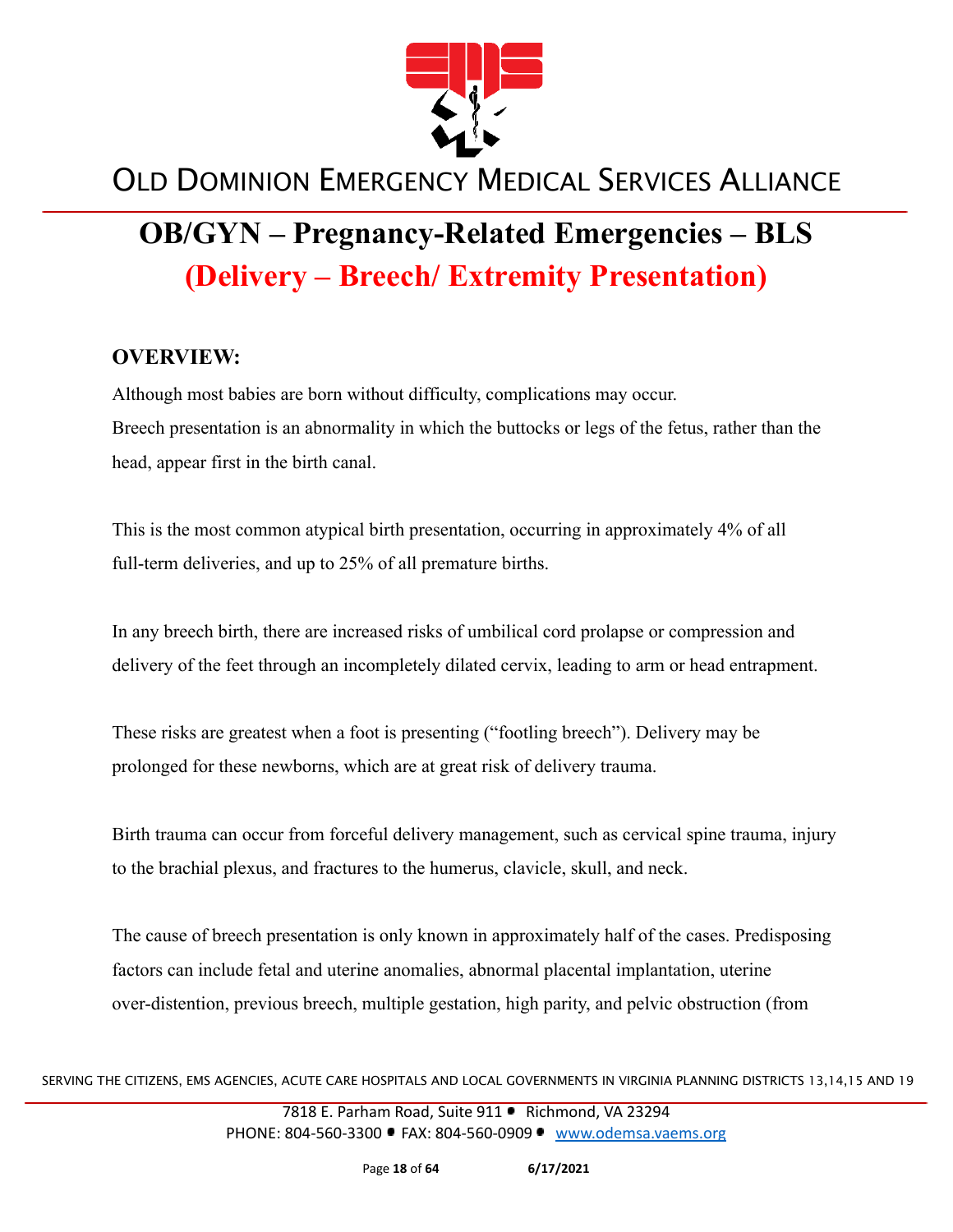

placenta previa or tumors).

#### **Goal: Recognition – Immediate Transport – Contact Medical Control**

Student Can demonstrate the following competencies without prompting and can explain the

clinical reasoning for each listed below:

- 1. Demonstrates proper assessment techniques / Physical skills.
	- a. Scene Survey
	- b. HPI Complete
		- i. EDC Due date
		- ii. LMP Date
		- iii. Number of living births
		- iv. Number of abortions
		- v. Number of times pregnant
		- vi. High Risk
		- vii. OB MD/Clinic/Preferred Hospital
		- viii. Routine OB Care
		- ix. Last Clinic visit
		- x. Vaginal Bleeding/Spotting
		- xi. Fetal Movement
		- xii. Multiple Gestation
		- xiii. Number of Previous Pregnancies
		- xiv. Rupture of Membranes ROM
		- xv. Contractions/Pain
			- 1. Time of Onset
			- 2. Where is the discomfort?
			- 3. Fundal Harding noted
			- 4. Frequency of Pain Need to time intervals.
			- 5. Duration Need to time
	- c. Signs and Symptoms
	- d. SAMPLE
	- e. OPQRST

SERVING THE CITIZENS, EMS AGENCIES, ACUTE CARE HOSPITALS AND LOCAL GOVERNMENTS IN VIRGINIA PLANNING DISTRICTS 13,14,15 AND 19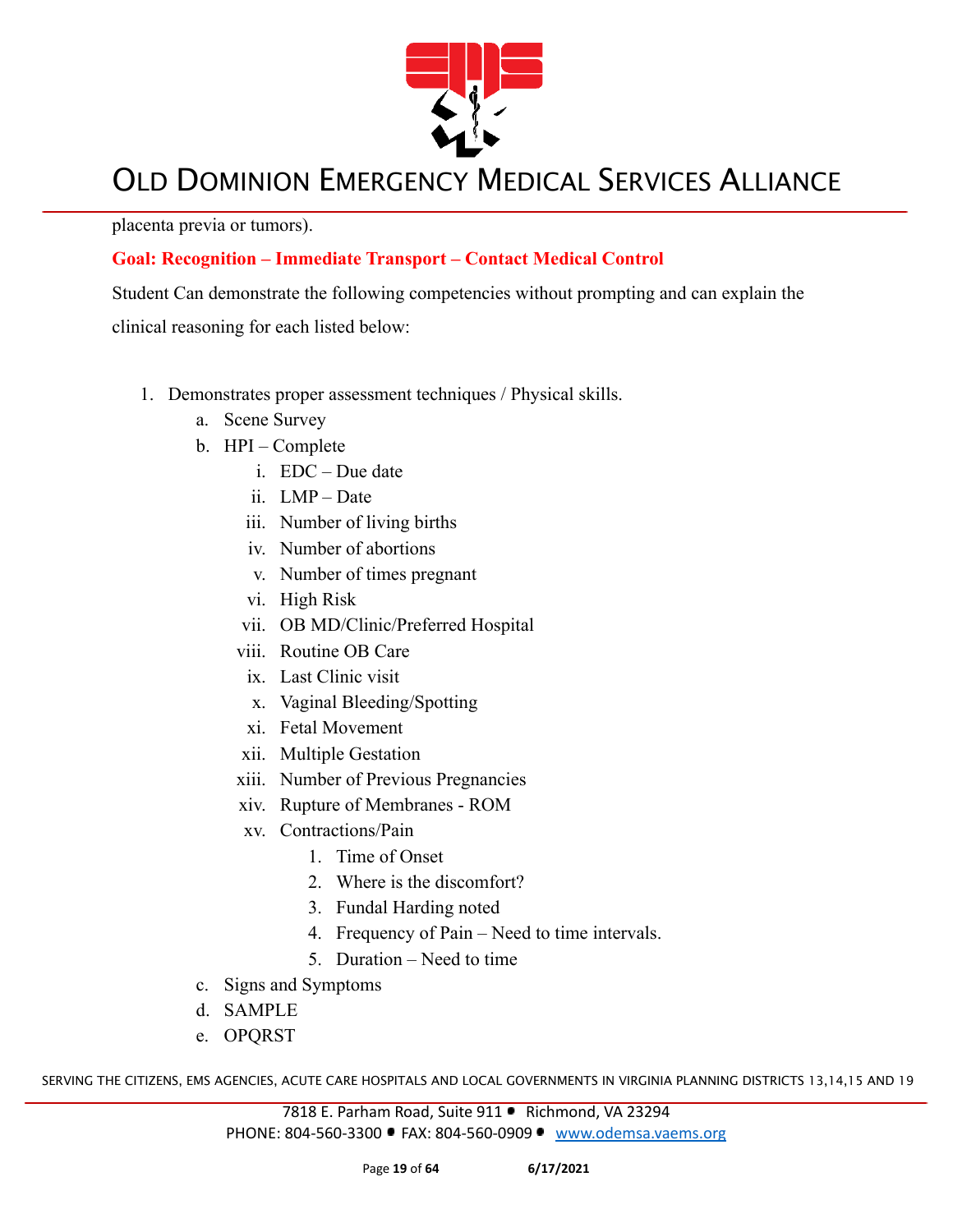

- f. MOI NOI
- g. Pulse Ox
- h. Need for ALS.
- i. Primary Assessment
	- i. XABCDE Format
- j. Life Threat Bleeding
	- i. Assessment
	- ii. Correction
- k. Airway
	- i. Assessment
	- ii. Correction
- l. Breathing
	- i. Assessment
	- ii. Correction
- m. Circulation
	- i. Assessment
	- ii. Correction
- n. Disability
	- i. Assessment
	- ii. Correction
- o. Exposure
	- i. Assessment
	- ii. Correction
- 2. Demonstrates the following skills.
	- a. Proper Physical Exam
		- i. Head to toe format
		- ii. All major body parts/systems
		- iii. Vital Signs / Documentation
	- b. Frequently assess for Crowning/Vaginal Bleeding/Shock
		- i. Breech/Extremity Presentation Noted upon Exam
		- ii. ALS
	- c. Position Mother
		- i. Supine Knees drawn up towards head as much as possible.

SERVING THE CITIZENS, EMS AGENCIES, ACUTE CARE HOSPITALS AND LOCAL GOVERNMENTS IN VIRGINIA PLANNING DISTRICTS 13,14,15 AND 19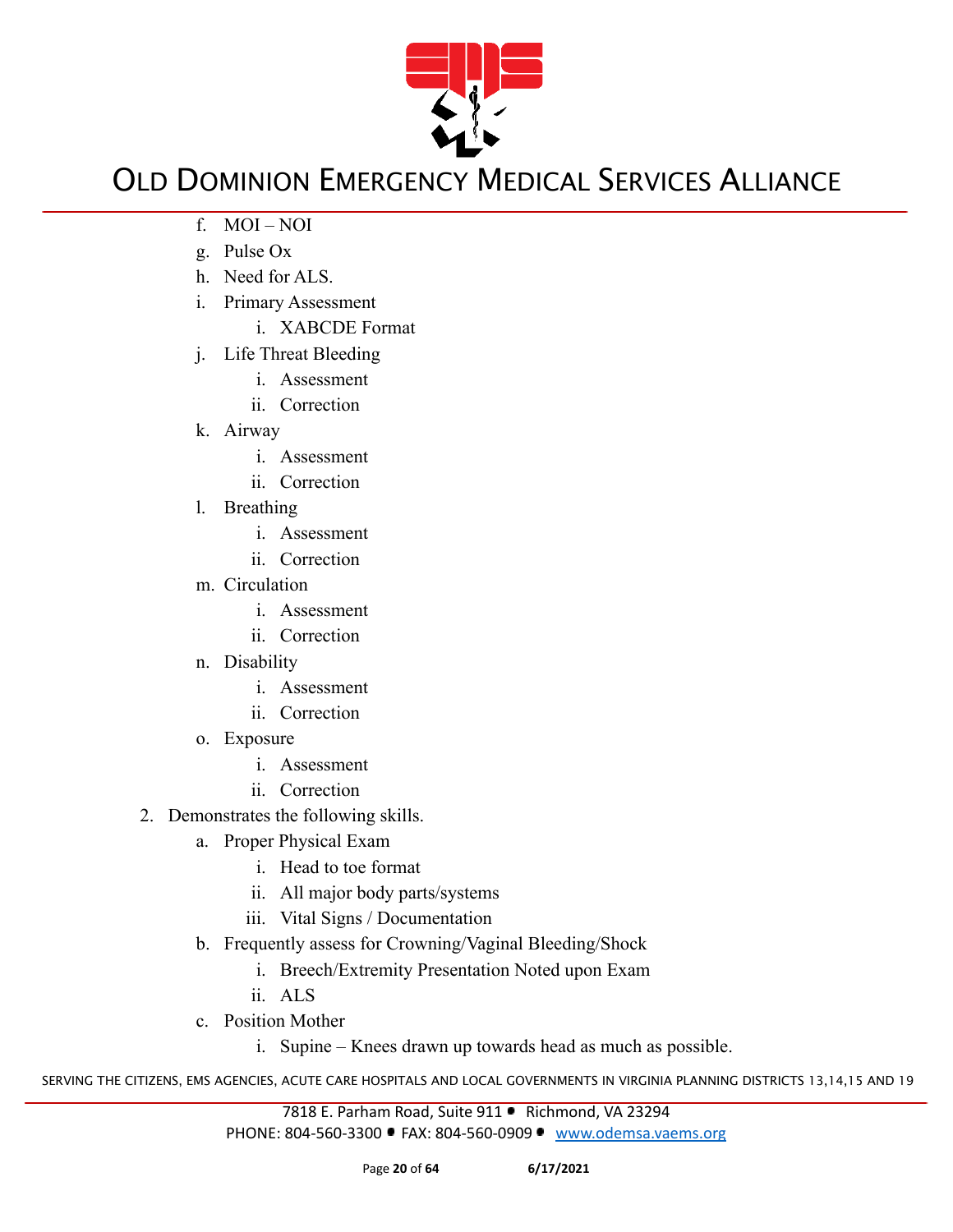

- ii. Elevate Buttocks
- iii. Create workspace Sterile is Best Practice
- d. Immediate Transport
- **e. Contact Medical Control as soon as Possible**
	- i. OB Kit
		- 1. Layout contents in orderly fashion.
		- 2. ID all needed components.
- f. Note time.
- g. Frequent Reassessment of Mother
- h. Pulse Ox Measurement
- i. Oxygen/Ventilation based on Assessment.
- j. Demonstrates the appropriate transport mode and destination.
- k. Transport as soon as safe to do so to the proper destination.

The above is a very abbreviated summary of the Protocol.

For the complete Protocol, please review the appropriate Protocol as published by ODEMSA.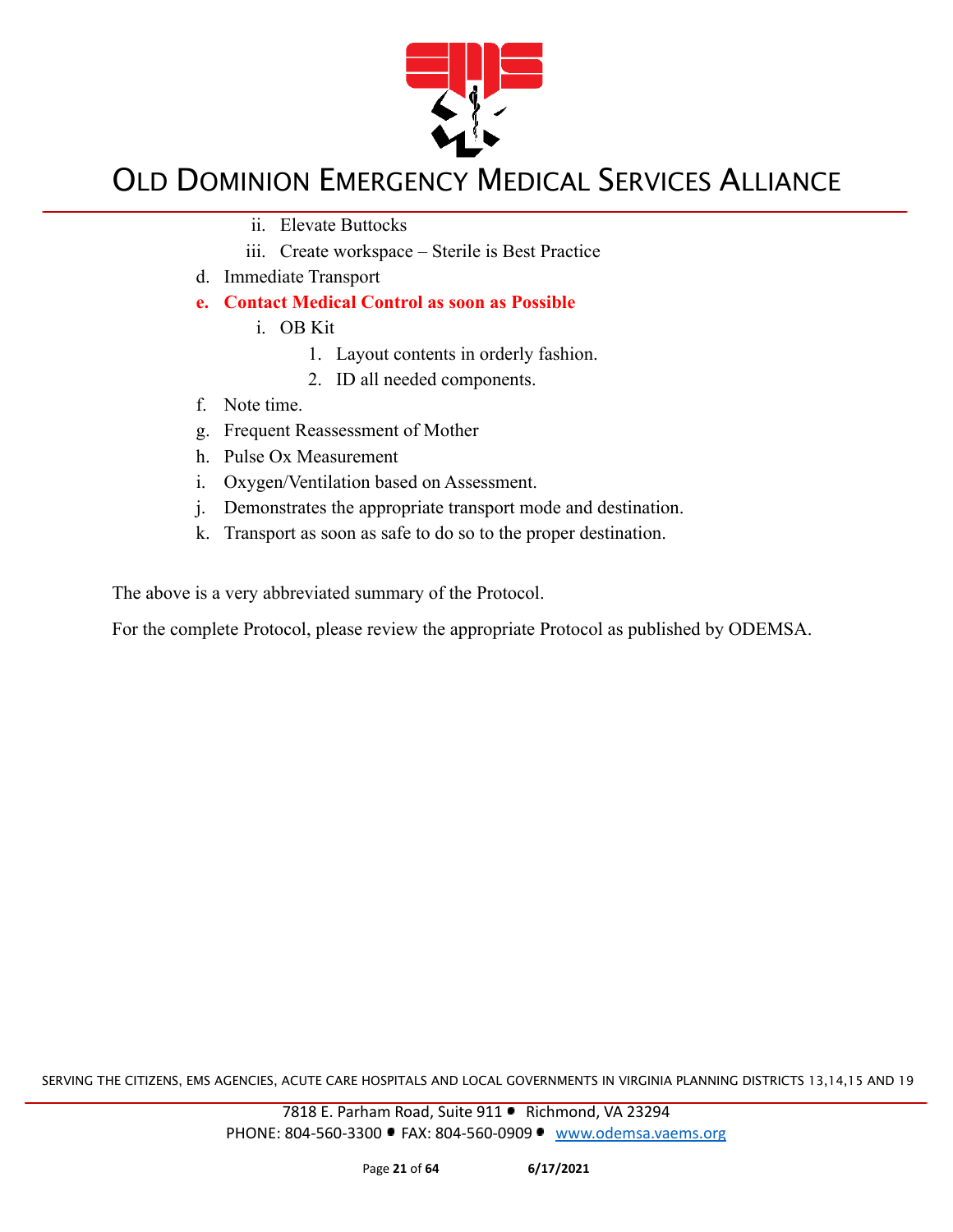

Student's and FTO's signatures below signify that the student has demonstrated sufficient working knowledge and can perform such competency and has had the opportunity to ask and has had all questions and answers provided to their level of comfort.

Competency – ODEMSA – Regional Protocols – **OB/GYN – Childbirth/Labor/Delivery – BLS - (Delivery – Breech/ Extremity Presentation)**

Student's Name and Signature – date below:

|                                        |           | Date |
|----------------------------------------|-----------|------|
| <b>Printed Name</b>                    | Signature |      |
| FTO's Name and Signature – date below: |           |      |
|                                        |           | Date |

Printed Name Signature

SERVING THE CITIZENS, EMS AGENCIES, ACUTE CARE HOSPITALS AND LOCAL GOVERNMENTS IN VIRGINIA PLANNING DISTRICTS 13,14,15 AND 19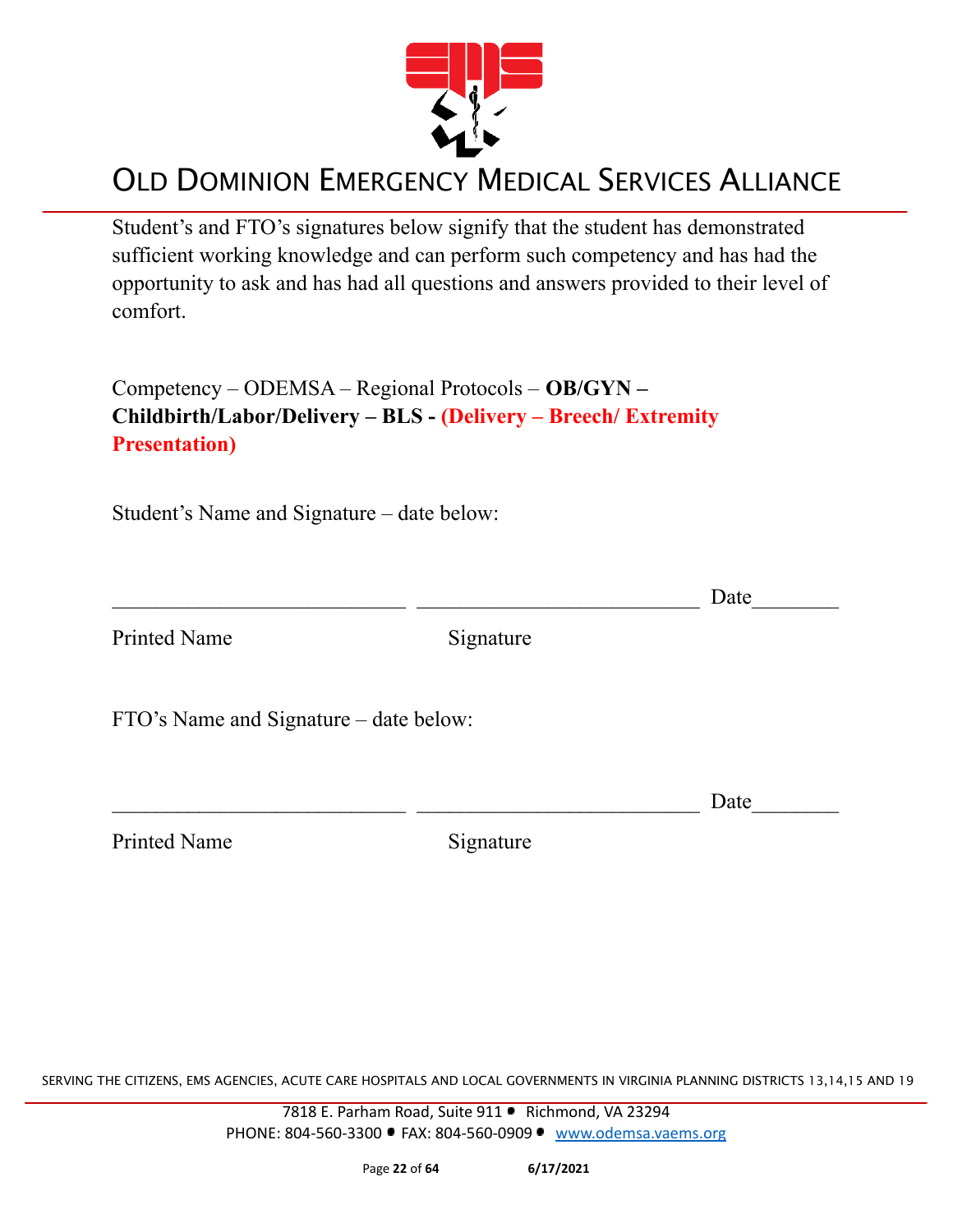

# **OB/GYN – Pregnancy Related Emergencies – BLS (Ectopic Pregnancy/Rupture)**

#### **OVERVIEW:**

**An ectopic pregnancy** is one in which the fetus implants anywhere outside of the uterus. This can occur in the fallopian tubes, interstitial portion of the tube, horn of the uterus, cervix, abdomen, or the ovary.

Generally, the patient will begin complaining of cramping, dull abdominal pain within 3 - 5 weeks of the first missed menstrual period.

However, if the ectopic pregnancy ruptures the fallopian tube, the patient may complain of sudden, sharp abdominal pain. The pain may be concentrated on one side of the abdomen or may be generalized.

There may or may not be vaginal bleeding, as blood loss may be concealed in the pelvic cavity causing referred shoulder pain.

Blood in the peritoneal cavity may cause a blue tinge around the umbilicus, known as **Cullen's sign**.

Depending on the amount of blood loss, the patient may also exhibit signs of shock.

SERVING THE CITIZENS, EMS AGENCIES, ACUTE CARE HOSPITALS AND LOCAL GOVERNMENTS IN VIRGINIA PLANNING DISTRICTS 13,14,15 AND 19

7818 E. Parham Road, Suite 911 · Richmond, VA 23294 PHONE: 804-560-3300 FAX: 804-560-0909 [www.odemsa.vaems.org](http://www.odemsa.vaems.org)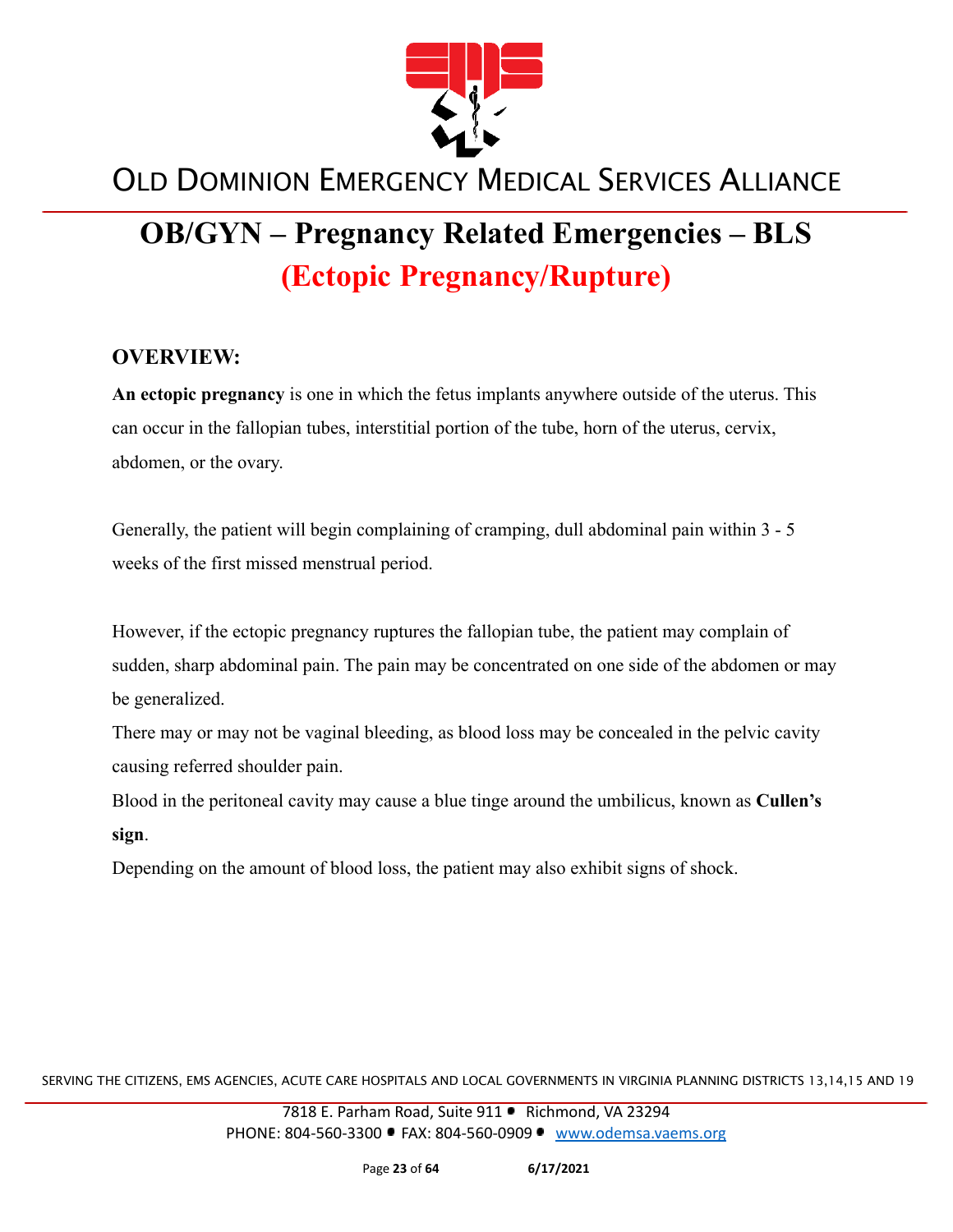

Student Can demonstrate the following competencies without prompting and can explain the clinical reasoning for each listed below:

- 1. Demonstrates proper assessment techniques / Physical skills.
	- a. Scene Survey
	- b. HPI Complete
		- i. EDC Due date
		- ii. LMP Date
		- iii. Number of living births
		- iv. Number of abortions
		- v. Number of times pregnant
		- vi. High Risk
		- vii. OB MD/Clinic/Preferred Hospital
		- viii. Routine OB Care
		- ix. Last Clinic visit
		- x. Vaginal Bleeding/Spotting
		- xi. Fetal Movement
		- xii. Multiple Gestation
		- xiii. Number of Previous Pregnancies
		- xiv. Contractions/Pain
			- 1. Time of Onset
			- 2. Where is the discomfort?
			- 3. Frequency of Pain Need to time intervals.
			- 4. Duration Need to time
	- c. Signs and Symptoms
	- d. SAMPLE
	- e. OPQRST
	- f. MOI NOI
	- g. Pulse Ox
	- h. Need for ALS.
	- i. Primary Assessment
		- i. XABCDE Format

SERVING THE CITIZENS, EMS AGENCIES, ACUTE CARE HOSPITALS AND LOCAL GOVERNMENTS IN VIRGINIA PLANNING DISTRICTS 13,14,15 AND 19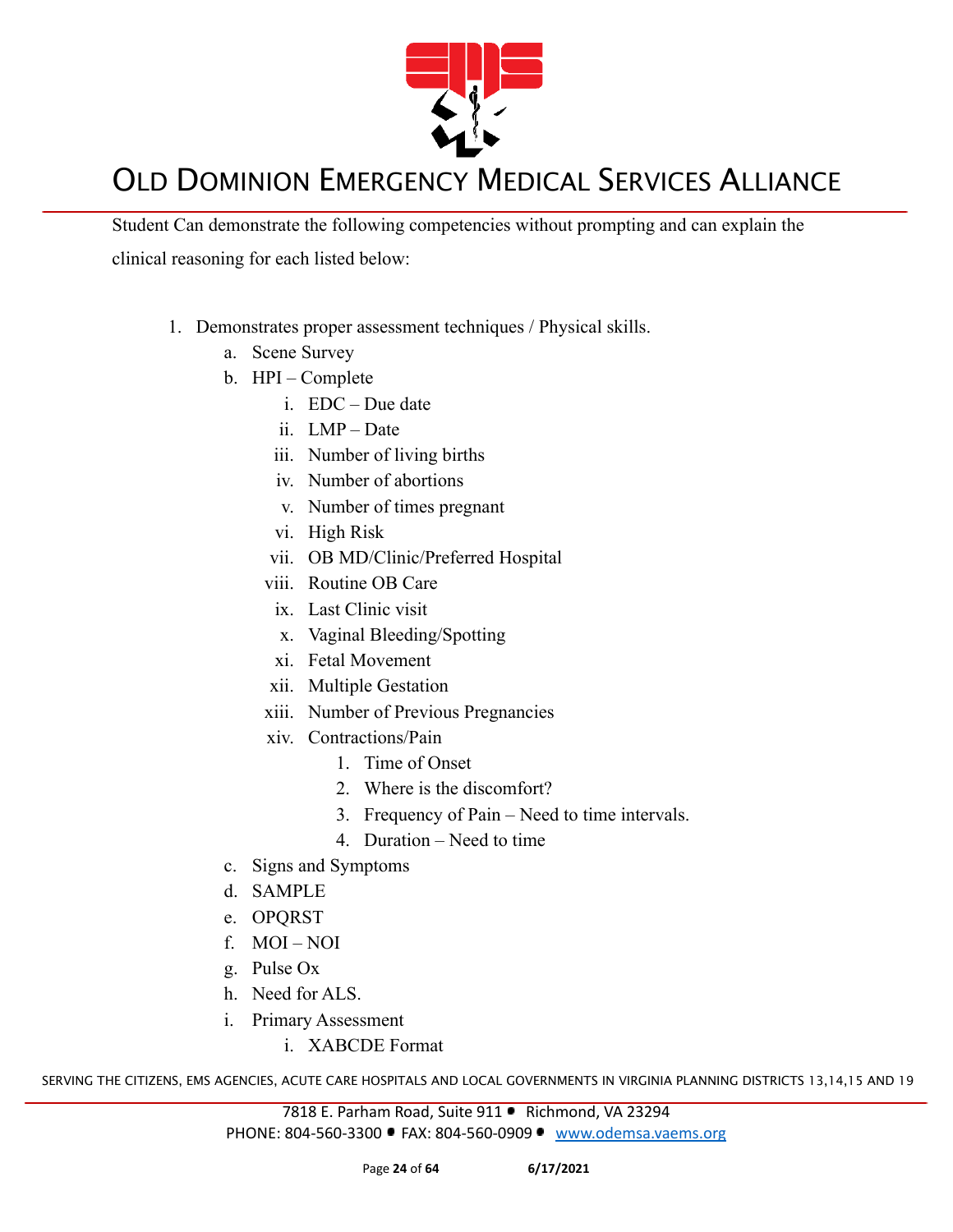

- j. Life Threat Bleeding
	- i. Assessment
	- ii. Correction
- k. Airway
	- i. Assessment
	- ii. Correction
- l. Breathing
	- i. Assessment
	- ii. Correction
- m. Circulation
	- i. Assessment
	- ii. Correction
- n. Disability
	- i. Assessment
	- ii. Correction
- o. Exposure
	- i. Assessment
	- ii. Correction
- 2. Demonstrates the following skills.
	- a. Proper Physical Exam
		- i. Head to toe format
		- ii. All major body parts/systems
		- iii. Vital Signs / Documentation
	- b. Frequently assess for Vaginal Bleeding/Shock
		- i. If Shock Symptoms Present
		- ii. Refer to Shock Medical Hypotension Protocol
		- iii. ALS
	- c. Position Mother in position of comfort
	- d. Immediate Transport
	- e. Note time.
	- f. Frequent Reassessment
	- g. Pulse Ox Measurement
	- h. Oxygen/Ventilation based on Assessment.

SERVING THE CITIZENS, EMS AGENCIES, ACUTE CARE HOSPITALS AND LOCAL GOVERNMENTS IN VIRGINIA PLANNING DISTRICTS 13,14,15 AND 19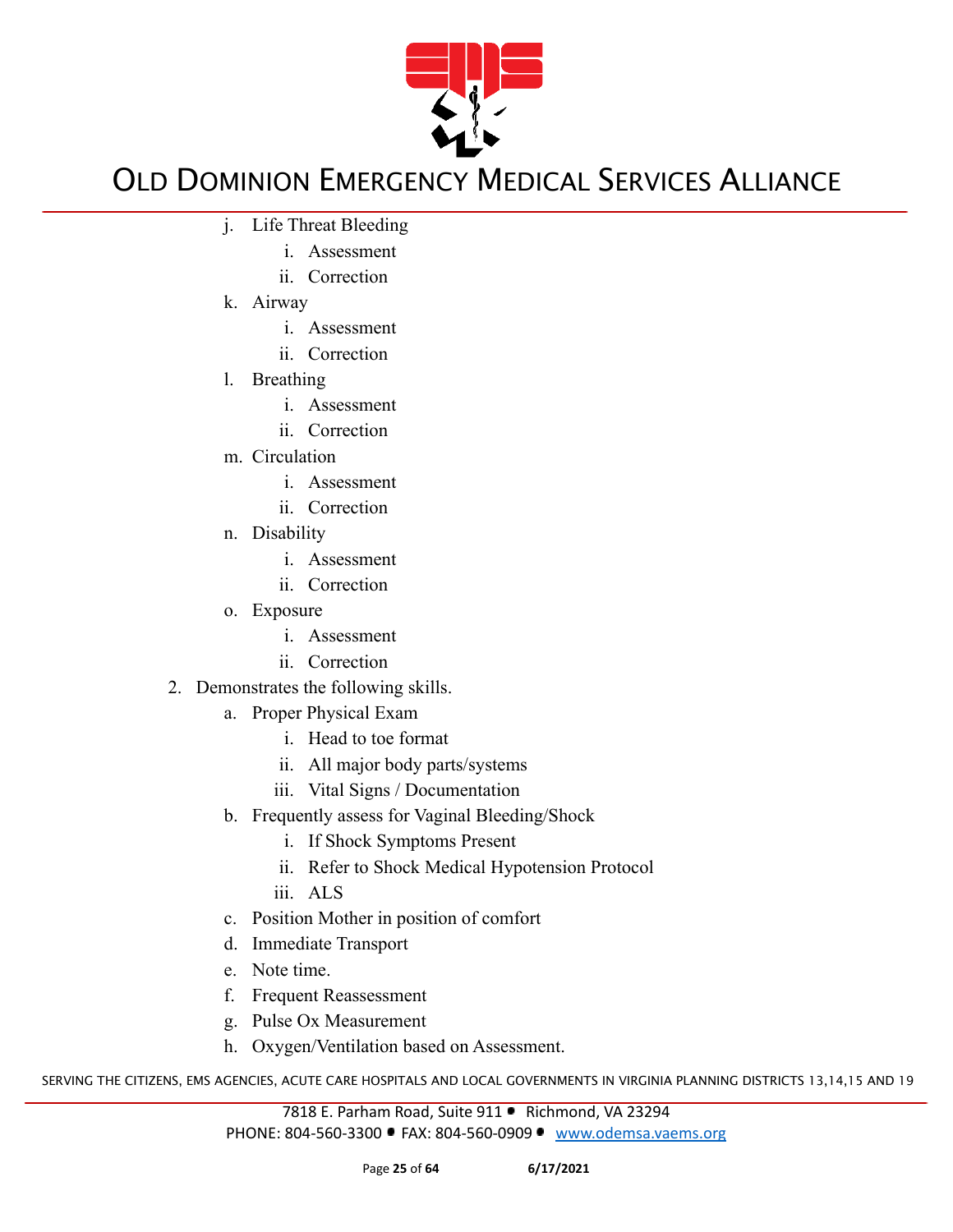

- i. Demonstrates the appropriate transport mode and destination.
- j. Transport as soon as safe to do so to the proper destination.

The above is a very abbreviated summary of the Protocol.

For the complete Protocol, please review the appropriate Protocol as published by ODEMSA.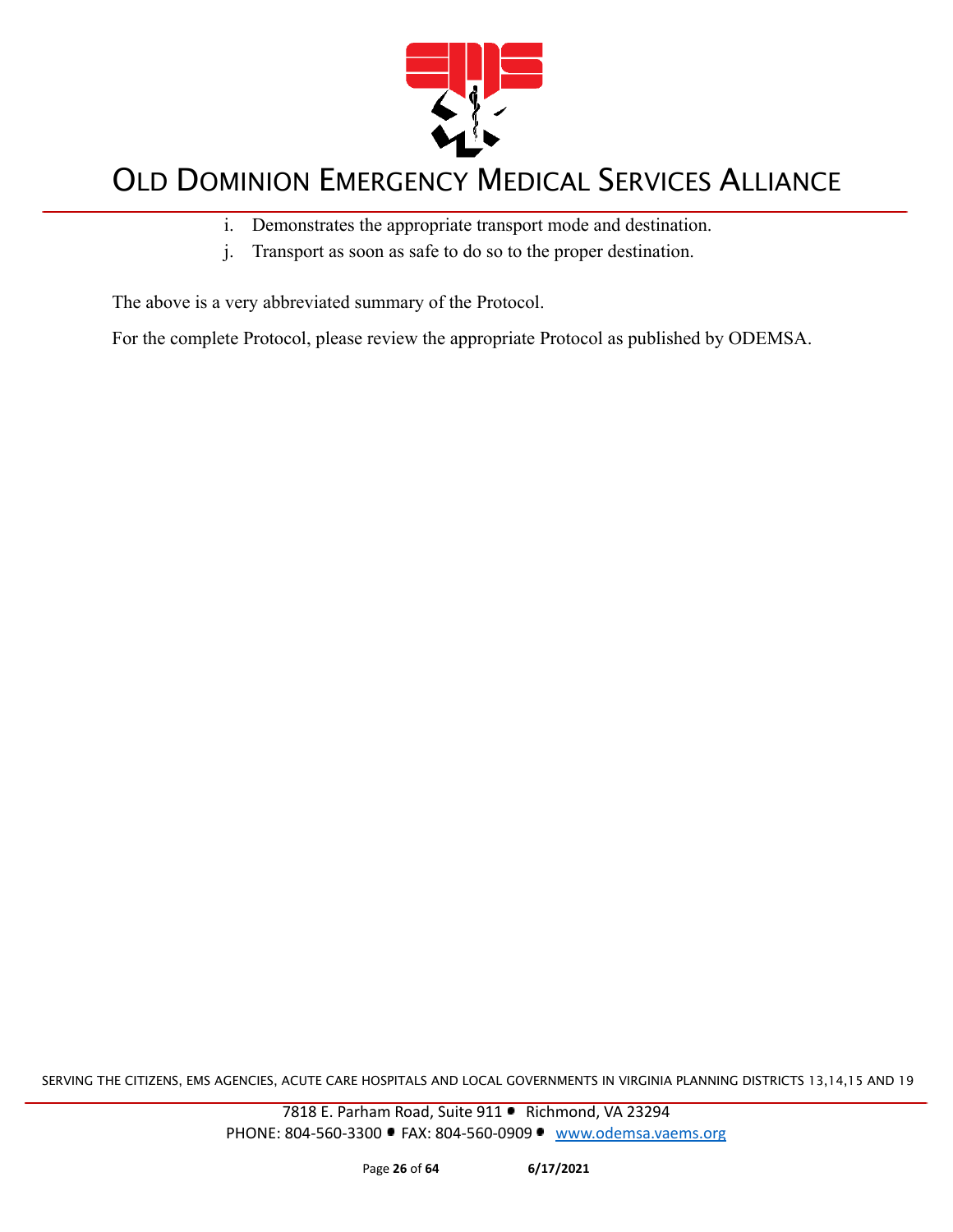

Student's and FTO's signatures below signify that the student has demonstrated sufficient working knowledge and can perform such competency and has had the opportunity to ask and has had all questions and answers provided to their level of comfort.

Competency – ODEMSA – Regional Protocols – **OB/GYN – OB/GYN –**

#### **Pregnancy-Related Emergencies – BLS - (Ectopic Pregnancy/Rupture)**

Student's Name and Signature – date below:

|                                        |           | Date |
|----------------------------------------|-----------|------|
| <b>Printed Name</b>                    | Signature |      |
| FTO's Name and Signature - date below: |           |      |
|                                        |           | Date |
| <b>Printed Name</b>                    | Signature |      |
|                                        |           |      |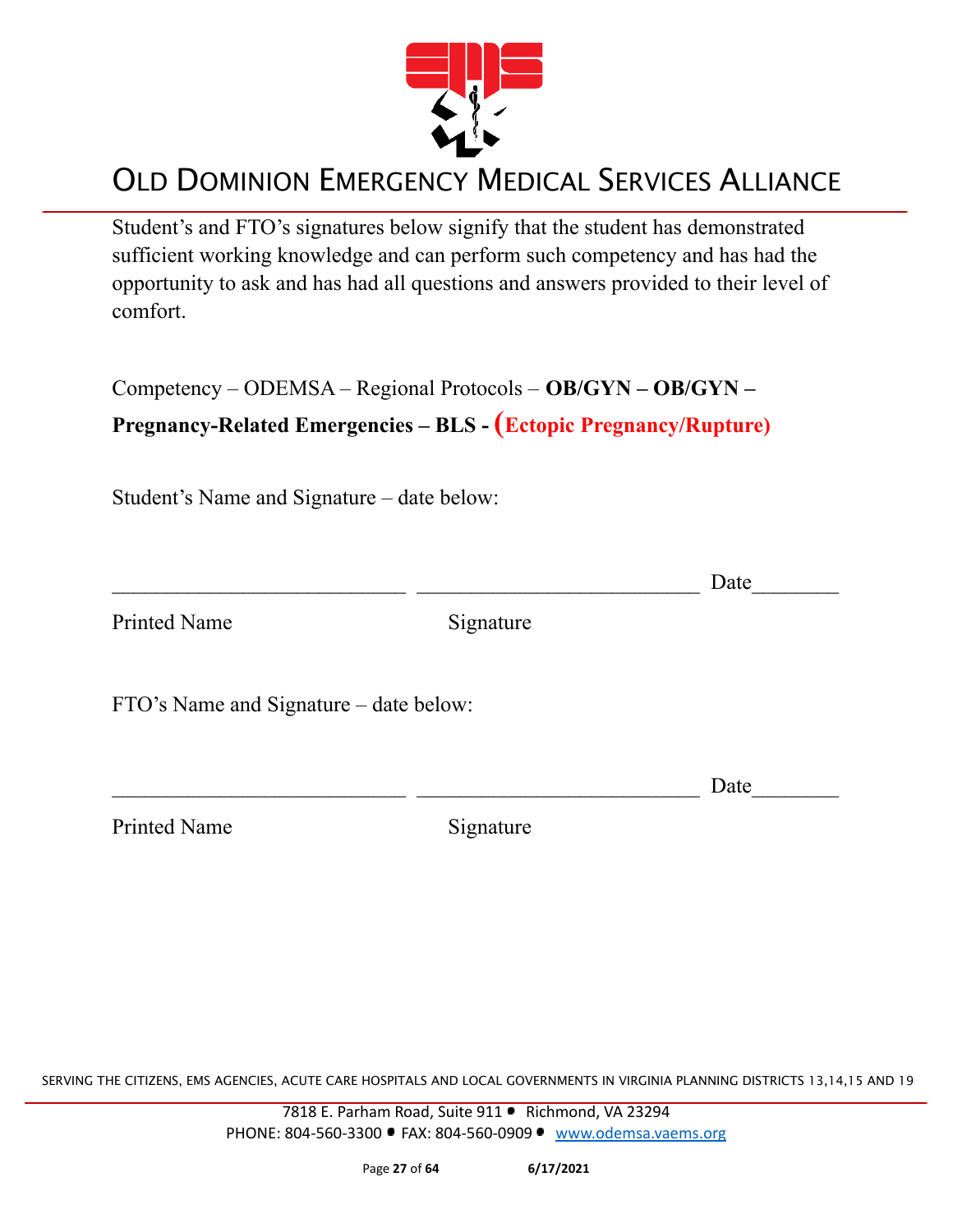

# **OB/GYN – Pregnancy-Related Emergencies – BLS (Placenta Abruptio)**

#### **OVERVIEW:**

**Abruptio placenta** (placental abruption) refers to premature separation of the normally implanted placenta from the uterine wall after the 20th week of gestation and prior to birth.

Patients with abruptio placenta typically present with bleeding, uterine contractions, and fetal distress.

A significant cause of third-trimester bleeding associated with both fetal and maternal morbidity and mortality, abruptio placenta must be considered whenever bleeding is encountered in the second half of pregnancy.

The frequency of placental abruption in the United States is approximately 1% of all pregnancies, and a severe abruption leading to fetal death occurs in 0.12% of pregnancies (1:830). This mortality rate approaches  $100\%$  when  $> 50\%$  of the placenta is involved.

Placental Abruption begins with arterial hemorrhaging into the deciduas basalis. A hematoma is formed and progresses in size causing the expanding abruption. As the abruption continues, more vessels become involved, further contributing to the expanding retro-placental hematoma.

**Abruptio placenta is a surgical emergency and should be transported without delay with interventions completed during transport.**

SERVING THE CITIZENS, EMS AGENCIES, ACUTE CARE HOSPITALS AND LOCAL GOVERNMENTS IN VIRGINIA PLANNING DISTRICTS 13,14,15 AND 19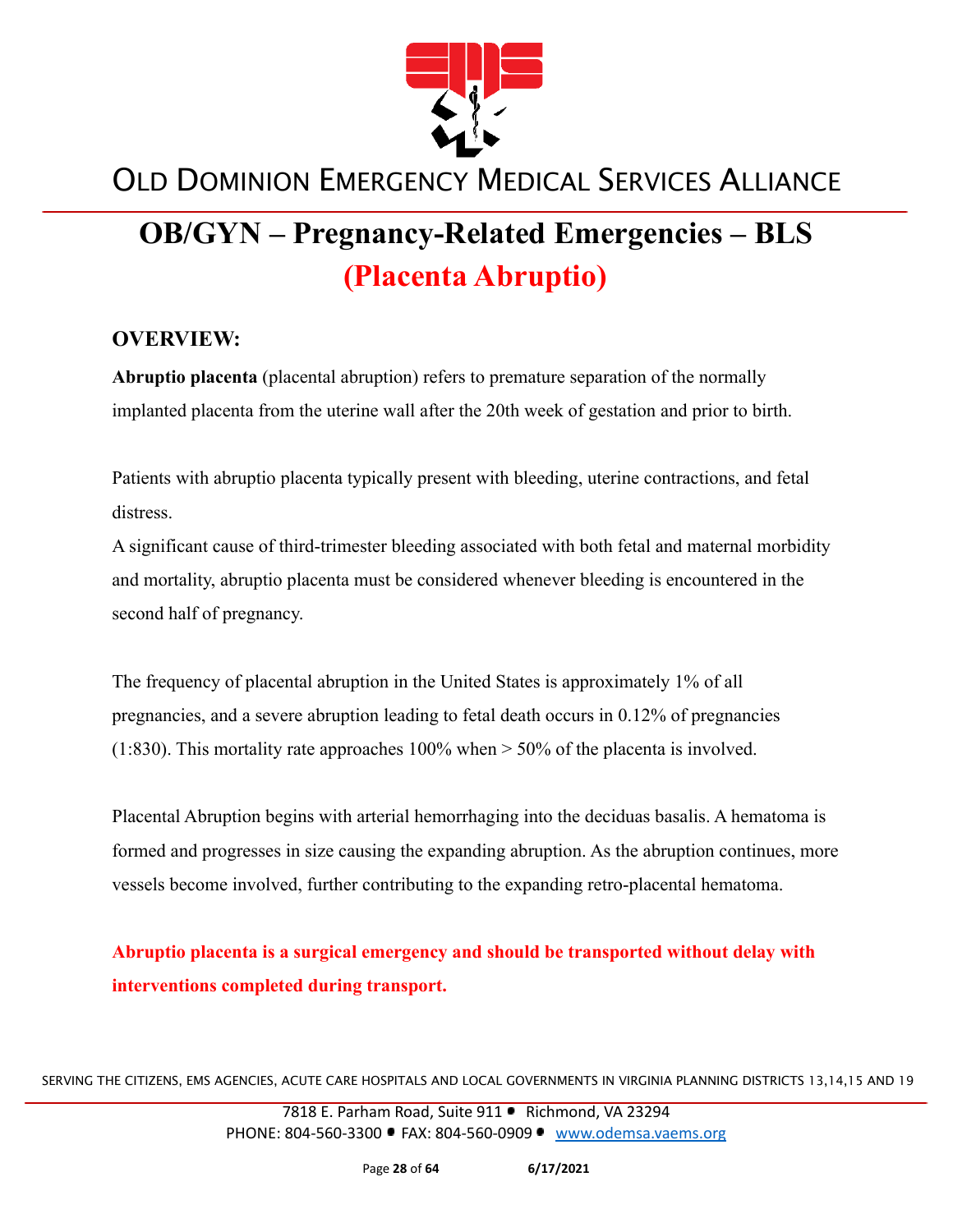

Student Can demonstrate the following competencies without prompting and can explain the clinical reasoning for each listed below:

- 1. Demonstrates proper assessment techniques / Physical skills.
	- a. Scene Survey
	- b. HPI Complete
		- i. EDC Due date
		- ii. LMP Date
		- iii. Number of living births
		- iv. Number of abortions
		- v. Number of times pregnant
		- vi. High Risk
		- vii. OB MD/Clinic/Preferred Hospital
		- viii. Routine OB Care
			- ix. Last Clinic visit
			- x. Vaginal Bleeding/Spotting
		- xi. Fetal Movement
		- xii. Multiple Gestation
		- xiii. Number of Previous Pregnancies
		- xiv. Rupture of Membranes ROM
		- xv. Contractions/Pain
			- 1. Time of Onset
			- 2. Where is the discomfort?
			- 3. Frequency of Pain Need to time intervals.
			- 4. Duration Need to time
	- c. Signs and Symptoms
	- d. SAMPLE
	- e. OPQRST
	- f. MOI NOI
	- g. Pulse Ox
	- h. Need for ALS.
	- i. Primary Assessment

SERVING THE CITIZENS, EMS AGENCIES, ACUTE CARE HOSPITALS AND LOCAL GOVERNMENTS IN VIRGINIA PLANNING DISTRICTS 13,14,15 AND 19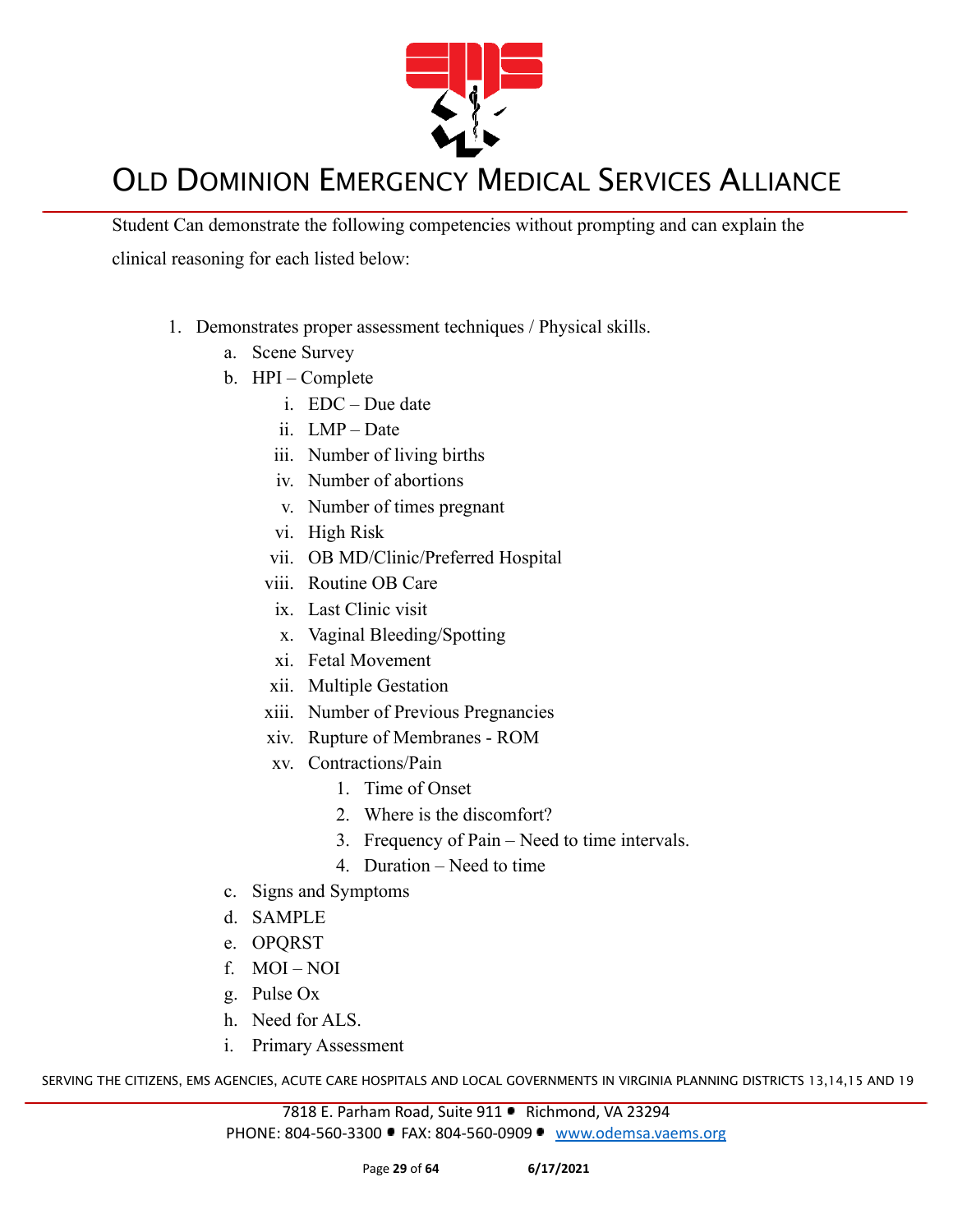

- i. XABCDE Format
- j. Life Threat Bleeding
	- i. Assessment
	- ii. Correction
- k. Airway
	- i. Assessment
	- ii. Correction
- l. Breathing
	- i. Assessment
	- ii. Correction
- m. Circulation
	- i. Assessment
	- ii. Correction
- n. Disability
	- i. Assessment
	- ii. Correction
- o. Exposure
	- i. Assessment
	- ii. Correction
- 2. Demonstrates the following skills.
	- a. Proper Physical Exam
		- i. Head to toe format
		- ii. All major body parts/systems
		- iii. Vital Signs / Documentation
	- b. Frequently assess for Vaginal Bleeding/Shock
		- i. If Shock Symptoms Present
			- 1. Refer to Shock Hypotension Protocol
		- ii. ALS
	- c. Position Mother in position of comfort
		- i. Preferred Position is on the Patients's Left Side if possible.
	- d. Immediate Transport
	- e. Frequent Reassessment
	- f. Pulse Ox Measurement

SERVING THE CITIZENS, EMS AGENCIES, ACUTE CARE HOSPITALS AND LOCAL GOVERNMENTS IN VIRGINIA PLANNING DISTRICTS 13,14,15 AND 19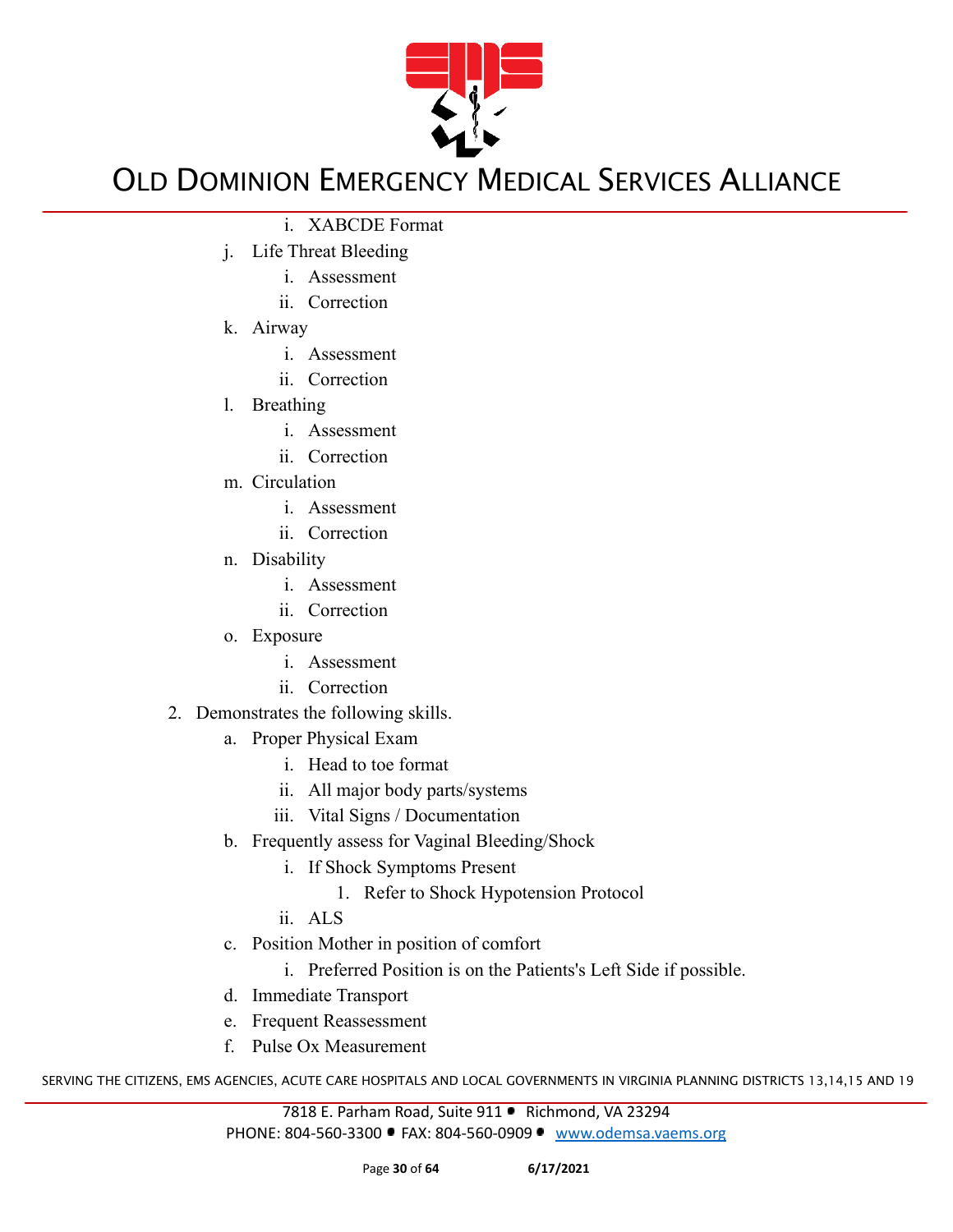

- g. Oxygen/Ventilation based on Assessment.
- h. Demonstrates the appropriate transport mode and destination.
- i. Transport as soon as safe to do so to the proper destination.

The above is a very abbreviated summary of the Protocol.

For the complete Protocol, please review the appropriate Protocol as published by ODEMSA.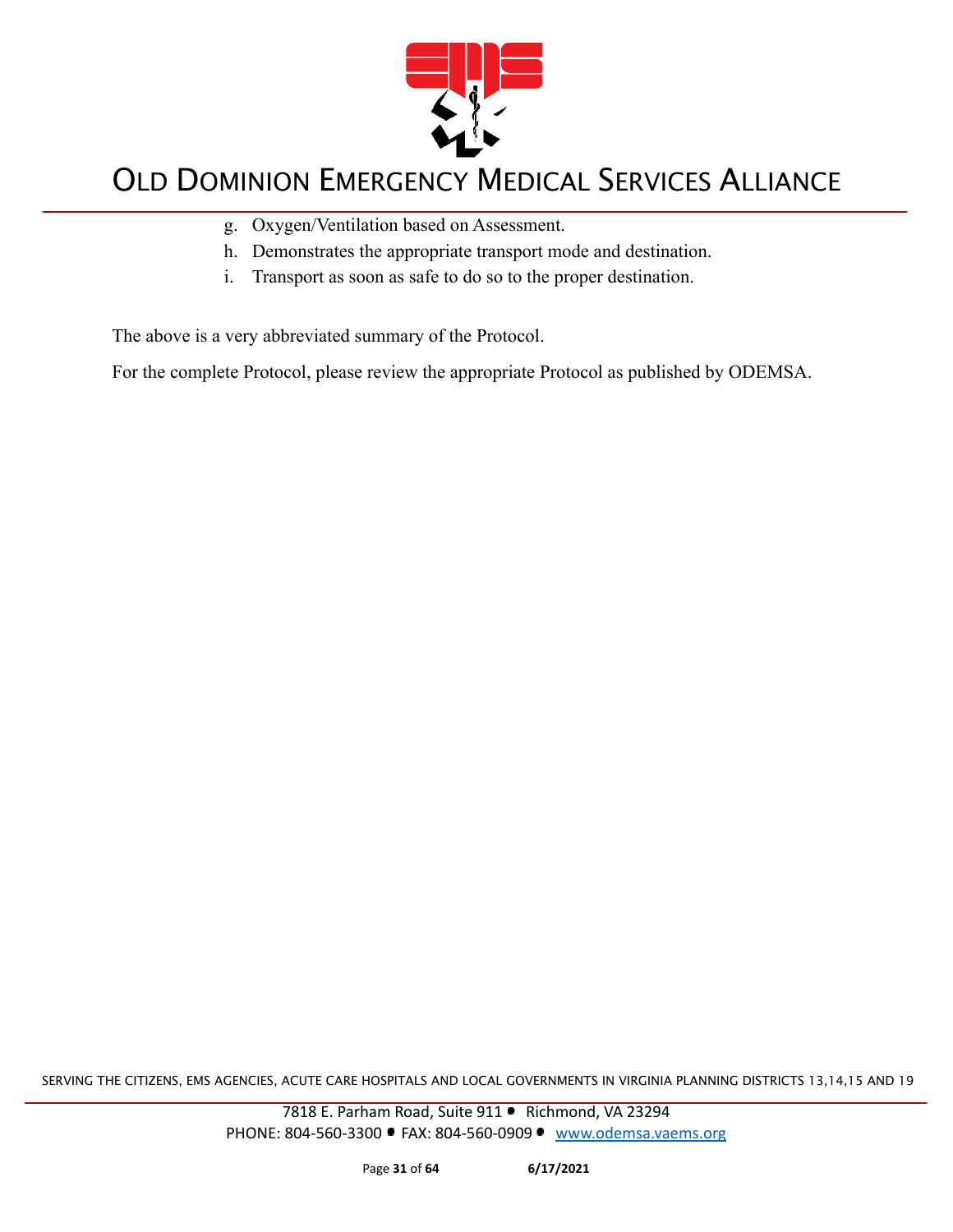

Student's and FTO's signatures below signify that the student has demonstrated sufficient working knowledge and can perform such competency and has had the opportunity to ask and has had all questions and answers provided to their level of comfort.

Competency – ODEMSA – Regional Protocols – **OB/GYN – OB/GYN – Pregnancy-Related Emergencies – BLS - (Placenta Abruptio)**

Student's Name and Signature – date below:

 $\Box$  Date Printed Name Signature FTO's Name and Signature – date below:  $\Box$  Date

Printed Name Signature

SERVING THE CITIZENS, EMS AGENCIES, ACUTE CARE HOSPITALS AND LOCAL GOVERNMENTS IN VIRGINIA PLANNING DISTRICTS 13,14,15 AND 19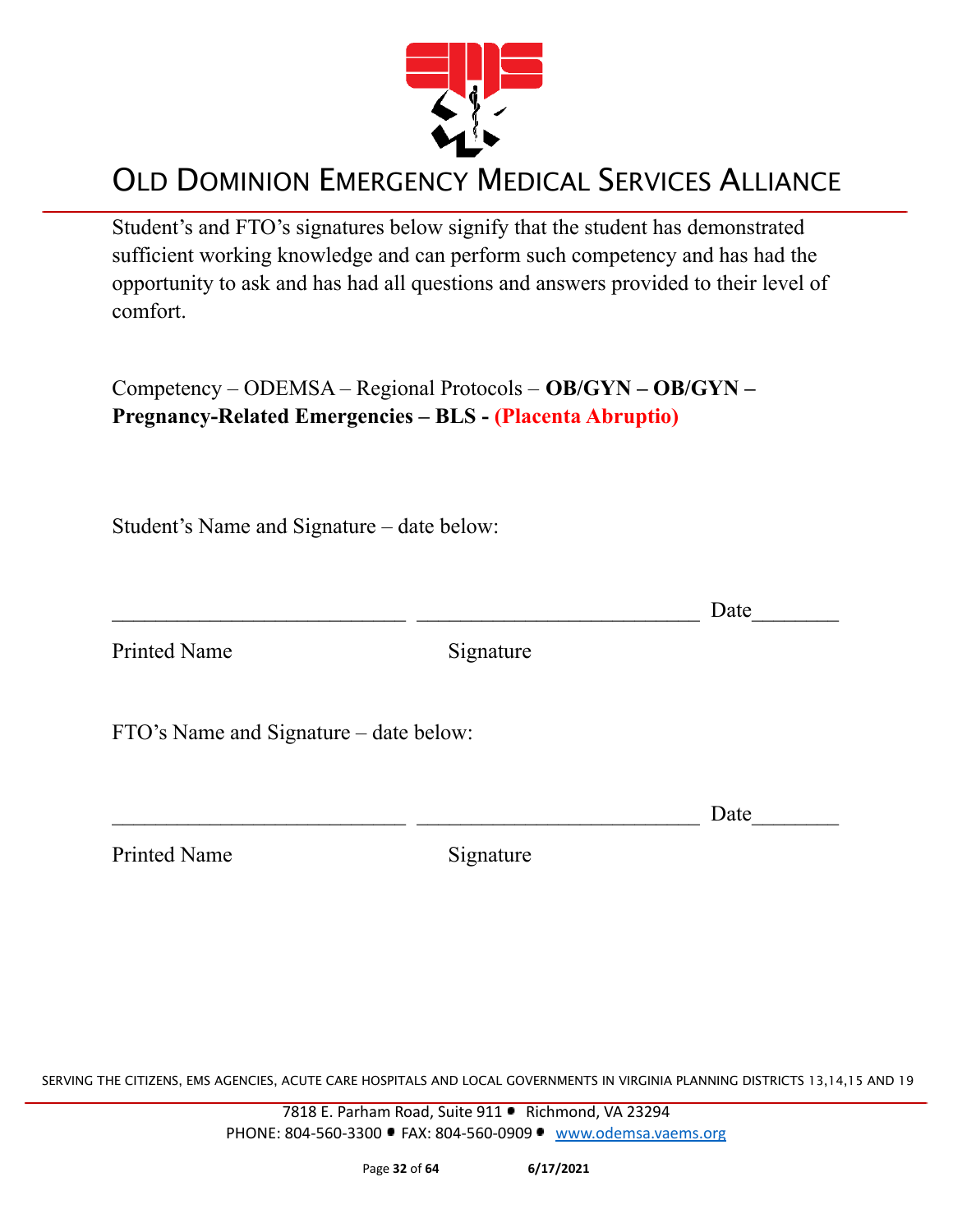

# **OB/GYN – Pregnancy-Related Emergencies – BLS (Placenta Previa)**

#### **OVERVIEW:**

**Placenta previa** is an obstetric complication that occurs in the second and third trimesters of pregnancy and accounts for 20% of vaginal bleeding during these last trimesters.

Placenta previa occurs when the placenta is implanted low in the uterus and covers the cervical canal in varying amounts.

The placenta may be marginally, partially, or completely covering the internal cervical opening.

**Risk factors** for placenta previa include prior placenta previa, first pregnancy following a cesarean delivery, multi-parity, age > 30 years, multiple gestations, prior induced abortions, and smoking.

**Abruptio placenta is a OB/GYN emergency and should be transported without delay with interventions completed during transport.**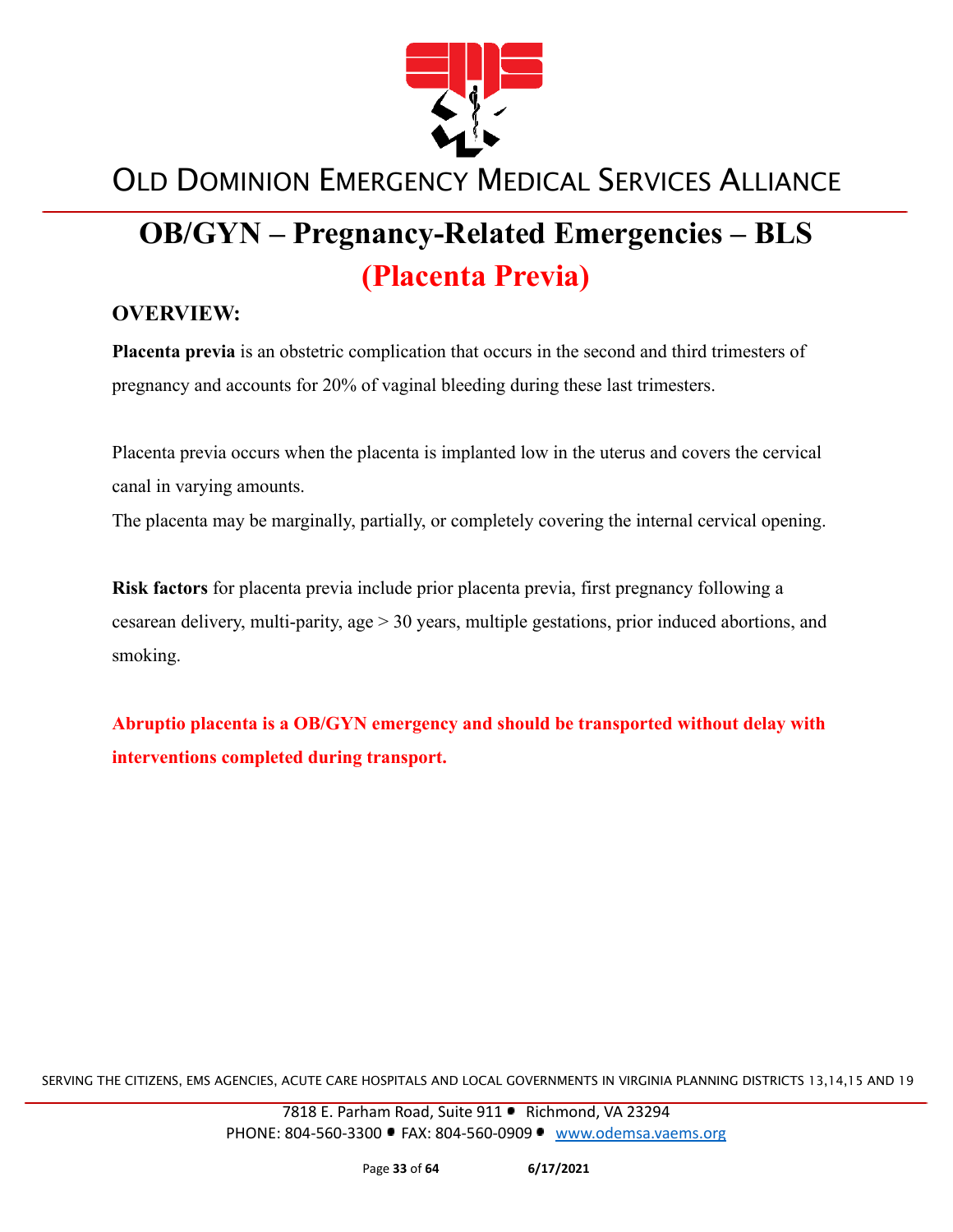

Student Can demonstrate the following competencies without prompting and can explain the clinical reasoning for each listed below:

- 1. Demonstrates proper assessment techniques / Physical skills.
	- a. Scene Survey
	- b. HPI Complete
		- i. EDC Due date
		- ii. LMP Date
		- iii. Number of living births
		- iv. Number of abortions
		- v. Number of times pregnant
		- vi. High Risk
		- vii. OB MD/Clinic/Preferred Hospital
		- viii. Routine OB Care
			- ix. Last Clinic visit
			- x. Vaginal Bleeding/Spotting
		- xi. Fetal Movement
		- xii. Multiple Gestation
		- xiii. Number of Previous Pregnancies
		- xiv. Previous Placenta Previa
		- xv. Previous Cesarean
		- xvi. Maternal Age greater than 30 years of age
		- xvii. Recent Vaginal Exam/Sexual Intercourse
		- xviii. Rupture of Membranes ROM
			- xix. Contractions/Pain
				- 1. Time of Onset
				- 2. Where is the discomfort?
				- 3. Frequency of Pain Need to time intervals.
				- 4. Duration Need to time
	- c. Signs and Symptoms
	- d. SAMPLE
	- e. OPQRST

SERVING THE CITIZENS, EMS AGENCIES, ACUTE CARE HOSPITALS AND LOCAL GOVERNMENTS IN VIRGINIA PLANNING DISTRICTS 13,14,15 AND 19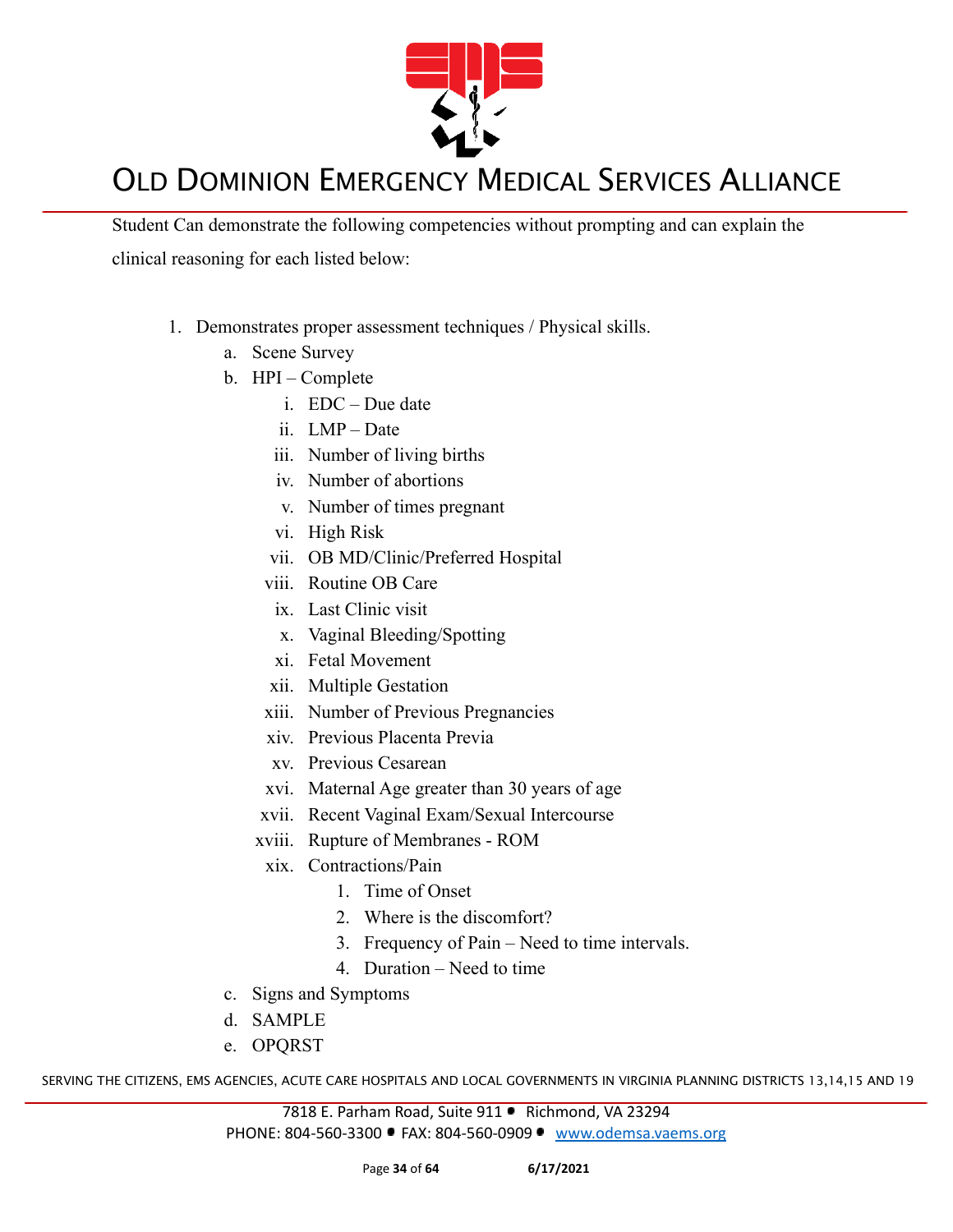

- f. MOI NOI
- g. Pulse Ox
- h. Need for ALS.
- i. Primary Assessment
	- i. XABCDE Format
- j. Life Threat Bleeding
	- i. Assessment
	- ii. Correction
- k. Airway
	- i. Assessment
	- ii. Correction
- l. Breathing
	- i. Assessment
	- ii. Correction
- m. Circulation
	- i. Assessment
	- ii. Correction
- n. Disability
	- i. Assessment
	- ii. Correction
- o. Exposure
	- i. Assessment
	- ii. Correction
- 2. Demonstrates the following skills.
	- a. Proper Physical Exam
		- i. Head to toe format
		- ii. All major body parts/systems
		- iii. Vital Signs / Documentation
	- b. Frequently assess for Vaginal Bleeding/Shock
		- i. If Shock Symptoms Present
			- 1. Refer to Shock Hypotension Protocol

ii. ALS

c. Position Mother in position of comfort

SERVING THE CITIZENS, EMS AGENCIES, ACUTE CARE HOSPITALS AND LOCAL GOVERNMENTS IN VIRGINIA PLANNING DISTRICTS 13,14,15 AND 19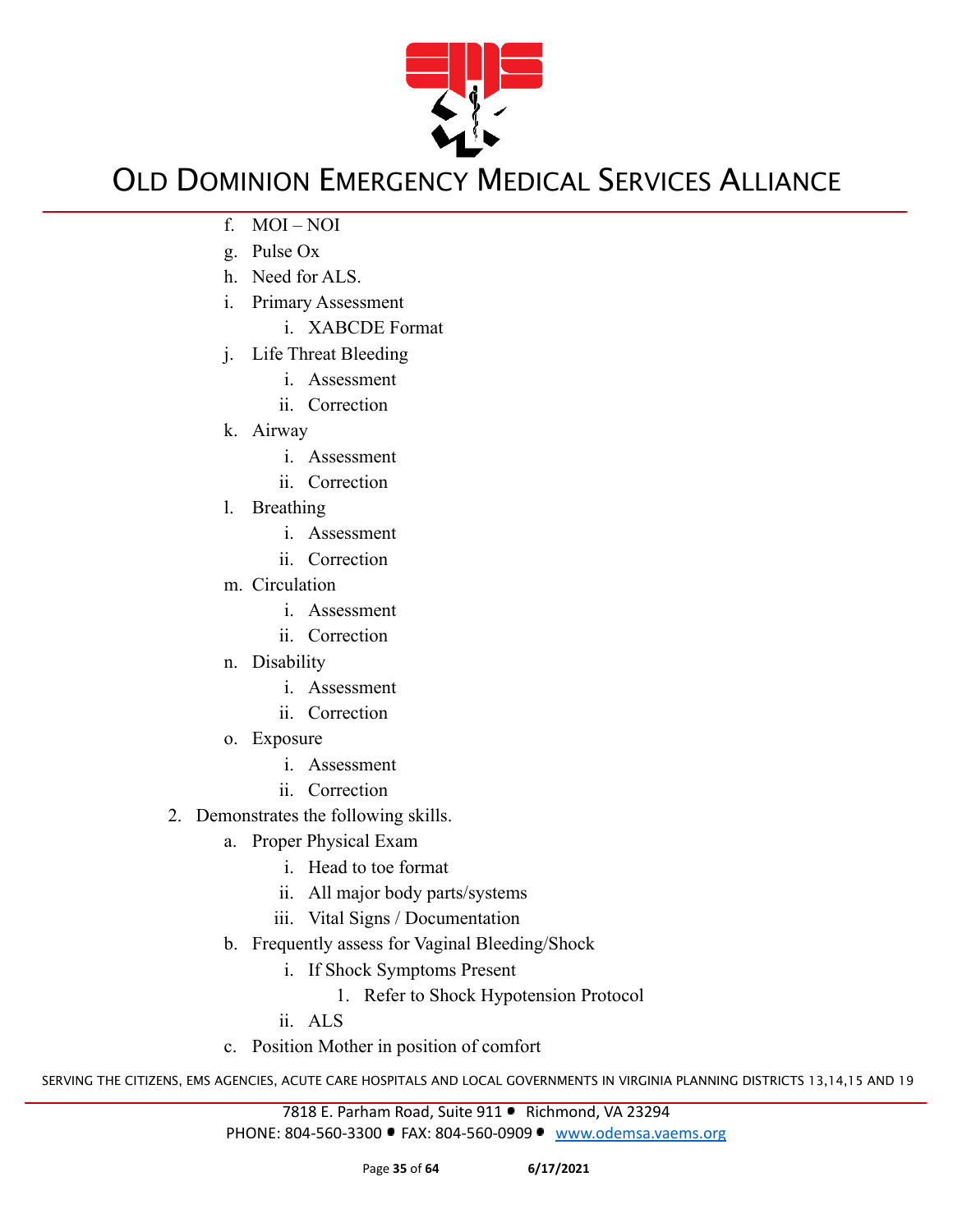

- i. Preferred Position is on the Patients Left Side if possible.
- d. Immediate Transport
- e. Frequent Reassessment
- f. Pulse Ox Measurement
- g. Oxygen/Ventilation based on Assessment.
- h. Demonstrates the appropriate transport mode and destination.
- i. Transport as soon as safe to do so to the proper destination.

The above is a very abbreviated summary of the Protocol.

For the complete Protocol, please review the appropriate Protocol as published by ODEMSA.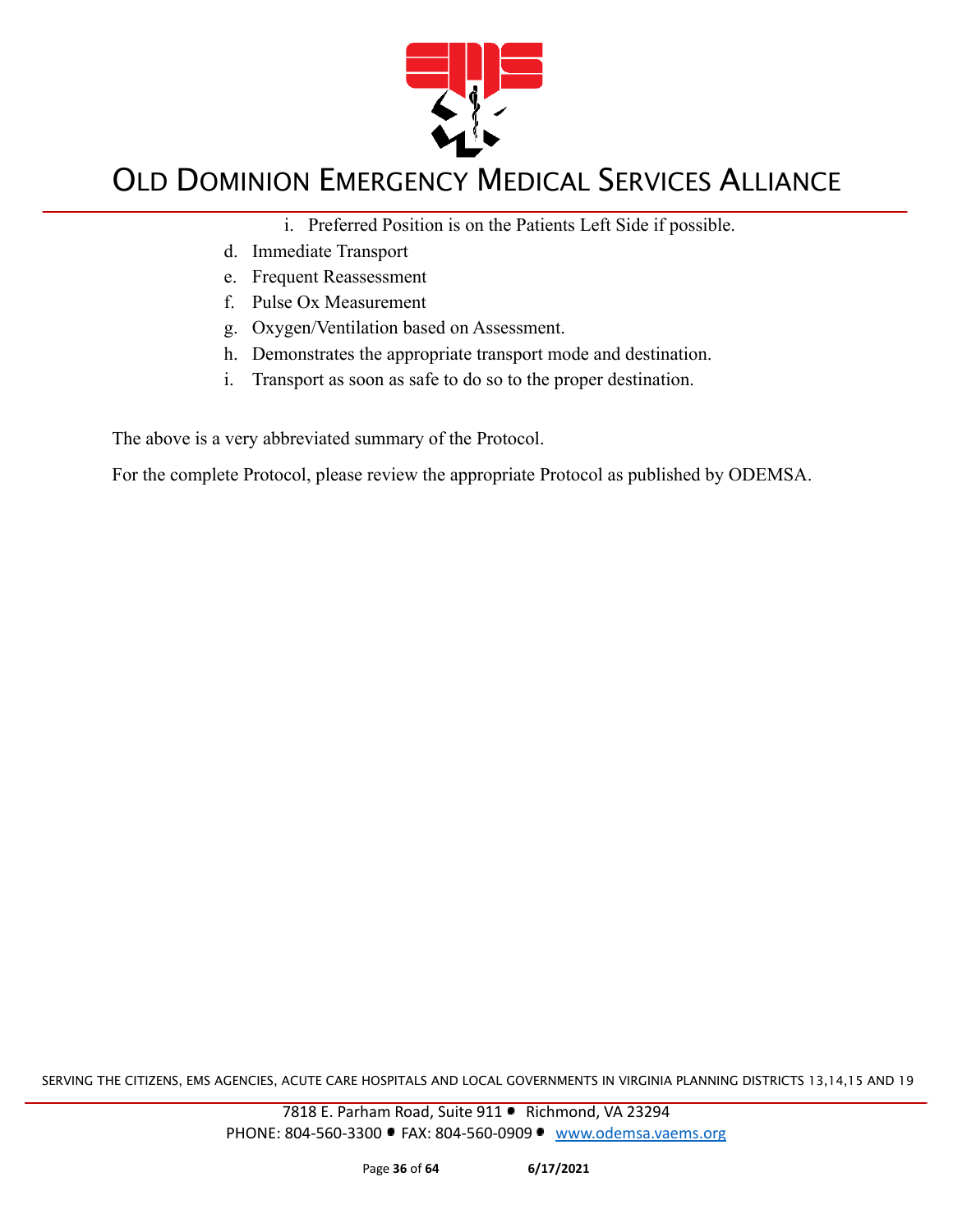

Student's and FTO's signatures below signify that the student has demonstrated sufficient working knowledge and can perform such competency and has had the opportunity to ask and has had all questions and answers provided to their level of comfort.

Competency – ODEMSA – Regional Protocols – **OB/GYN – OB/GYN – Pregnancy-Related Emergencies – BLS - (Placenta Previa)**

Student's Name and Signature – date below:

 $\Box$  Date Printed Name Signature FTO's Name and Signature – date below:  $\Box$  Date

Printed Name Signature

SERVING THE CITIZENS, EMS AGENCIES, ACUTE CARE HOSPITALS AND LOCAL GOVERNMENTS IN VIRGINIA PLANNING DISTRICTS 13,14,15 AND 19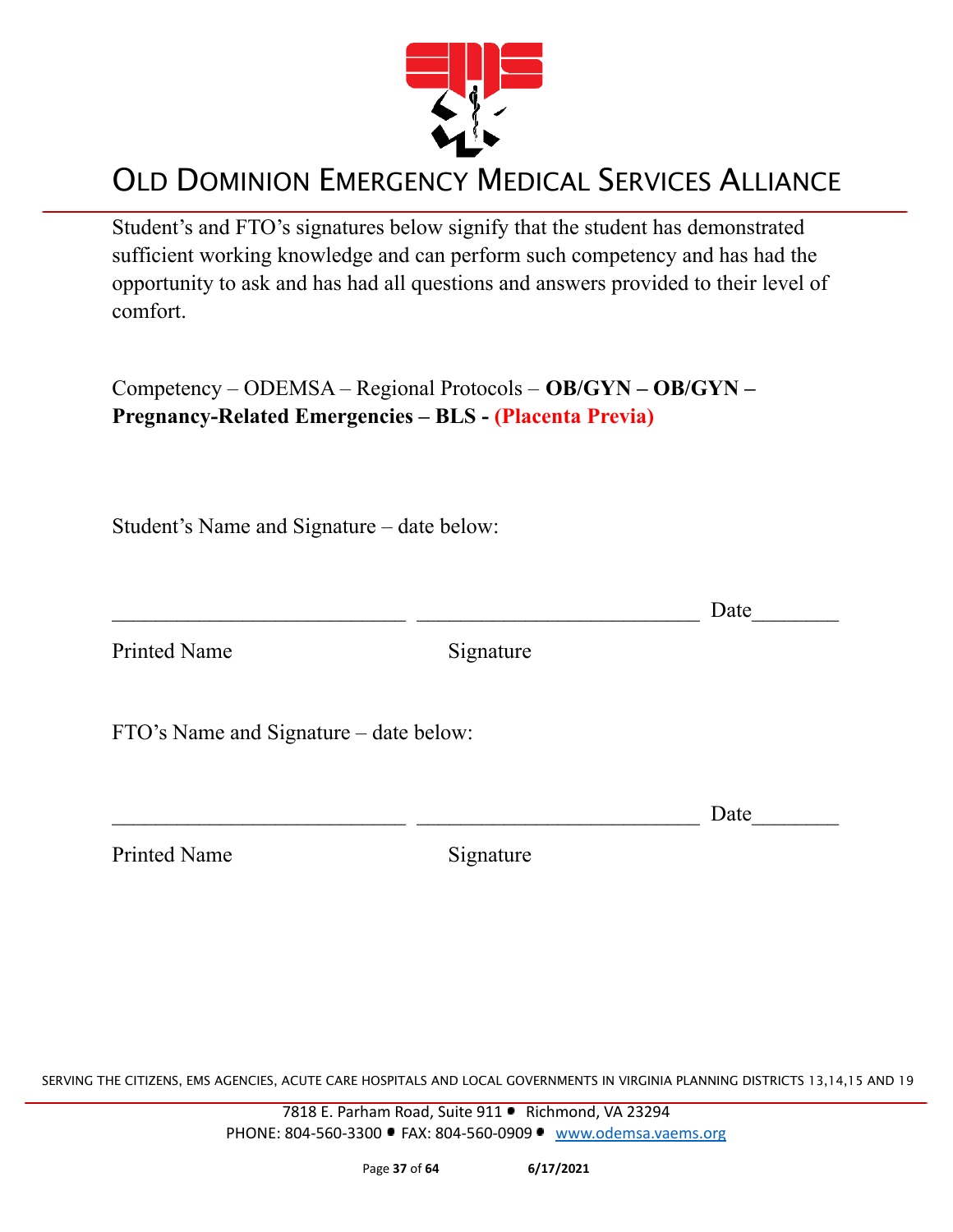

# **OB/GYN – Pregnancy-Related Emergencies – BLS (Prolapsed Umbilical Cord)**

#### **OVERVIEW:**

Although most babies are born without difficulty, complications may occur. **Umbilical Cord Prolapse (UCP)** is a condition when the umbilical cord presents through the birth canal after the amniotic sac ruptures before delivery of the head.

If the umbilical cord presents in front of the fetal presenting part and the membranes rupture, the risk that the cord will prolapse through the cervix into the vagina is significant. Occult prolapse occurs when the cord lies alongside the presenting part.

The risk is increased with abnormal fetal presentations, especially when the presenting part does not fill the lower uterine segment, as is the case with incomplete breech presentations, premature infants, and multi-parous women (mother has delivered previously).

**This presents a serious medical emergency, endangering the life of the unborn fetus.**

In this situation the umbilical cord may get compressed against the vaginal walls by the pressure of the infant's head. As a result, the infant's supply of oxygenated blood can be cut off.

**Goal – to restore/maintain fetal circulation via Umbilical cord by relieving pressure on the Umbilical Cord.**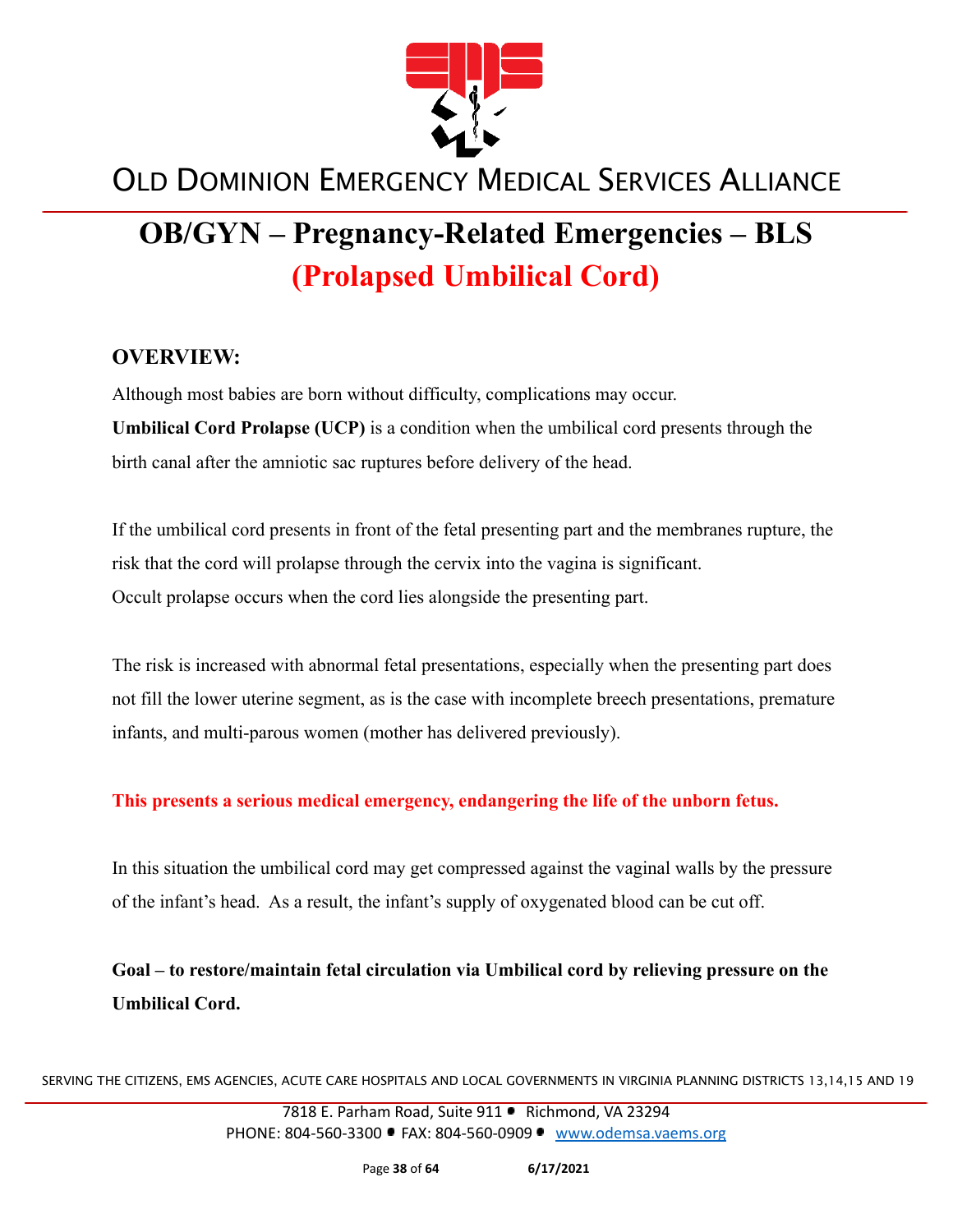

Student Can demonstrate the following competencies without prompting and can explain the clinical reasoning for each listed below:

- 1. Demonstrates proper assessment techniques / Physical skills.
	- a. Scene Survey
	- b. HPI Complete
		- i. EDC Due date
		- ii. LMP Date
		- iii. Number of living births
		- iv. Number of abortions
		- v. Number of times pregnant
		- vi. High Risk
		- vii. OB MD/Clinic/Preferred Hospital
		- viii. Routine OB Care
		- ix. Last Clinic visit
		- x. Vaginal Bleeding/Spotting
		- xi. Fetal Movement
		- xii. Multiple Gestation
		- xiii. Number of Previous Pregnancies
		- xiv. Rupture of Membranes ROM
		- xv. Contractions/Pain
			- 1. Time of Onset
			- 2. Where is the discomfort?
			- 3. Fundal Harding noted
			- 4. Frequency of Pain Need to time intervals.
			- 5. Duration Need to time
	- c. Signs and Symptoms
	- d. SAMPLE
	- e. OPQRST
	- f. MOI NOI
	- g. Pulse Ox
	- h. Need for ALS.

SERVING THE CITIZENS, EMS AGENCIES, ACUTE CARE HOSPITALS AND LOCAL GOVERNMENTS IN VIRGINIA PLANNING DISTRICTS 13,14,15 AND 19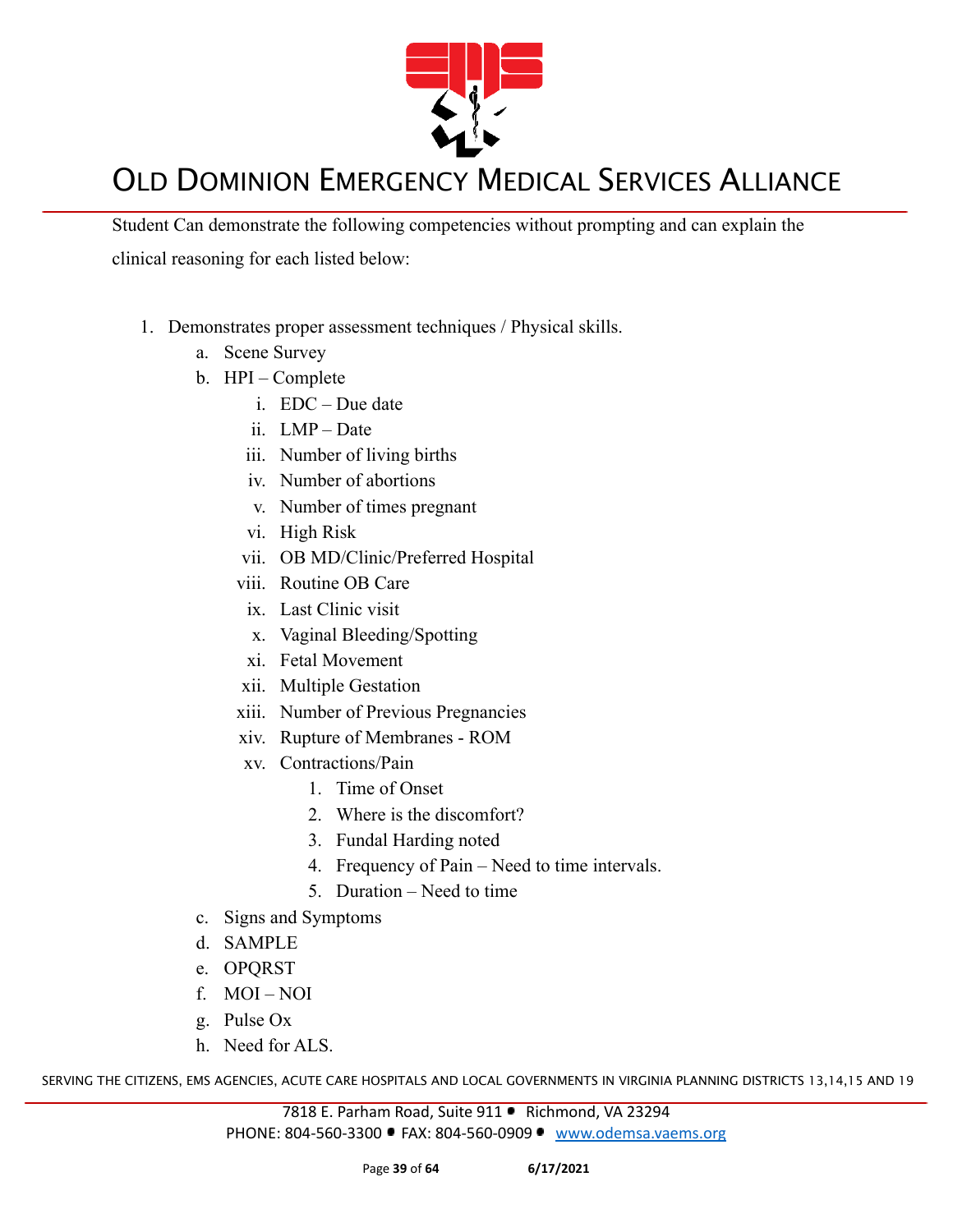

- i. Primary Assessment
	- i. XABCDE Format
- j. Life Threat Bleeding
	- i. Assessment
	- ii. Correction
- k. Airway
	- i. Assessment
	- ii. Correction
- l. Breathing
	- i. Assessment
	- ii. Correction
- m. Circulation
	- i. Assessment
	- ii. Correction
- n. Disability
	- i. Assessment
	- ii. Correction
- o. Exposure
	- i. Assessment
	- ii. Correction
- 2. Demonstrates the following skills.
	- a. Proper Physical Exam
		- i. Head to toe format
		- ii. All major body parts/systems
		- iii. Vital Signs / Documentation
	- b. Frequently assess for Crowning/Vaginal Bleeding/Shock
		- i. If shock develops follow the appropriate Shock Protocol
	- c. If Delivery is imminent
		- i. Position Mother
			- **1. Place Mother in Knee to Chest Position**
			- **2. Facedown on the Stretcher**
			- **3. Elevate Buttocks**
			- 4. Determine position of Umbilical Cord Move if needed.

SERVING THE CITIZENS, EMS AGENCIES, ACUTE CARE HOSPITALS AND LOCAL GOVERNMENTS IN VIRGINIA PLANNING DISTRICTS 13,14,15 AND 19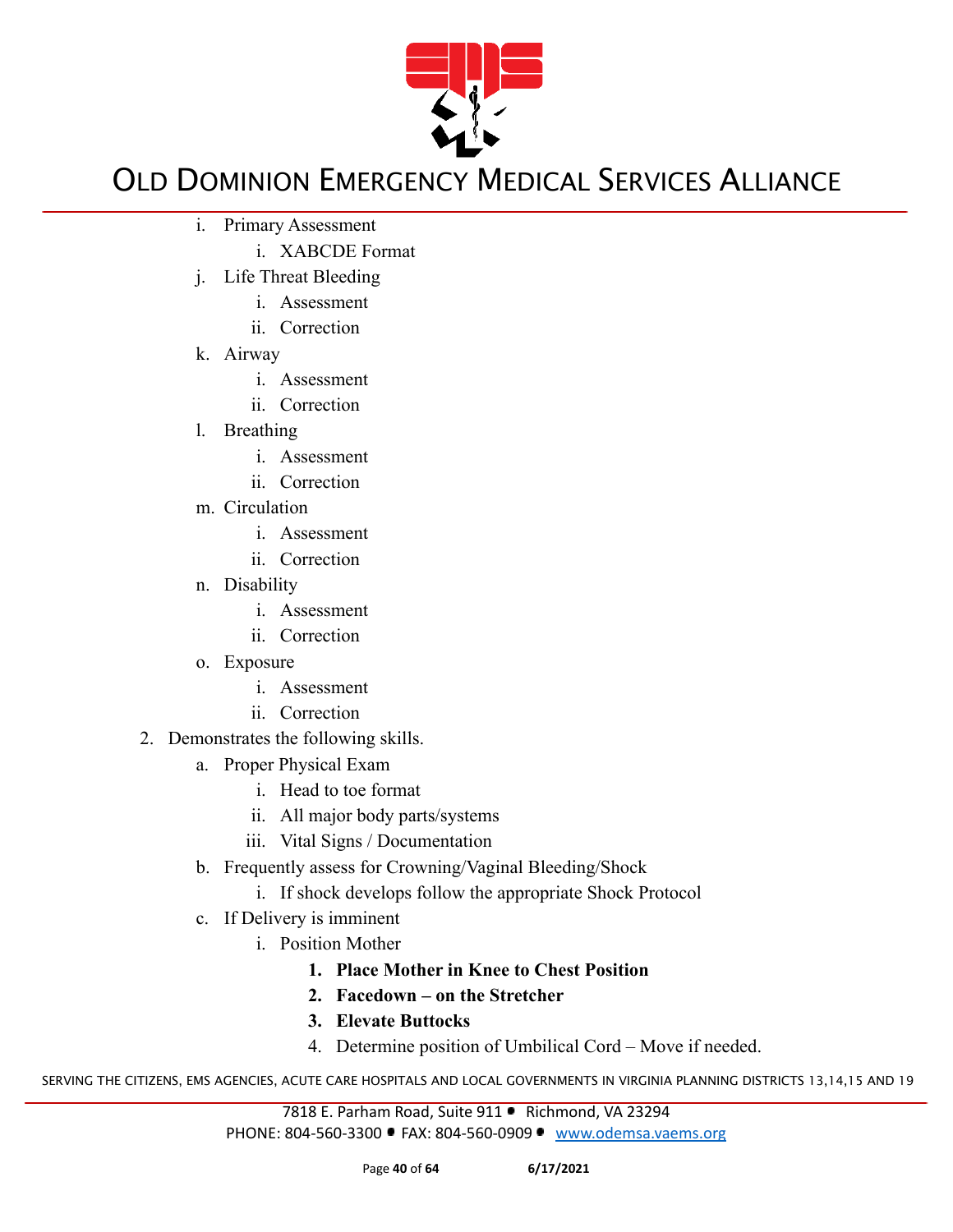

- **a. Immediate Transport**
- b. ALS
- c. Cord Visible Upon Exam/Externally
	- i. **2 Gloved** Fingers to reduce pressure on the cord to maintain the pulsatile sensation of the cord.
	- **ii. This MUST BE Maintained until Arrival at Hospital and care assumed by Hospital Staff.**
	- iii. Keep Cord Warm and Moist
	- **iv. Place Mother in Knee to Chest Position**
	- v. Early Contact with Medical Control/Hospital
- d. Note time.
- d. Pulse Ox Measurement
- e. Oxygen/Ventilation based on Assessment.
- f. Demonstrates the appropriate transport mode and destination.
- g. Transport as soon as safe to do so to the proper destination.

The above is a very abbreviated summary of the Protocol.

For the complete Protocol, please review the appropriate Protocol as published by ODEMSA.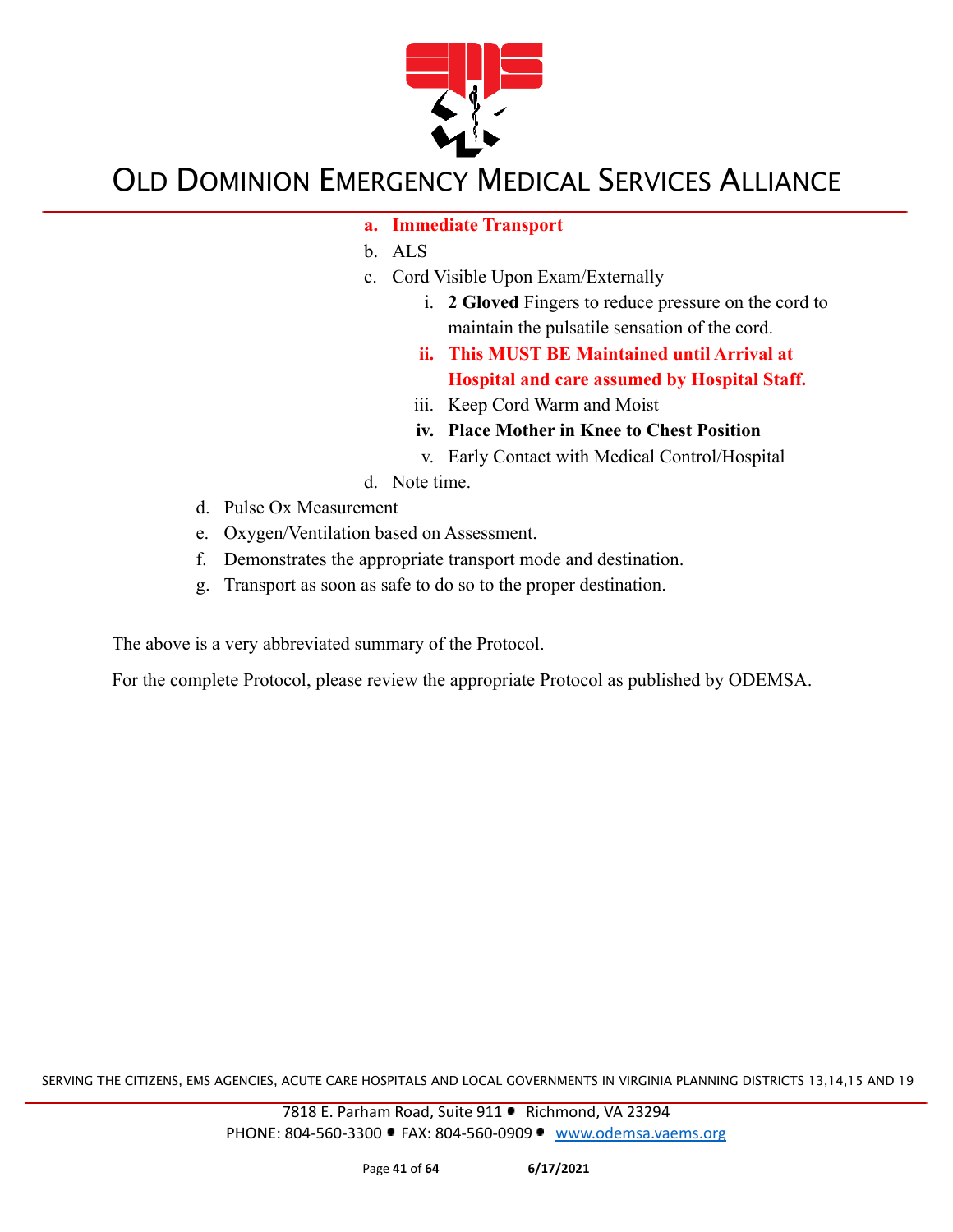

Student's and FTO's signatures below signify that the student has demonstrated sufficient working knowledge and can perform such competency and has had the opportunity to ask and has had all questions and answers provided to their level of comfort.

Competency – ODEMSA – Regional Protocols – **OB/GYN – OB/GYN – Pregnancy-Related Emergencies – BLS - (Prolapsed Umbilical Cord)**

Student's Name and Signature – date below:

|                                        |           | Date |
|----------------------------------------|-----------|------|
| <b>Printed Name</b>                    | Signature |      |
| FTO's Name and Signature – date below: |           |      |
|                                        |           | Date |
| <b>Printed Name</b>                    | Signature |      |

SERVING THE CITIZENS, EMS AGENCIES, ACUTE CARE HOSPITALS AND LOCAL GOVERNMENTS IN VIRGINIA PLANNING DISTRICTS 13,14,15 AND 19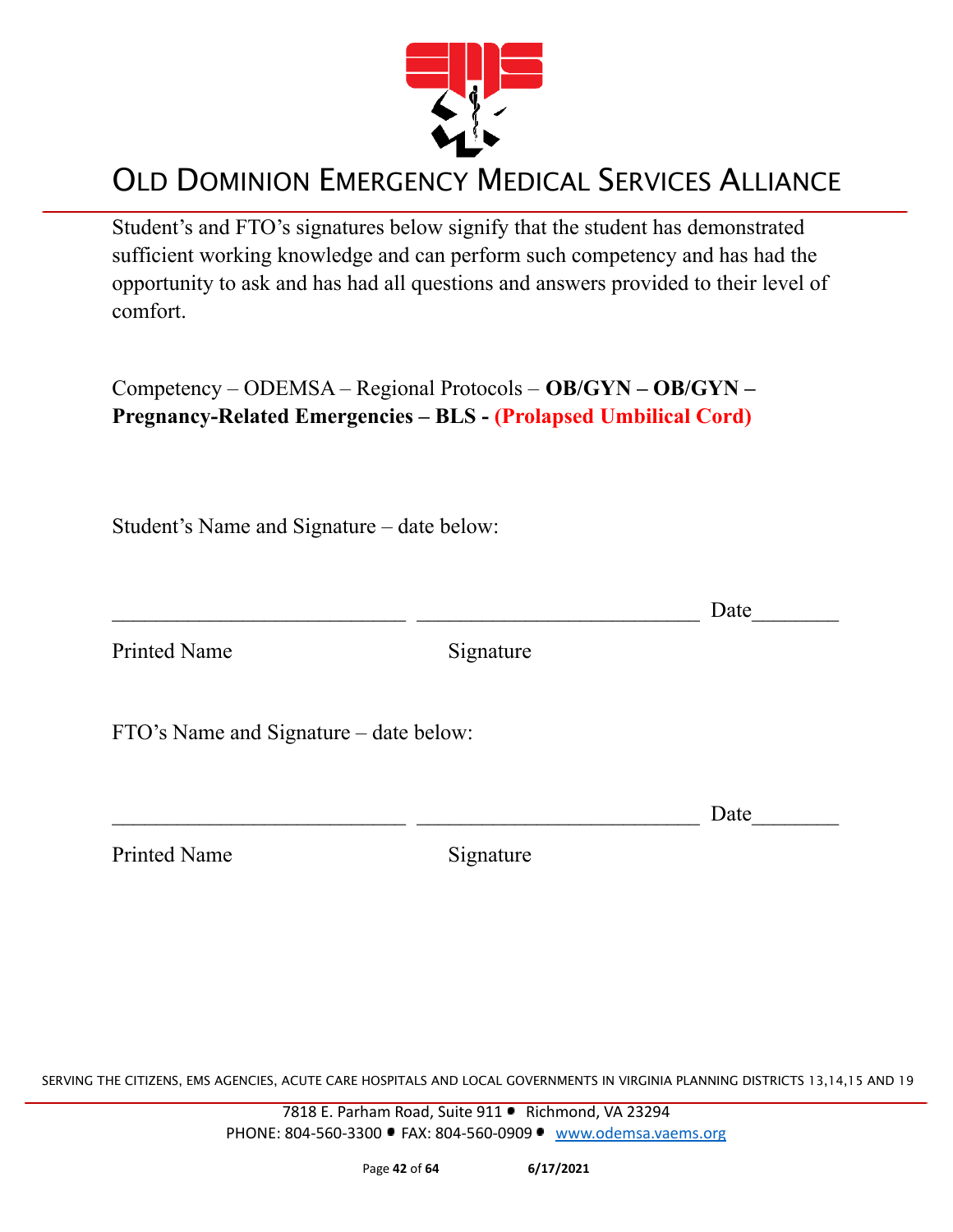

# **OB/GYN – Pregnancy-Related Emergencies – BLS (Hypertension/Eclampsia/HELLPS)**

#### **OVERVIEW:**

**Pre-eclampsia** is characterized by elevated BP, proteinuria, and edema after the 20th week of pregnancy in a patient who previously has been normal in these respects.

The risk of pre-eclampsia/eclampsia is thought to continue through six (6) weeks post-partum. Unless the pre-eclamptic process is halted, seizure activity (eclampsia) may occur. Once the first eclamptic seizure occurs, the infant / fetal mortality rate soars.

#### **Once the seizure process is established, the ultimate patient outcome can be coma and death.**

The actual cause of the disease process is unknown.

**HELLP Syndrome (HELLPS)** is a variant of severe PIH in which hematologic abnormalities exist with severe pre-eclampsia or eclampsia.

**HELLP** is an acronym for **H**emolysis, **E**levated **L**iver enzymes, and **L**ow **P**latelets, which are the hallmark signs of this syndrome.

**Definitive treatment can only be accomplished through delivery of the fetus(es).**

SERVING THE CITIZENS, EMS AGENCIES, ACUTE CARE HOSPITALS AND LOCAL GOVERNMENTS IN VIRGINIA PLANNING DISTRICTS 13,14,15 AND 19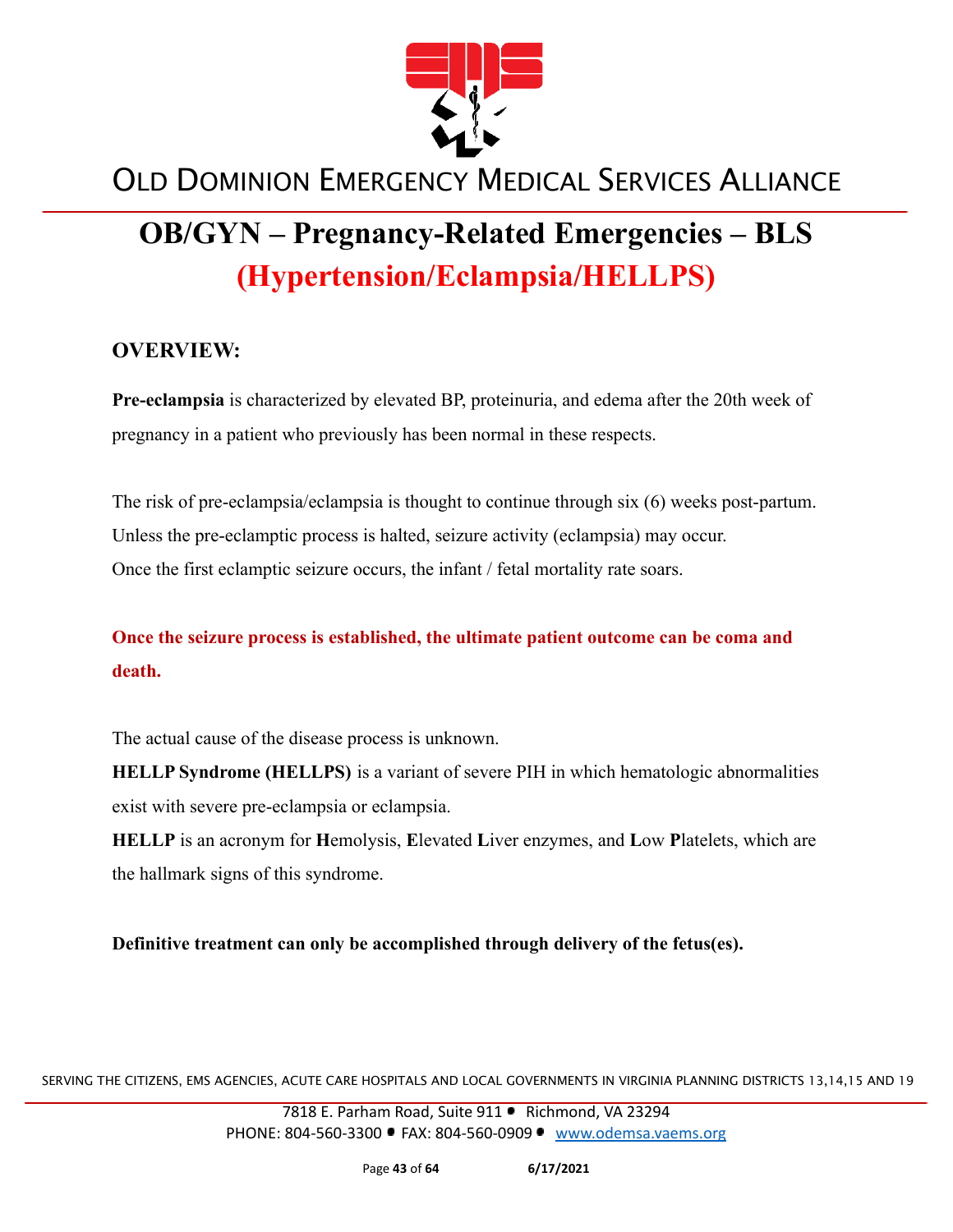

Student Can demonstrate the following competencies without prompting and can explain the clinical reasoning for each listed below:

- 1. Demonstrates proper assessment techniques / Physical skills.
	- a. Scene Survey
	- b. HPI Complete
		- i. EDC Due date
		- ii. LMP Date
		- iii. Number of living births
		- iv. Number of abortions
		- v. Number of times pregnant
		- vi. High Risk
		- vii. OB MD/Clinic/Preferred Hospital
		- viii. Routine OB Care
		- ix. Last Clinic visit
		- x. Vaginal Bleeding/Spotting
		- xi. Fetal Movement
		- xii. Multiple Gestation
		- xiii. Number of Previous Pregnancies
		- xiv. Rupture of Membranes ROM
		- xv. Edema
		- xvi. Headache
		- xvii. Visual Disturbances/Visual Changes
		- xviii. Hypertension
		- xix. Hyperreflexia
		- xx. Seizures
		- xxi. Contractions/Pain
			- 1. Time of Onset
			- 2. Where is the discomfort?
			- 3. Fundal Harding noted
			- 4. Frequency of Pain Need to time intervals.
			- 5. Duration Need to time

SERVING THE CITIZENS, EMS AGENCIES, ACUTE CARE HOSPITALS AND LOCAL GOVERNMENTS IN VIRGINIA PLANNING DISTRICTS 13,14,15 AND 19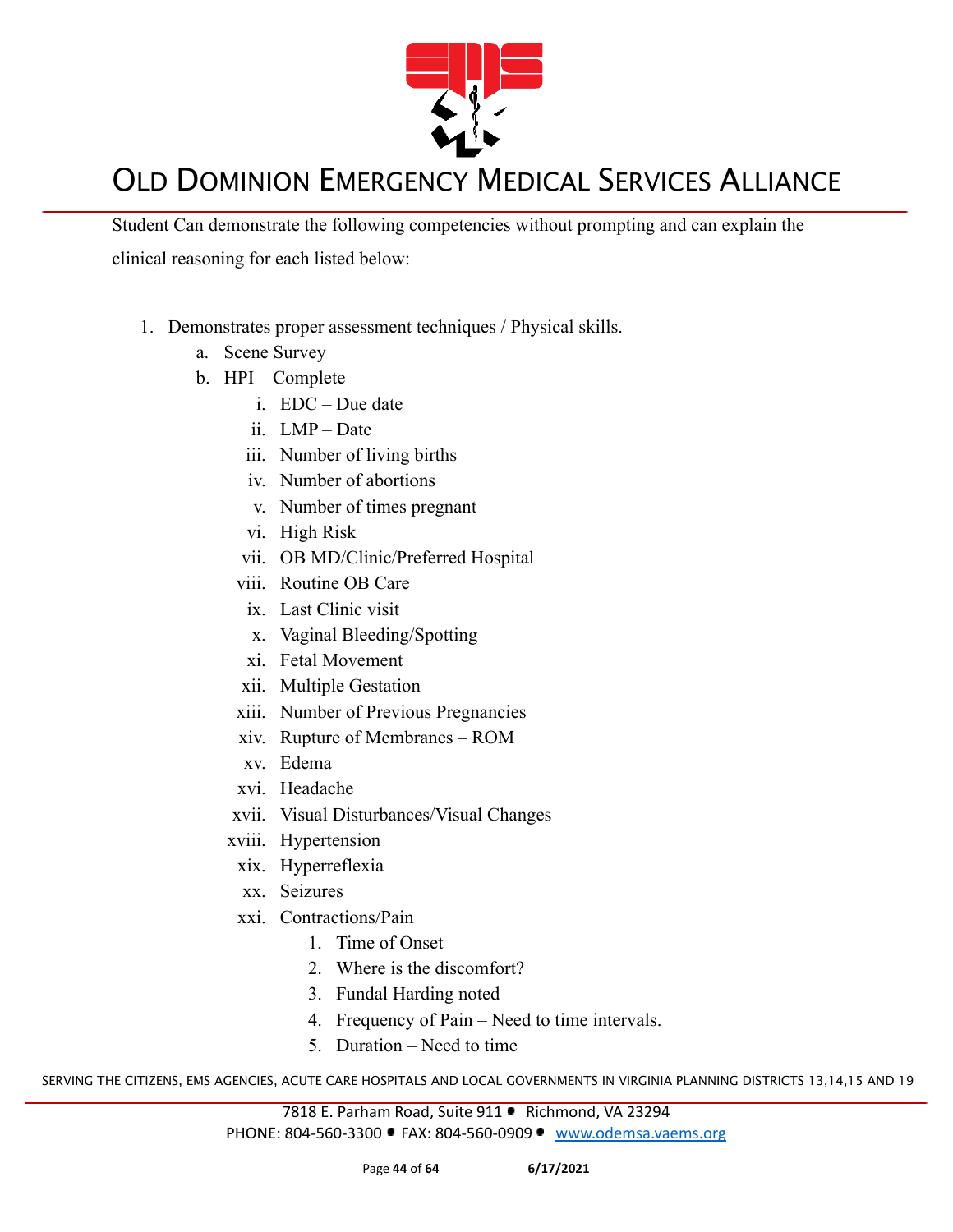

- c. Signs and Symptoms
- d. SAMPLE
- e. OPQRST
- f. MOI NOI
- g. Pulse Ox
- h. Need for ALS.
- **i. Patient is not to Physically exert No ambulation EMS Must do all moving of the Patient.**
- j. Primary Assessment
	- i. XABCDE Format
- k. Life Threat Bleeding
	- i. Assessment
	- ii. Correction
- l. Airway
	- i. Assessment
	- ii. Correction
- m. Breathing
	- i. Assessment
	- ii. Correction
- n. Circulation
	- i. Assessment
	- ii. Correction
- o. Disability
	- i. Assessment
	- ii. Correction
- p. Exposure
	- i. Assessment
	- ii. Correction
- 2. Demonstrates the following skills.
	- a. Proper Physical Exam
		- i. Head to toe format
		- ii. All major body parts/systems
		- iii. Vital Signs / Documentation

SERVING THE CITIZENS, EMS AGENCIES, ACUTE CARE HOSPITALS AND LOCAL GOVERNMENTS IN VIRGINIA PLANNING DISTRICTS 13,14,15 AND 19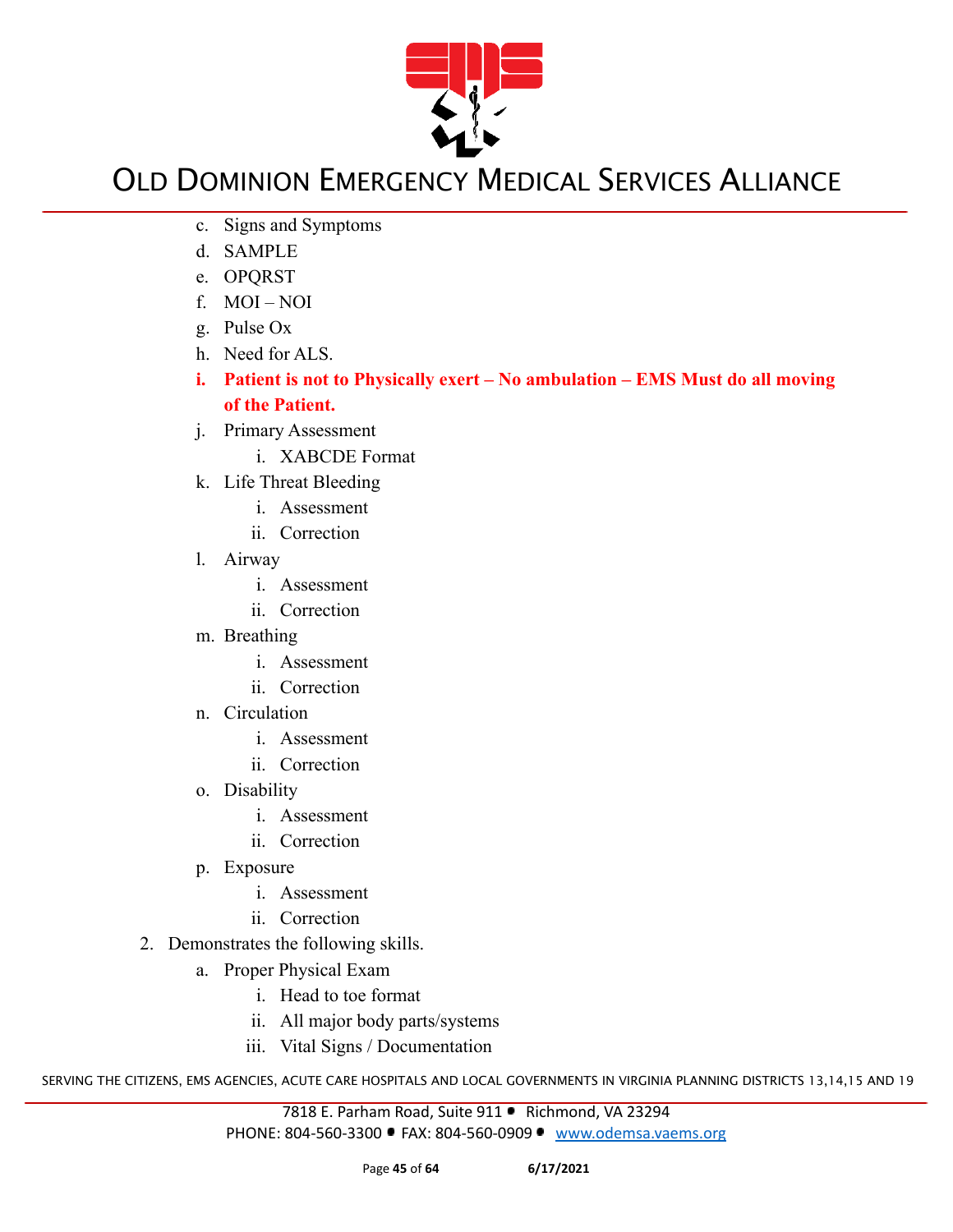

- b. If shock develops follow the appropriate Shock Protocol
- c. Obtain Blood Glucose
	- i. Treat based on Assessment/Test Results
- d. If Seizure occurs
	- i. ALS
	- ii. Maintain Airway/Ventilation
	- iii. Immediate Transport
	- iv. Refer to the Seizure Protocol
- e. Pulse Ox Measurement
- f. Oxygen/Ventilation based on Assessment.
- g. Demonstrates the appropriate transport mode and destination.
- h. Transport as soon as safe to do so to the proper destination.

The above is a very abbreviated summary of the Protocol.

For the complete Protocol, please review the appropriate Protocol as published by ODEMSA.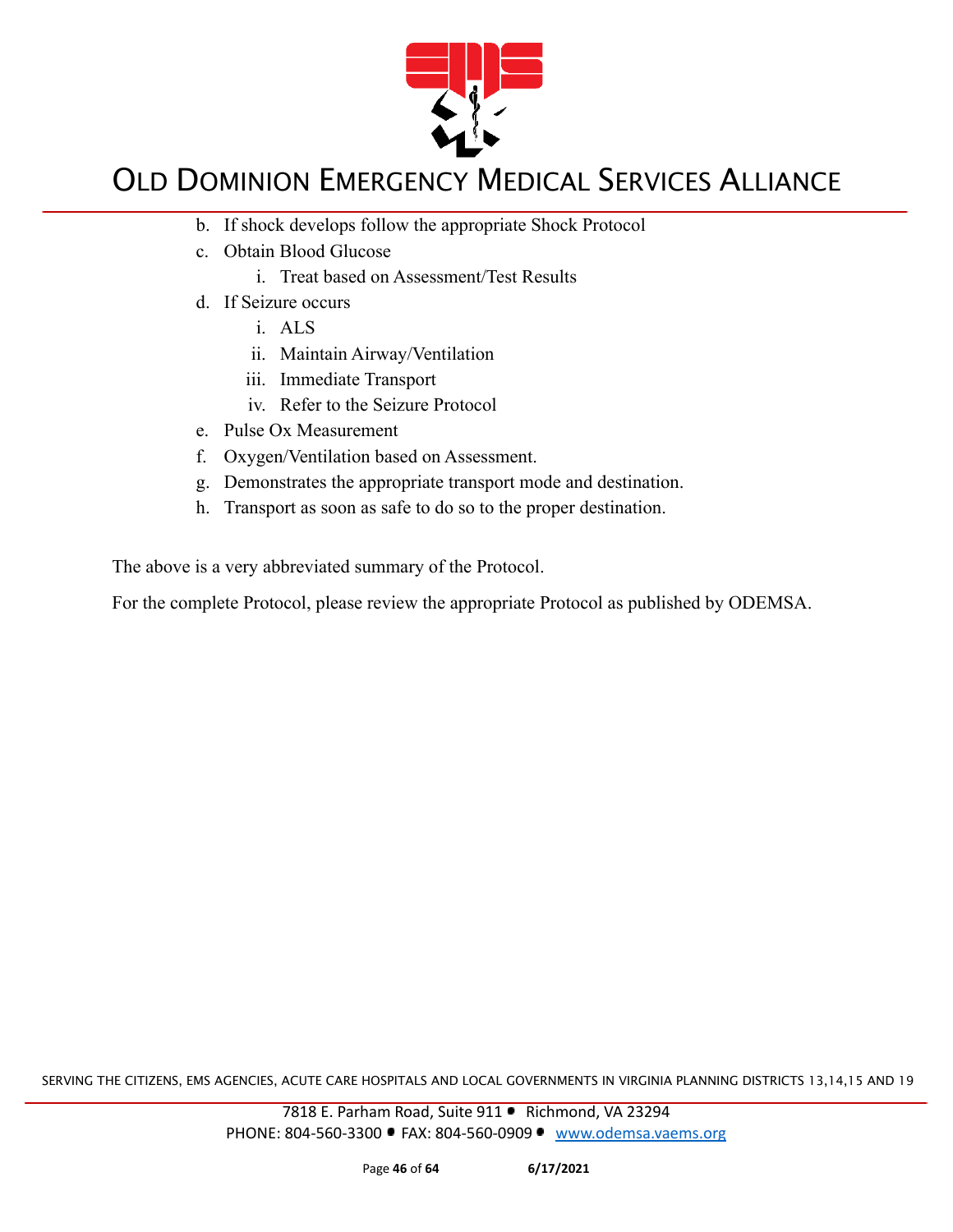

Student's and FTO's signatures below signify that the student has demonstrated sufficient working knowledge and can perform such competency and has had the opportunity to ask and has had all questions and answers provided to their level of comfort.

Competency – ODEMSA – Regional Protocols – **OB/GYN – OB/GYN – Pregnancy-Related Emergencies – BLS - (Hypertension/Eclampsia/HELLPS)**

Student's Name and Signature – date below:

|                                        |           | Date |
|----------------------------------------|-----------|------|
| <b>Printed Name</b>                    | Signature |      |
| FTO's Name and Signature – date below: |           |      |
|                                        |           | Date |
| <b>Printed Name</b>                    | Signature |      |
|                                        |           |      |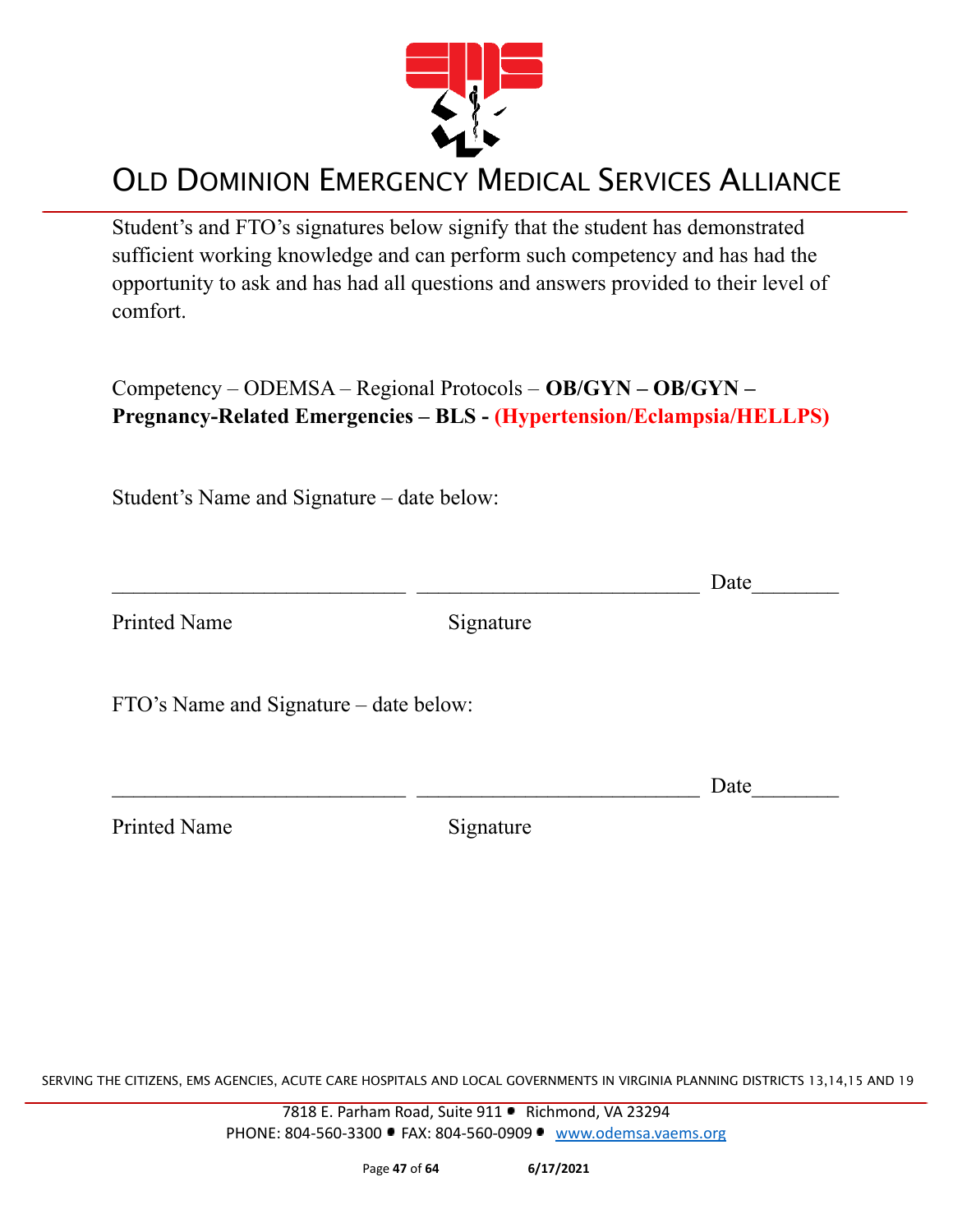

# **OB/GYN – Pregnancy-Related Emergencies – BLS (Premature Rupture of Membranes (PROM))**

#### **OVERVIEW:**

**Premature Rupture of Membranes (PROM)** is the leakage of amniotic fluid at least one (1) hour before the onset of labor.

This can occur at any gestational age and occurs in approximately 10% of all pregnancies.

The exact cause of PROM is not known and can lead to premature labor, umbilical cord prolapse, and intrauterine infection.

The patient usually reports a gush of fluid from the vagina. There may also be a continual leak of fluid, suggestive of a small tear in the amniotic sac.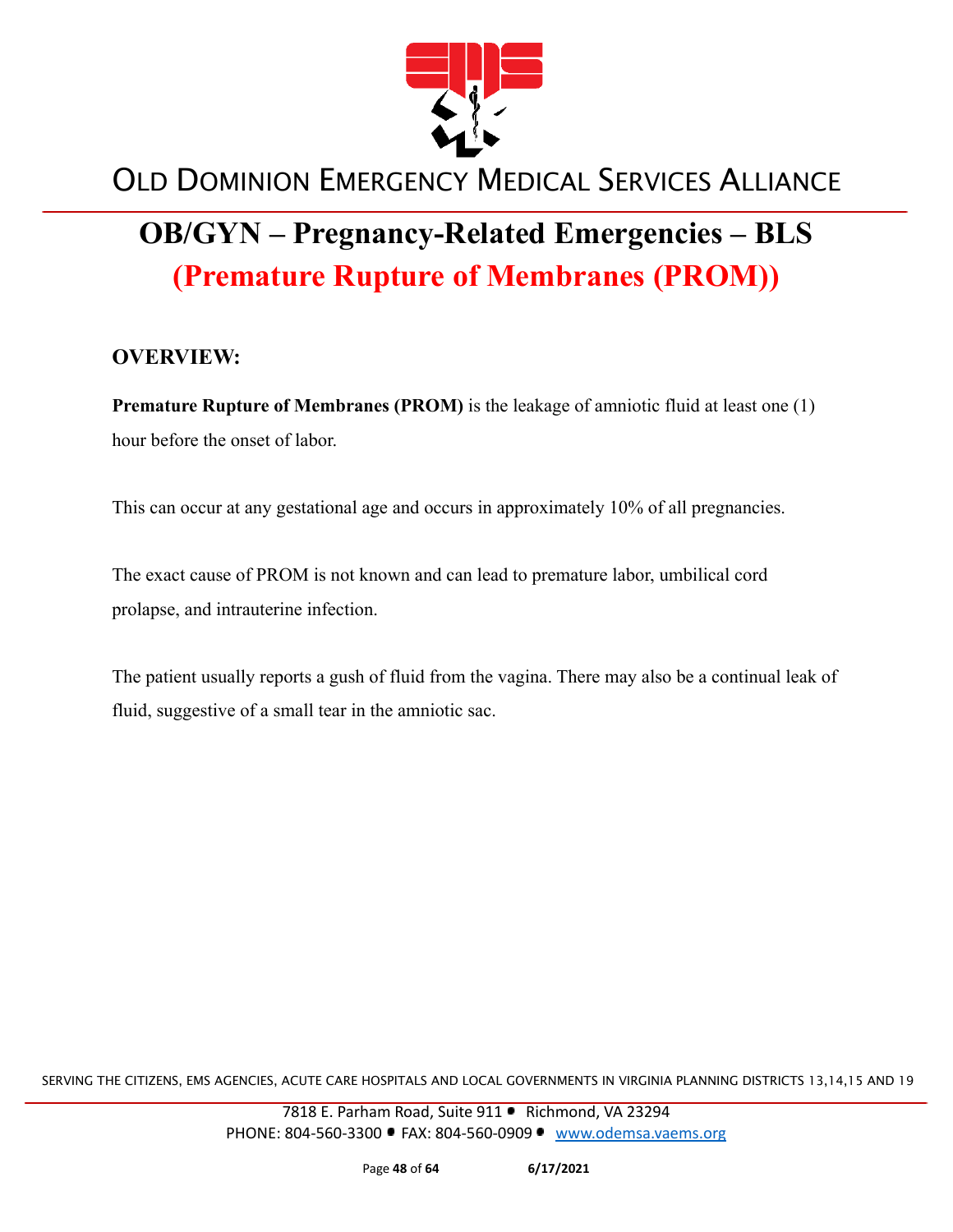

Student Can demonstrate the following competencies without prompting and can explain the clinical reasoning for each listed below:

- 1. Demonstrates proper assessment techniques / Physical skills.
	- a. Scene Survey
	- b. HPI Complete
		- i. EDC Due date
		- ii. LMP Date
		- iii. Number of living births
		- iv. Number of abortions
		- v. Number of times pregnant
		- vi. High Risk
		- vii. OB MD/Clinic/Preferred Hospital
		- viii. Routine OB Care
		- ix. Last Clinic visit
		- x. Vaginal Bleeding/Spotting
		- xi. Fetal Movement
		- xii. Multiple Gestation
		- xiii. Number of Previous Pregnancies
		- xiv. Rupture of Membranes ROM
		- xv. Edema
		- xvi. Hypertension
		- xvii. External Vaginal Drainage
		- xviii. Contractions/Pain
			- 1. Time of Onset
			- 2. Where is the discomfort?
			- 3. Fundal Harding noted
			- 4. Frequency of Pain Need to time intervals.
			- 5. Duration Need to time
	- c. Signs and Symptoms
	- d. SAMPLE
	- e. OPQRST

SERVING THE CITIZENS, EMS AGENCIES, ACUTE CARE HOSPITALS AND LOCAL GOVERNMENTS IN VIRGINIA PLANNING DISTRICTS 13,14,15 AND 19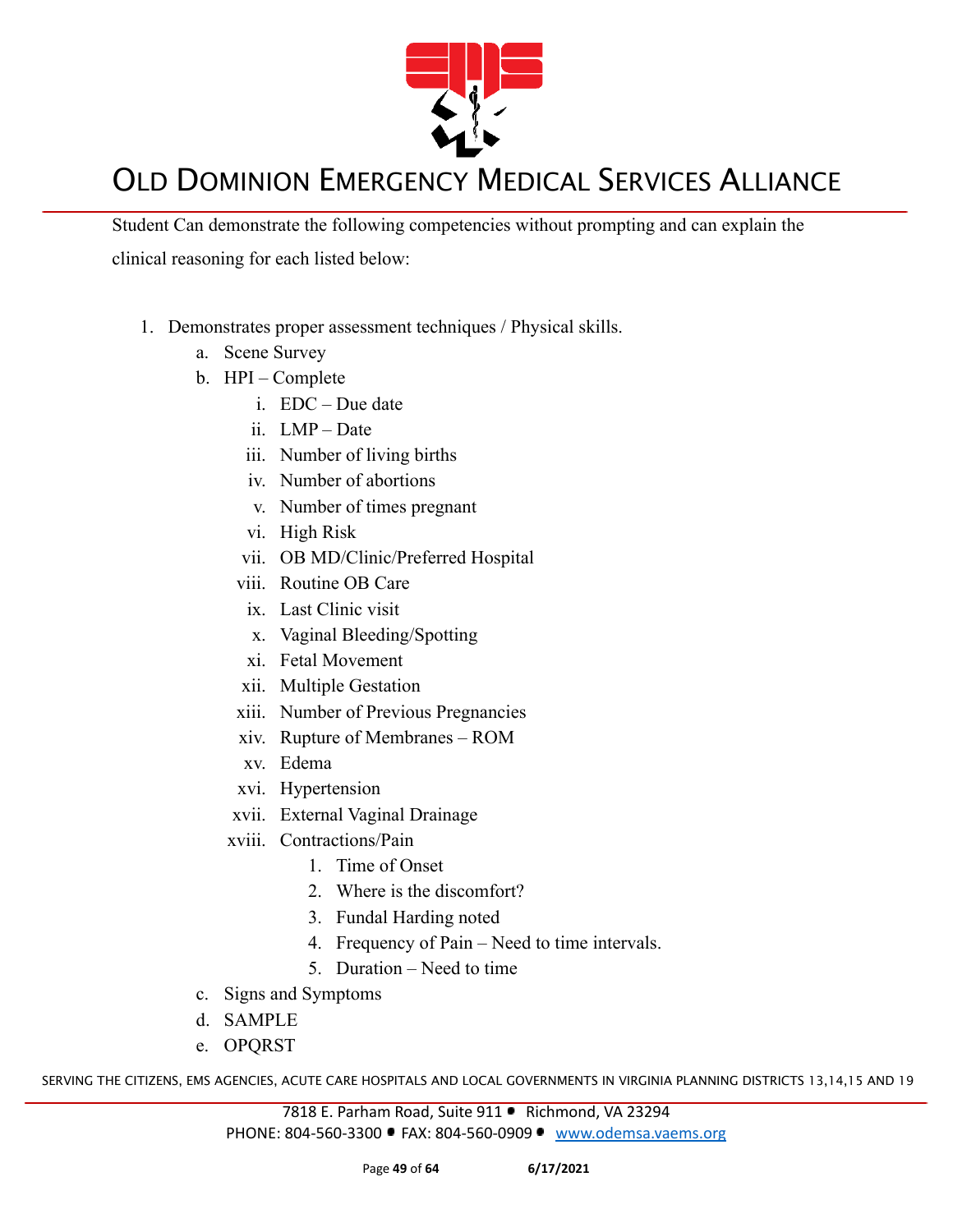

- f. MOI NOI
- g. Pulse Ox
- h. Need for ALS.
- **i. Patient is not to Physically exert No ambulation EMS Must do all moving of the Patient.**
- j. Primary Assessment
	- i. XABCDE Format
- k. Life Threat Bleeding
	- i. Assessment
	- ii. Correction
- l. Airway
	- i. Assessment
	- ii. Correction
- m. Breathing
	- i. Assessment
	- ii. Correction
- n. Circulation
	- i. Assessment
	- ii. Correction
- o. Disability
	- i. Assessment
	- ii. Correction
- p. Exposure
	- i. Assessment
	- ii. Correction
- 2. Demonstrates the following skills.
	- a. Proper Physical Exam
		- i. Head to toe format
		- ii. All major body parts/systems
		- iii. Vital Signs / Documentation
	- b. Position Patient Left Lateral Recumbent
	- c. Observe for Signs of Labor
		- i. Refer to Pre-Term Labor Protocol

SERVING THE CITIZENS, EMS AGENCIES, ACUTE CARE HOSPITALS AND LOCAL GOVERNMENTS IN VIRGINIA PLANNING DISTRICTS 13,14,15 AND 19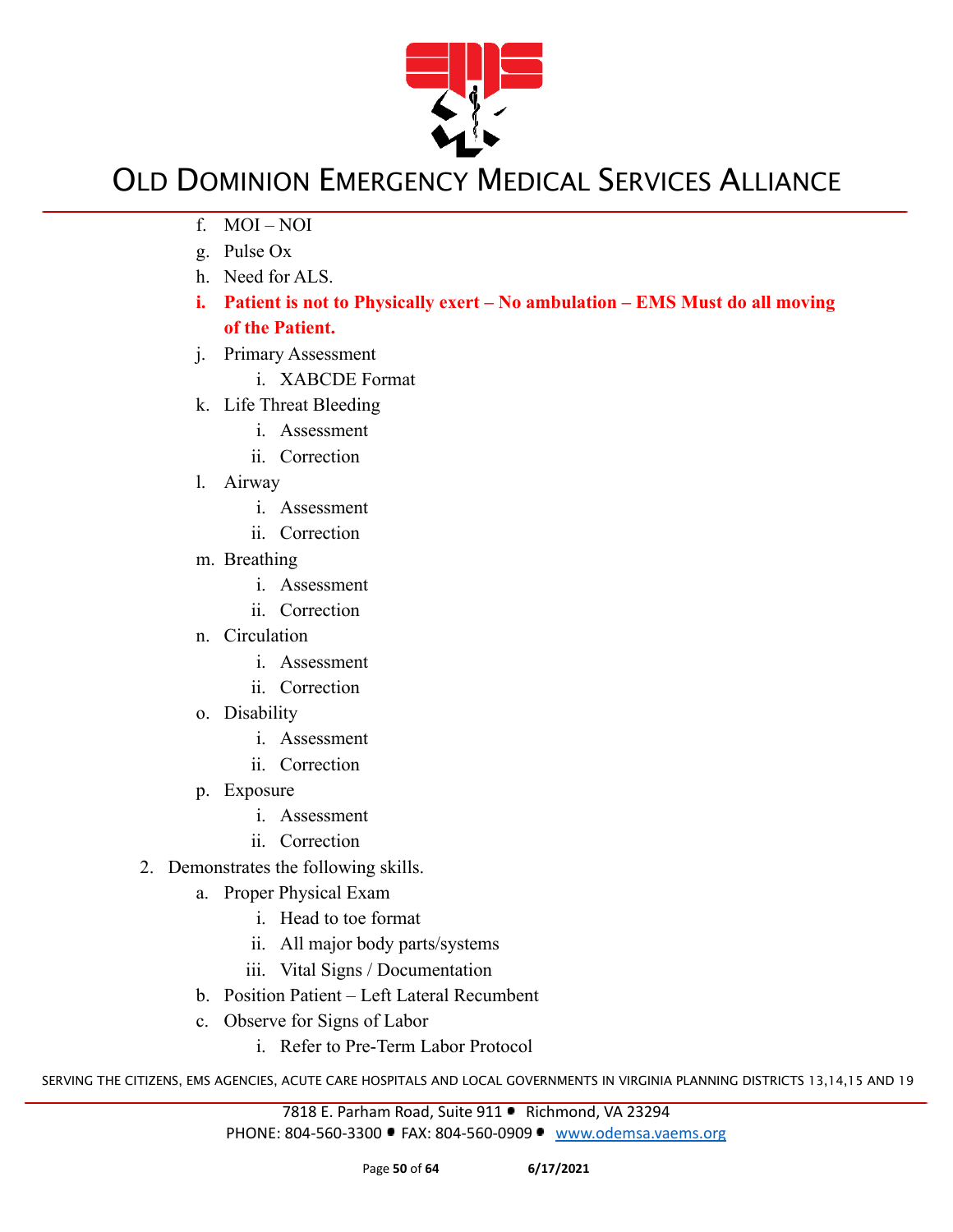

- d. If shock develops follow the appropriate Shock Protocol
- e. Obtain Blood Glucose
	- i. Treat based on Assessment/Test Results
- f. Pulse Ox Measurement
- g. Oxygen/Ventilation based on Assessment.
- h. Demonstrates the appropriate transport mode and destination.
- i. Transport as soon as safe to do so to the proper destination.

The above is a very abbreviated summary of the Protocol.

For the complete Protocol, please review the appropriate Protocol as published by ODEMSA.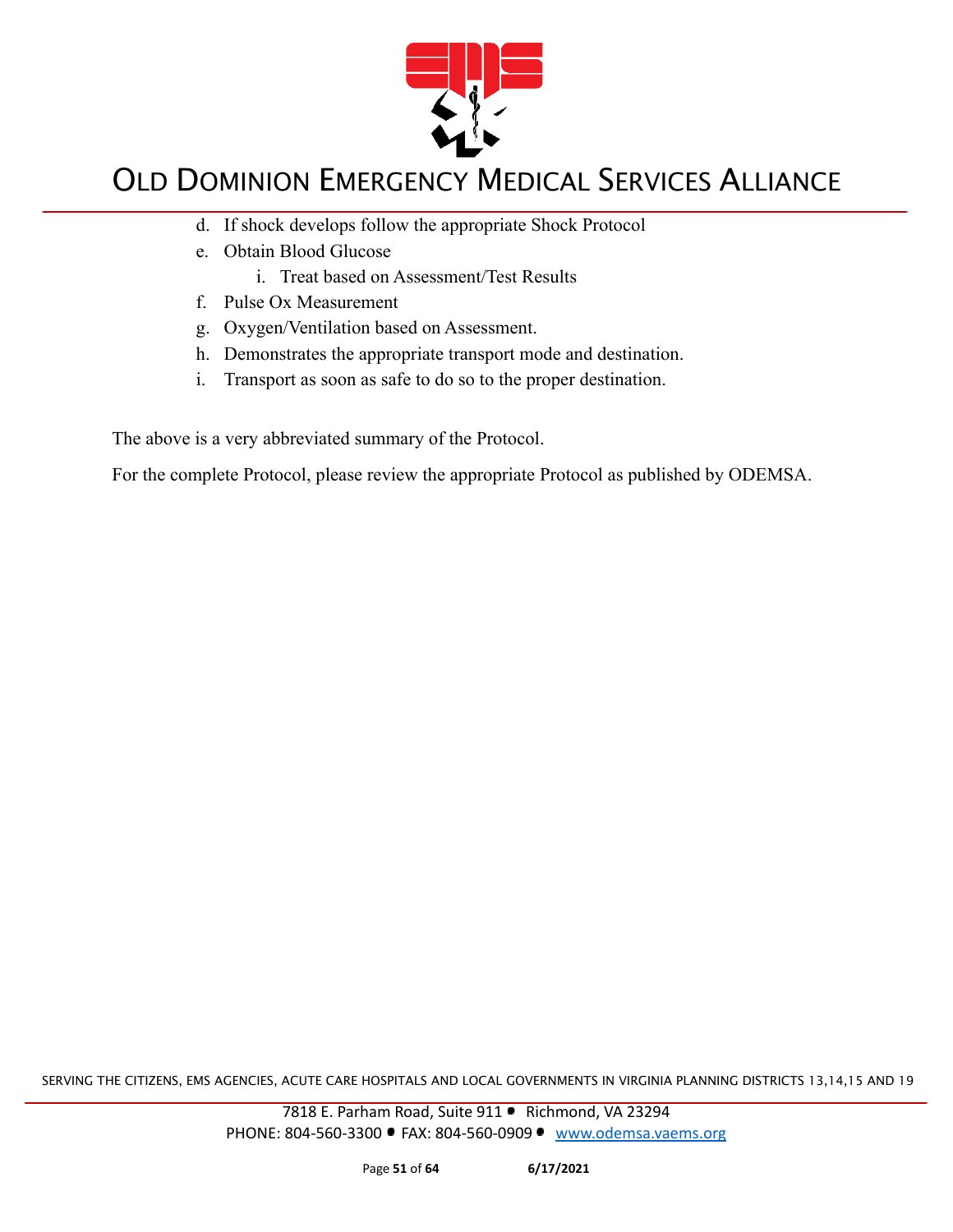

Student's and FTO's signatures below signify that the student has demonstrated sufficient working knowledge and can perform such competency and has had the opportunity to ask and has had all questions and answers provided to their level of comfort.

Competency – ODEMSA – Regional Protocols – **OB/GYN – OB/GYN – Pregnancy-Related Emergencies – BLS - (Premature Rupture of Membranes (PROM))**

Student's Name and Signature – date below:

Printed Name Signature

 $\Box$  Date Printed Name Signature FTO's Name and Signature – date below:  $\Box$  Date

SERVING THE CITIZENS, EMS AGENCIES, ACUTE CARE HOSPITALS AND LOCAL GOVERNMENTS IN VIRGINIA PLANNING DISTRICTS 13,14,15 AND 19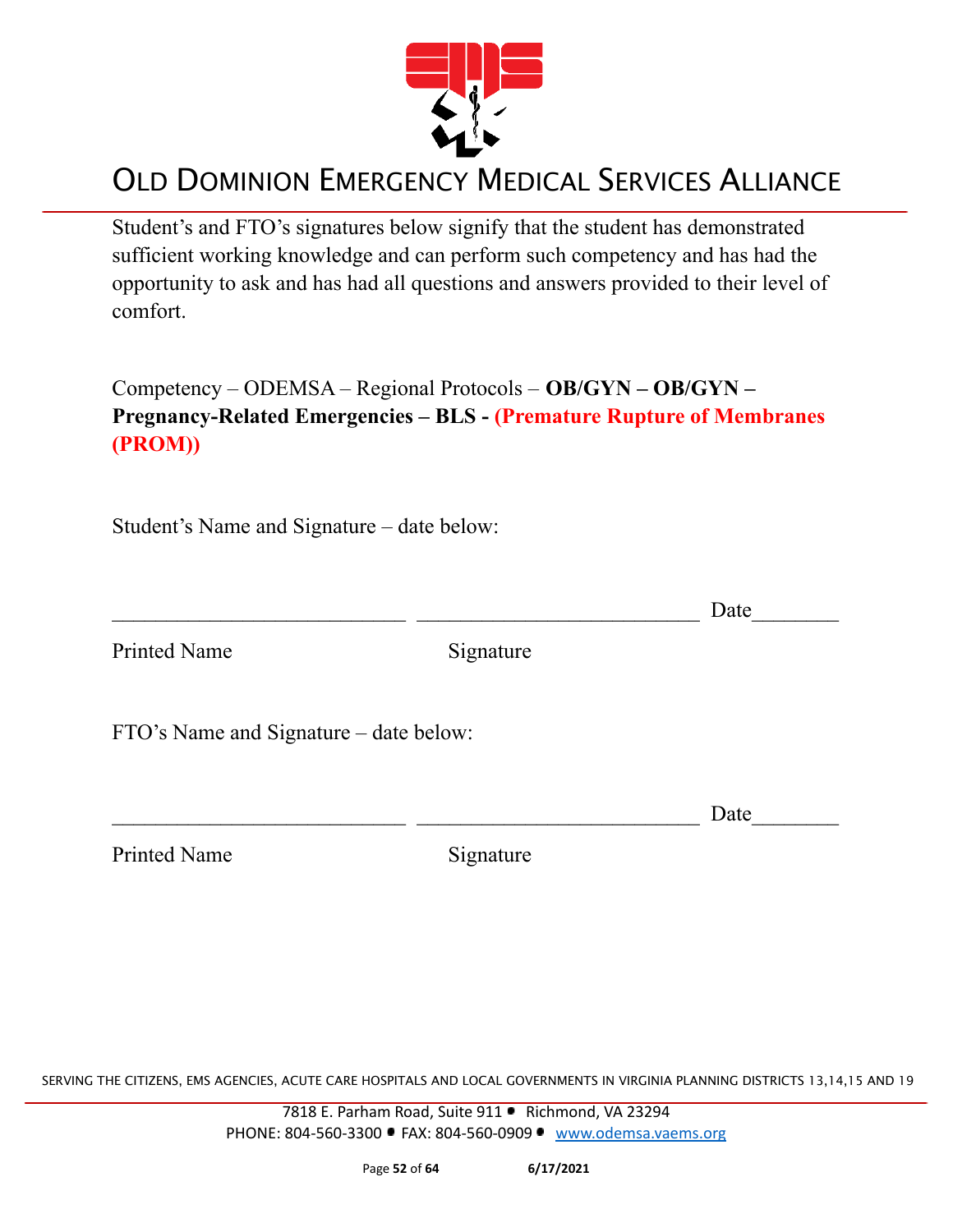

# **OB/GYN – Pregnancy-Related Emergencies – BLS (Pre-term Labor)**

#### **OVERVIEW:**

**Pre-term labor** is defined as regular and rhythmic contractions of the uterus that produce cervical changes after the 20th week of gestation but prior to the 36th week of gestation.

Of all pregnant patients, some patients will experience contractions without being in preterm labor, known as **Braxton-Hicks** contractions.

**Regular uterine contractions with rupture of the membranes are the hallmark sign for pre-term labor diagnosis.**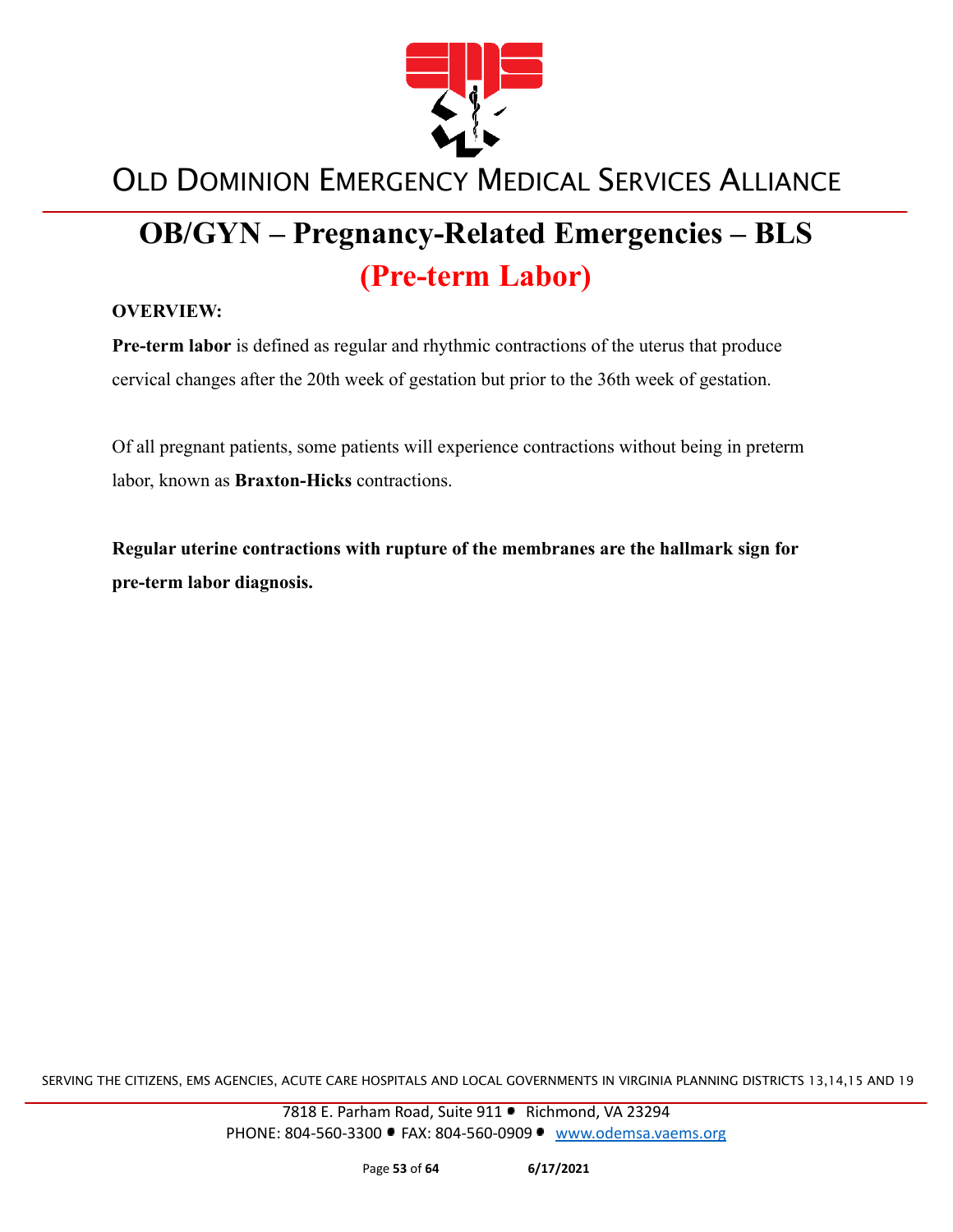

Student Can demonstrate the following competencies without prompting and can explain the clinical reasoning for each listed below:

- 1. Demonstrates proper assessment techniques / Physical skills.
	- a. Scene Survey
	- b. HPI Complete
		- i. EDC Due date
		- ii. LMP Date
		- iii. Number of living births
		- iv. Number of abortions
		- v. Number of times pregnant
		- vi. High Risk
		- vii. OB MD/Clinic/Preferred Hospital
		- viii. Routine OB Care
		- ix. Last Clinic visit
		- x. Vaginal Bleeding/Spotting
		- xi. Fetal Movement
		- xii. Multiple Gestation
		- xiii. Number of Previous Pregnancies
		- xiv. Rupture of Membranes ROM
		- xv. Edema
		- xvi. Hypertension
		- xvii. External Vaginal Drainage
		- xviii. Contractions/Pain
			- 1. Time of Onset
			- 2. Where is the discomfort?
			- 3. Fundal Harding noted
			- 4. Frequency of Pain Need to time intervals.
			- 5. Duration Need to time
	- c. Signs and Symptoms
	- d. SAMPLE
	- e. OPQRST

SERVING THE CITIZENS, EMS AGENCIES, ACUTE CARE HOSPITALS AND LOCAL GOVERNMENTS IN VIRGINIA PLANNING DISTRICTS 13,14,15 AND 19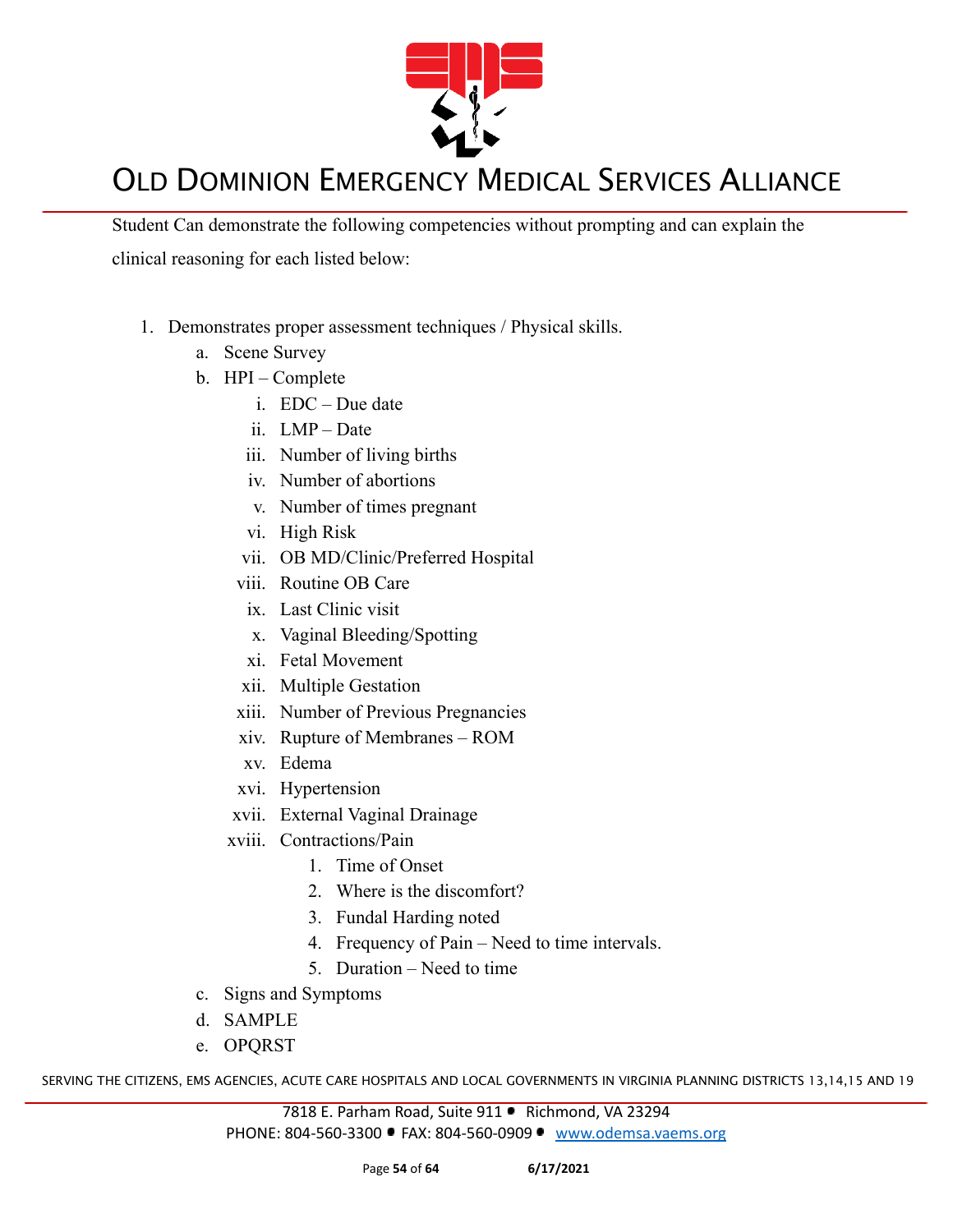

- f. MOI NOI
- g. Pulse Ox
- h. Need for ALS.
- i. Primary Assessment
	- i. XABCDE Format
- j. Life Threat Bleeding
	- i. Assessment
	- ii. Correction
- k. Airway
	- i. Assessment
	- ii. Correction
- l. Breathing
	- i. Assessment
	- ii. Correction
- m. Circulation
	- i. Assessment
	- ii. Correction
- n. Disability
	- i. Assessment
	- ii. Correction
- o. Exposure
	- i. Assessment
	- ii. Correction
- 2. Demonstrates the following skills.
	- a. Proper Physical Exam
		- i. Head to toe format
		- ii. All major body parts/systems
		- iii. Vital Signs / Documentation
	- b. Observe for Signs of Labor
	- c. Frequently assess for Crowning/Vaginal Bleeding/Shock
		- i. If shock develops follow the appropriate Shock Protocol
	- d. If Delivery is imminent
		- i. Stop Ambulance if Applicable.

SERVING THE CITIZENS, EMS AGENCIES, ACUTE CARE HOSPITALS AND LOCAL GOVERNMENTS IN VIRGINIA PLANNING DISTRICTS 13,14,15 AND 19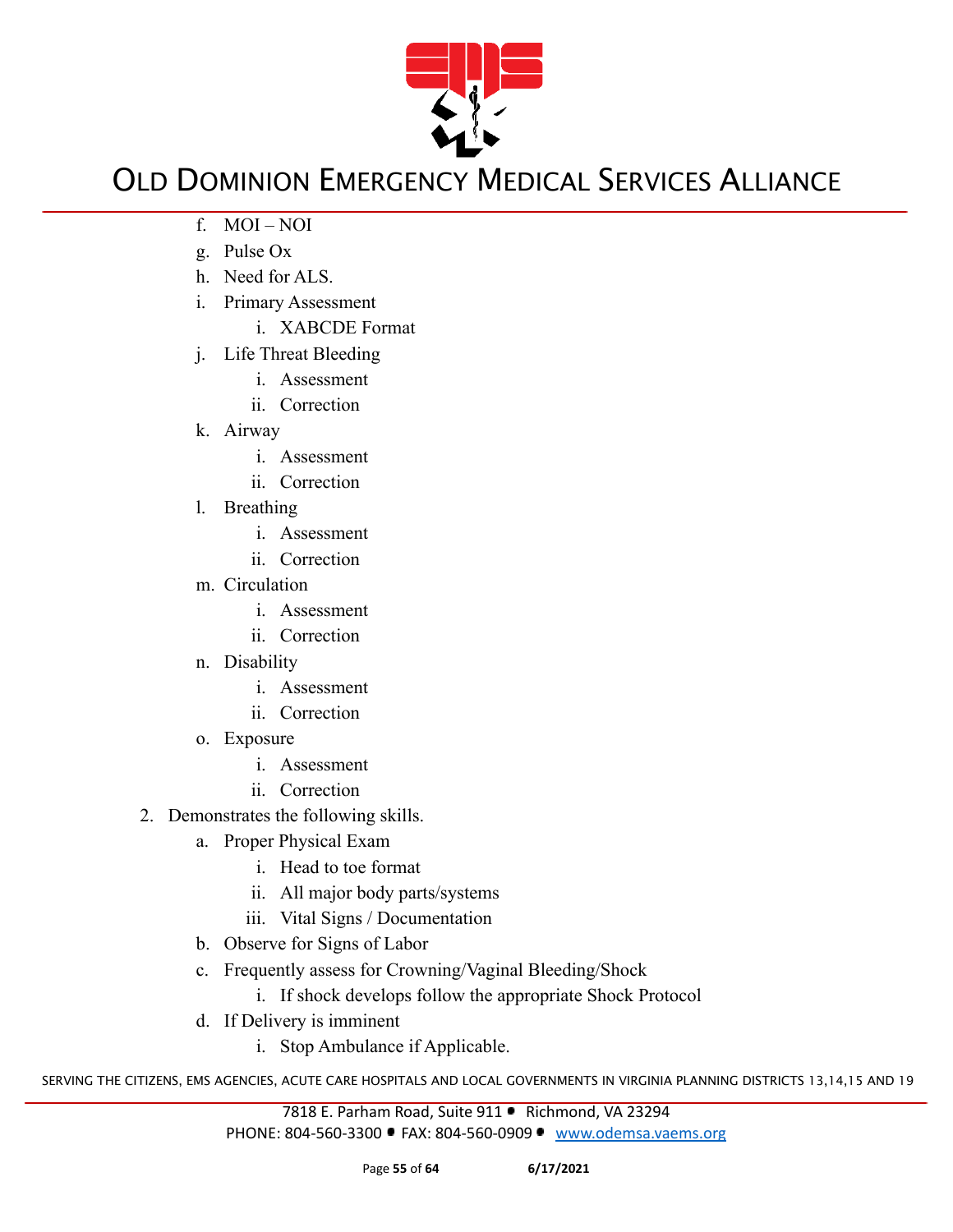

- ii. Call for manpower if Applicable.
- iii. PPE
- iv. OB Kit
	- 1. Layout contents in orderly fashion.
	- 2. ID all needed components.
- v. Position Mother
	- 1. Supine Knees drawn up towards head as much as possible.
	- 2. Elevate Buttocks
	- 3. Create workspace Sterile is Best Practice
	- 4. Child(ern) Delivery
		- a. IF the Amniotic Sac remains intact break with blunt object.
		- b. Remove from Head/Nose/Mouth
		- c. Back Pressure on Skull Gentle
		- d. Determine position of Umbilical Cord Move if needed.
		- e. Support Head and Neck
		- f. As reminder of baby presents support the entire child with both hands/arms as needed
		- g. Wipe Fluids from mouth and nose sterile gauze
			- i. Evaluate need to suction Mouth then Nose.
		- h. Keep child level with the Vagina until Cord is cut
		- i. Note time.
		- j. Evaluate Need for Resuscitation
		- k. If Newborn requires Immediate Resuscitation
			- i. Clamp and Cut cord
				- 1. Clamp approx. 4 inches from Newborn
				- 2. Clamp  $2<sup>nd</sup>$  approx. 6 inches from Newborn
				- 3. Refer to Newborn/Neonatal Resuscitation Protocol
				- 4. ALS
				- 5. Evaluate Mother
				- 6. APGAR Scores
					- a. 1 minute

SERVING THE CITIZENS, EMS AGENCIES, ACUTE CARE HOSPITALS AND LOCAL GOVERNMENTS IN VIRGINIA PLANNING DISTRICTS 13,14,15 AND 19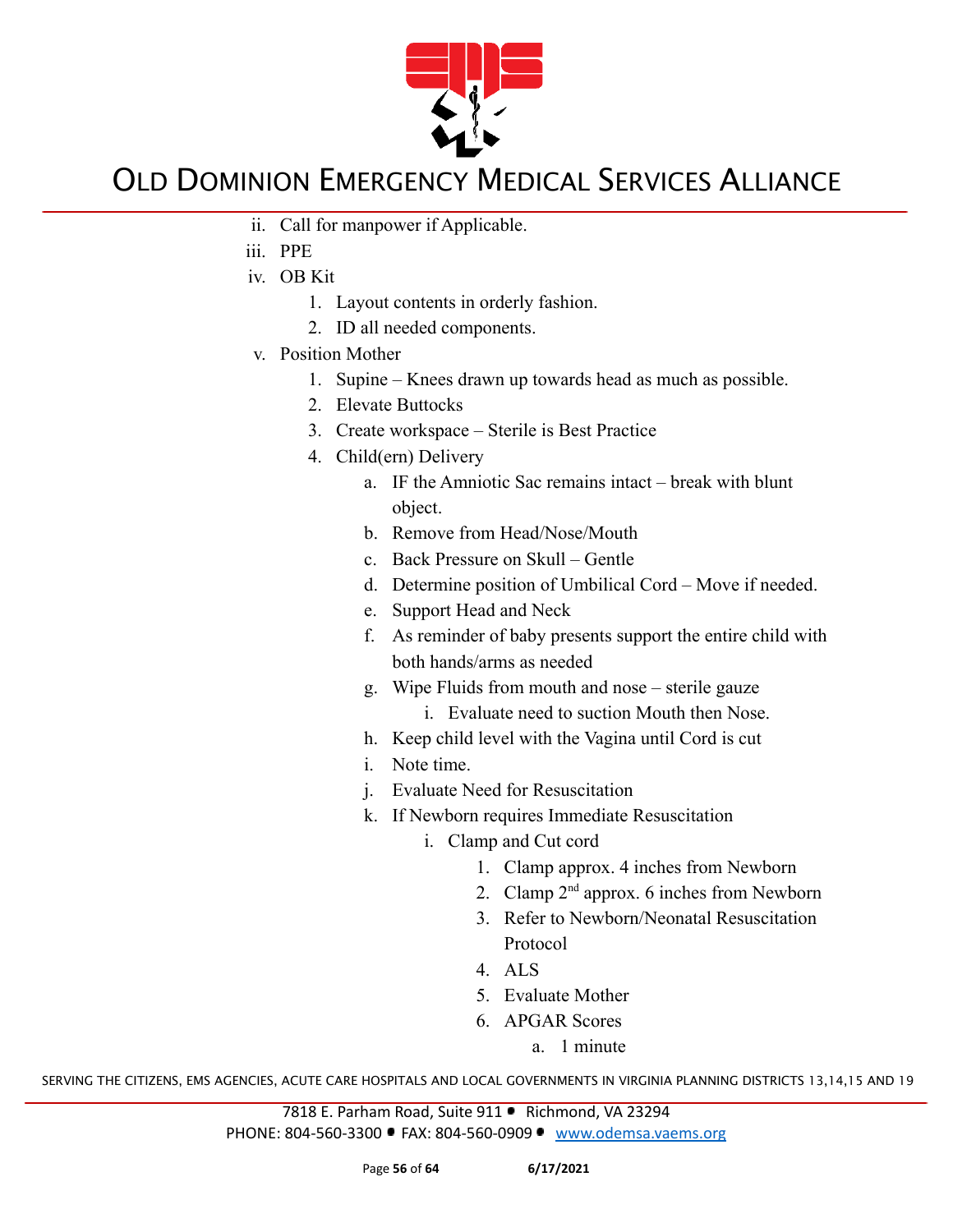

b. 5 Minute

- 7. Immediate Transport to the proper Facility as Soon as Possible
- l. If Newborn does not require Immediate Resuscitation
	- i. Clamp and Cut cord
		- 1. Clamp approx. 4 inches from Newborn
		- 2. Clamp  $2<sup>nd</sup>$  approx. 6 inches from Newborn
		- 3. APGAR Scores
			- a. 1 minute
			- b. 5 Minute
			- c. Evaluate Need for Resuscitation
- 3. Can Delay Clamping and Cutting cord if Newborn not Critical for approx. 1 minute.
	- a. Keep Newborn Warm
	- b. Place Newborn on Chest/Breast
	- c. Prepare for Delivery of Placental Tissue
		- i. Collect in Supplied Bag from OB Kit
	- d. Place Sterile Pad over the Vaginal Opening of Mother
		- i. Lower mothers Legs
		- ii. Ask Mother to hold legs together (reduce bleeding)
	- **e. Do Not Separate Mother and Child(ern) unless Life Threat Present**
	- f. Pulse Ox Measurement
	- g. Oxygen/Ventilation based on Assessment.
	- h. Demonstrates the appropriate transport mode and destination.
	- i. Transport as soon as safe to do so to the proper destination.

The above is a very abbreviated summary of the Protocol.

For the complete Protocol, please review the appropriate Protocol as published by ODEMSA.

SERVING THE CITIZENS, EMS AGENCIES, ACUTE CARE HOSPITALS AND LOCAL GOVERNMENTS IN VIRGINIA PLANNING DISTRICTS 13,14,15 AND 19

7818 E. Parham Road, Suite 911 · Richmond, VA 23294 PHONE: 804-560-3300 FAX: 804-560-0909 [www.odemsa.vaems.org](http://www.odemsa.vaems.org)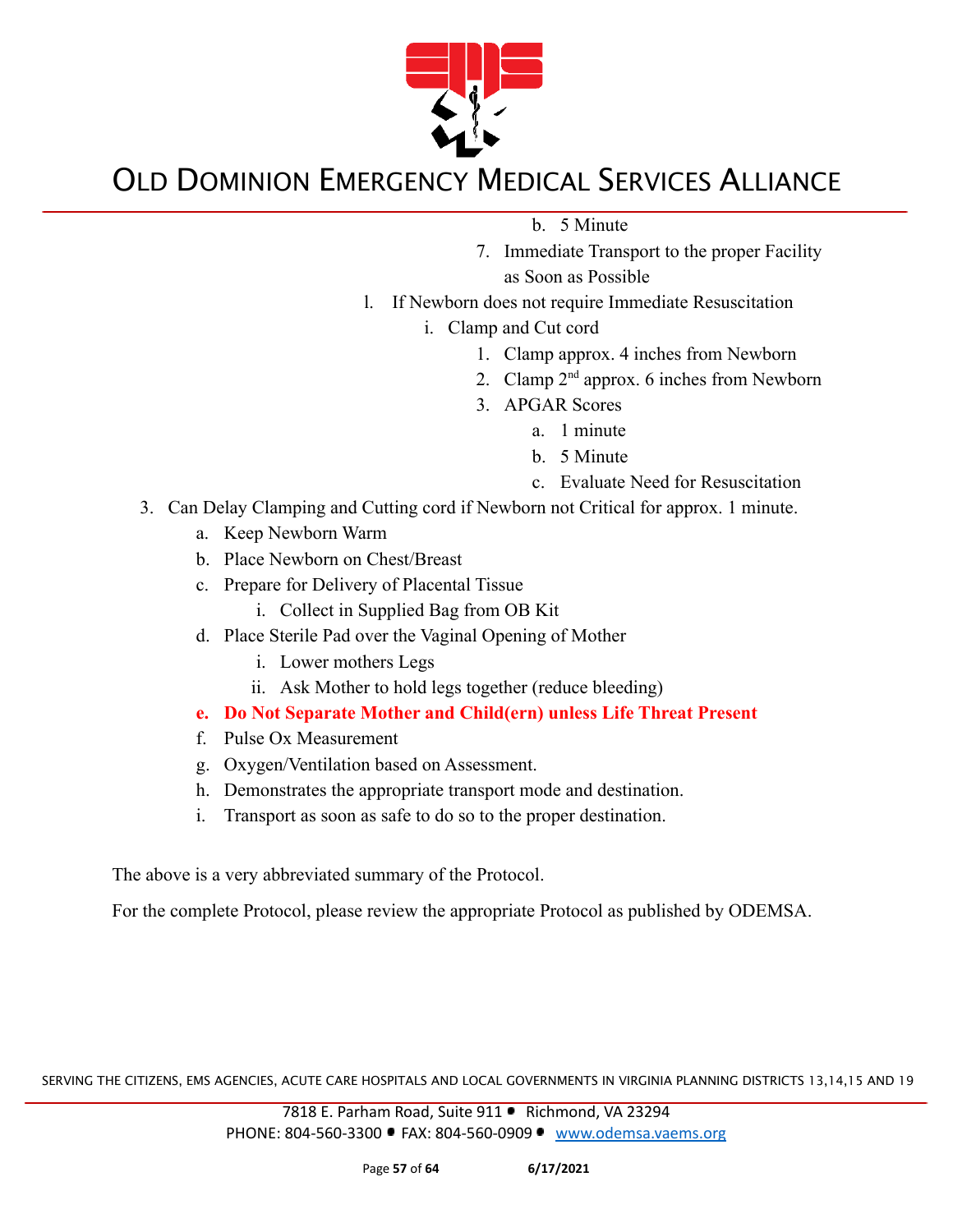

Student's and FTO's signatures below signify that the student has demonstrated sufficient working knowledge and can perform such competency and has had the opportunity to ask and has had all questions and answers provided to their level of comfort.

Competency – ODEMSA – Regional Protocols – **OB/GYN – OB/GYN – Pregnancy-Related Emergencies – BLS - (Pre-term Labor)**

Student's Name and Signature – date below:

| Date |
|------|
|      |
|      |

SERVING THE CITIZENS, EMS AGENCIES, ACUTE CARE HOSPITALS AND LOCAL GOVERNMENTS IN VIRGINIA PLANNING DISTRICTS 13,14,15 AND 19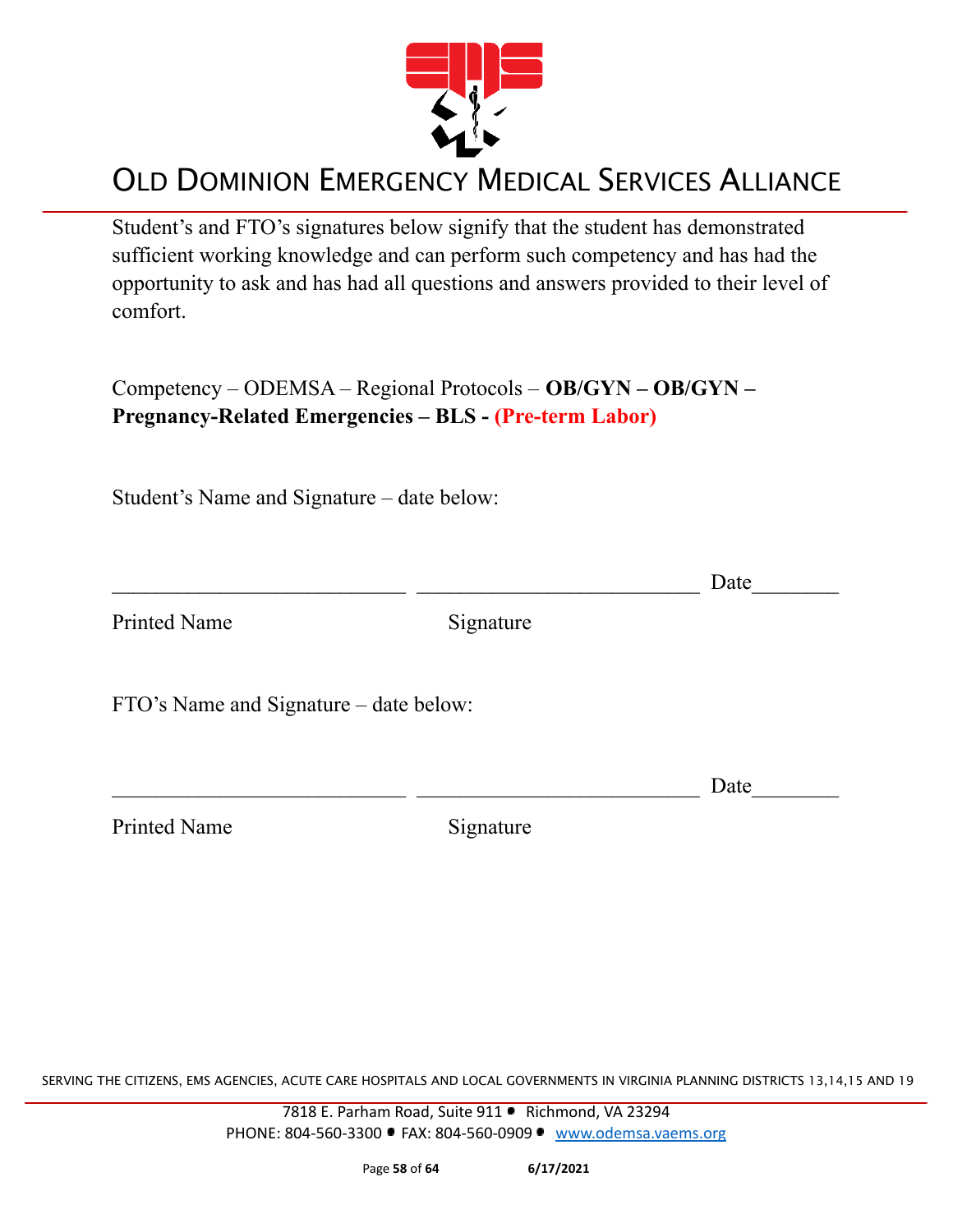

# OB/GYN – Post-Partum Hemorrhage – BLS

#### **OVERVIEW:**

**Post-partum hemorrhage** is defined as the loss of more than 500 mL of blood loss following a vaginal delivery or more than 1,000 mL following a Cesarean delivery.

However, many women tolerate losses of up to 1,000 mL of blood.

It can cause debilitation and diminished immunity, which can subsequently lead to post-partum infection, another leading cause of maternal death.

Post-partum hemorrhage can occur up to 6 weeks after delivery.

**It is imperative that hemorrhage is diagnosed early and treated aggressively.**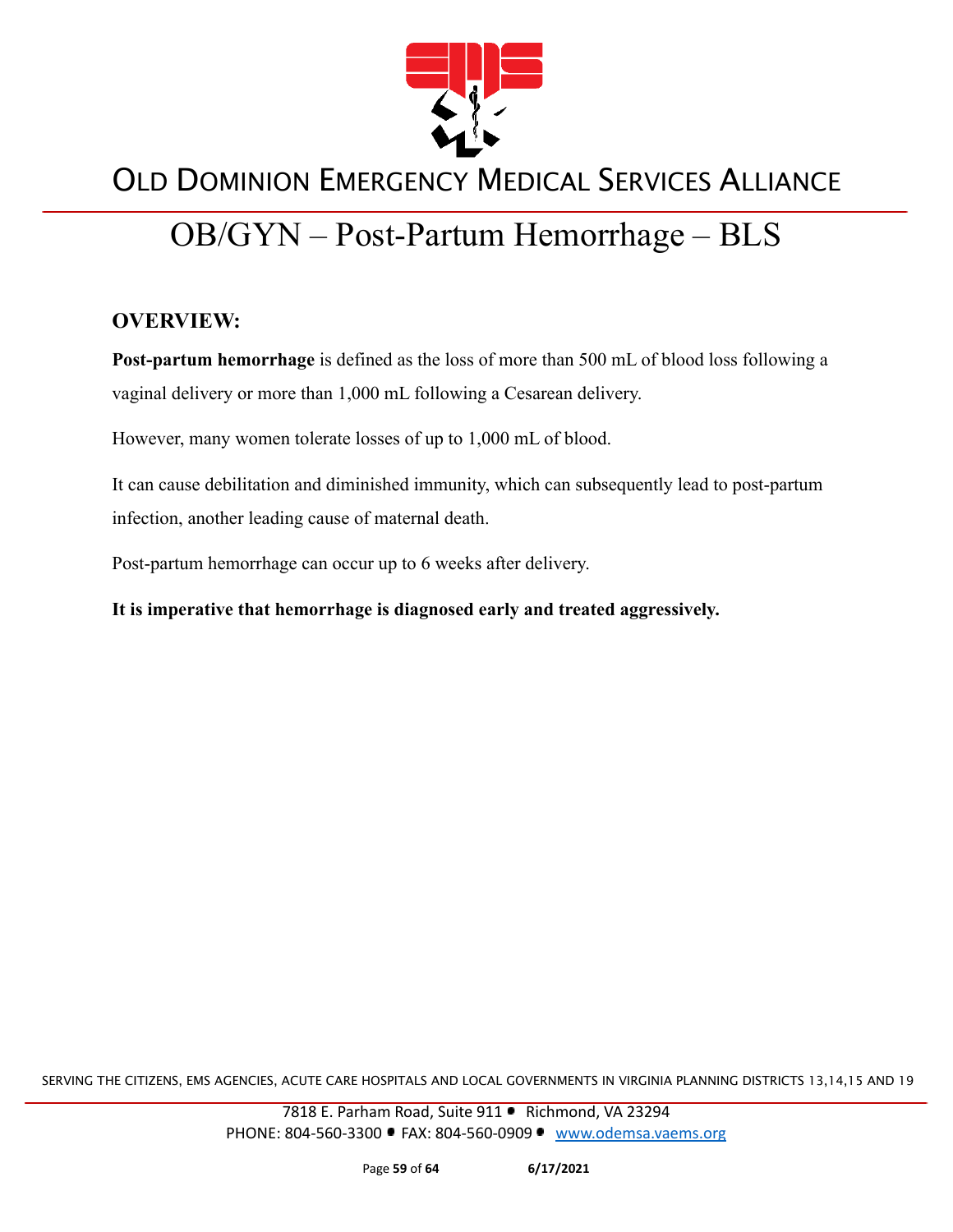

Student Can demonstrate the following competencies without prompting and can explain the clinical reasoning for each listed below:

- 1. Demonstrates proper assessment techniques / Physical skills.
	- a. Scene Survey
	- b. HPI Complete
		- i. EDC Due date
		- ii. LMP Date
		- iii. Number of living births
		- iv. Number of abortions
		- v. Number of times pregnant
		- vi. High Risk
		- vii. OB MD/Clinic/Preferred Hospital
		- viii. Routine OB Care
		- ix. Last Clinic visit
		- x. Vaginal Bleeding/Spotting
		- xi. Number of Previous Pregnancies
		- xii. Edema
		- xiii. Hypertension
		- xiv. Contractions/Pain
			- 1. Time of Onset
			- 2. Where is the discomfort?
			- 3. Frequency of Pain Need to time intervals.
			- 4. Duration Need to time
	- c. Signs and Symptoms
	- d. SAMPLE
	- e. OPQRST
	- f. MOI NOI
	- g. Pulse Ox
	- h. Need for ALS.
	- i. Primary Assessment
		- i. XABCDE Format

SERVING THE CITIZENS, EMS AGENCIES, ACUTE CARE HOSPITALS AND LOCAL GOVERNMENTS IN VIRGINIA PLANNING DISTRICTS 13,14,15 AND 19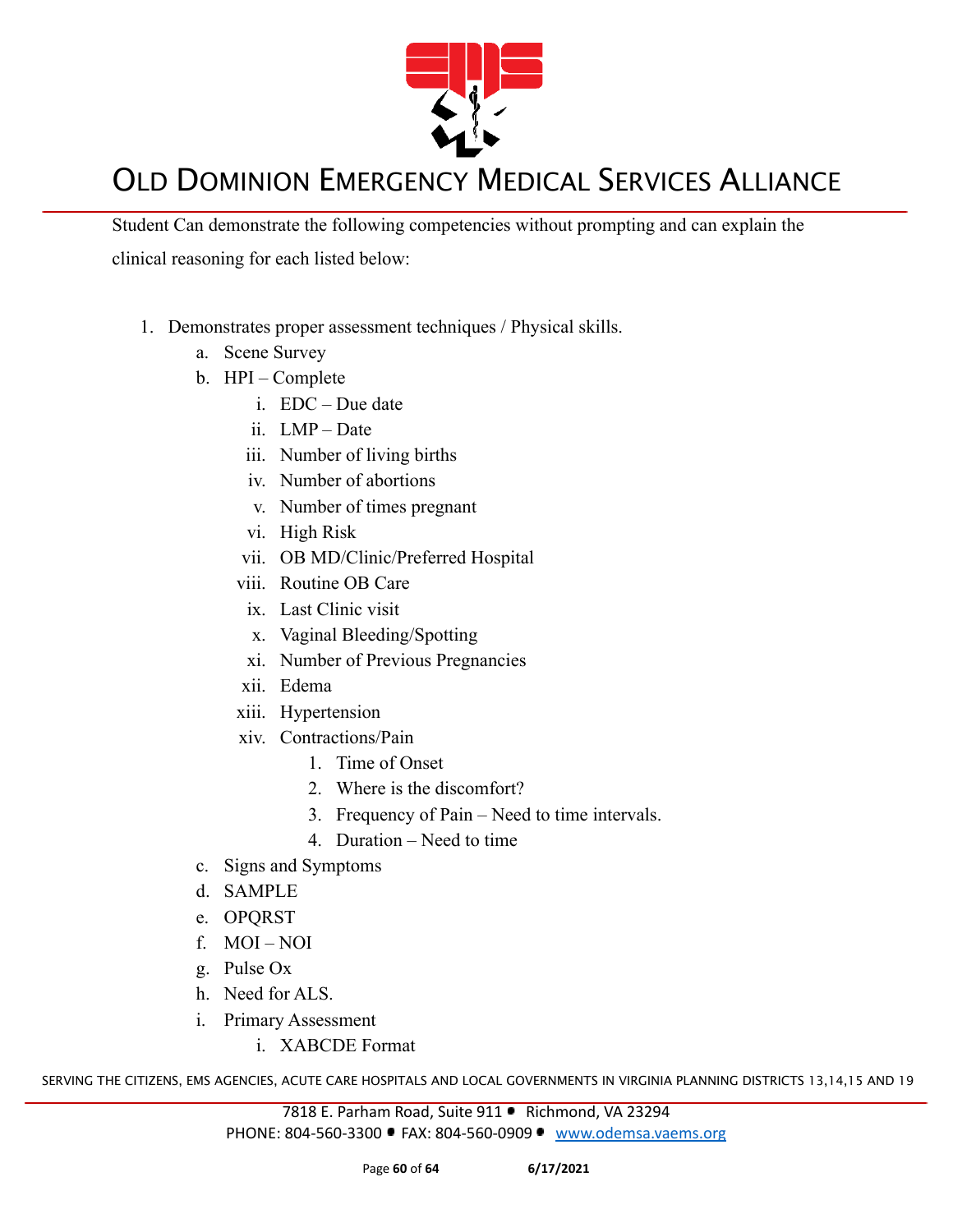

- j. Life Threat Bleeding
	- i. Assessment
	- ii. Correction
- k. Airway
	- i. Assessment
	- ii. Correction
- l. Breathing
	- i. Assessment
	- ii. Correction
- m. Circulation
	- i. Assessment
	- ii. Correction
- n. Disability
	- i. Assessment
	- ii. Correction
- o. Exposure
	- i. Assessment
	- ii. Correction
- 2. Demonstrates the following skills.
	- a. Proper Physical Exam
		- i. Head to toe format
		- ii. All major body parts/systems
		- iii. Vital Signs / Documentation
	- b. Frequently assess for Vaginal Bleeding/Shock
		- i. Place Sterile Gauze/Pad From OB Kit over the vaginal opening Do Not Insert Anything into the Vagina
		- ii. If shock develops follow the appropriate Shock Protocol
		- iii. ALS
		- iv. If Uterus fails to contract
			- 1. Firmly Massage fundus
	- c. Pulse Ox Measurement
	- d. Oxygen/Ventilation based on Assessment.
	- e. Demonstrates the appropriate transport mode and destination.

SERVING THE CITIZENS, EMS AGENCIES, ACUTE CARE HOSPITALS AND LOCAL GOVERNMENTS IN VIRGINIA PLANNING DISTRICTS 13,14,15 AND 19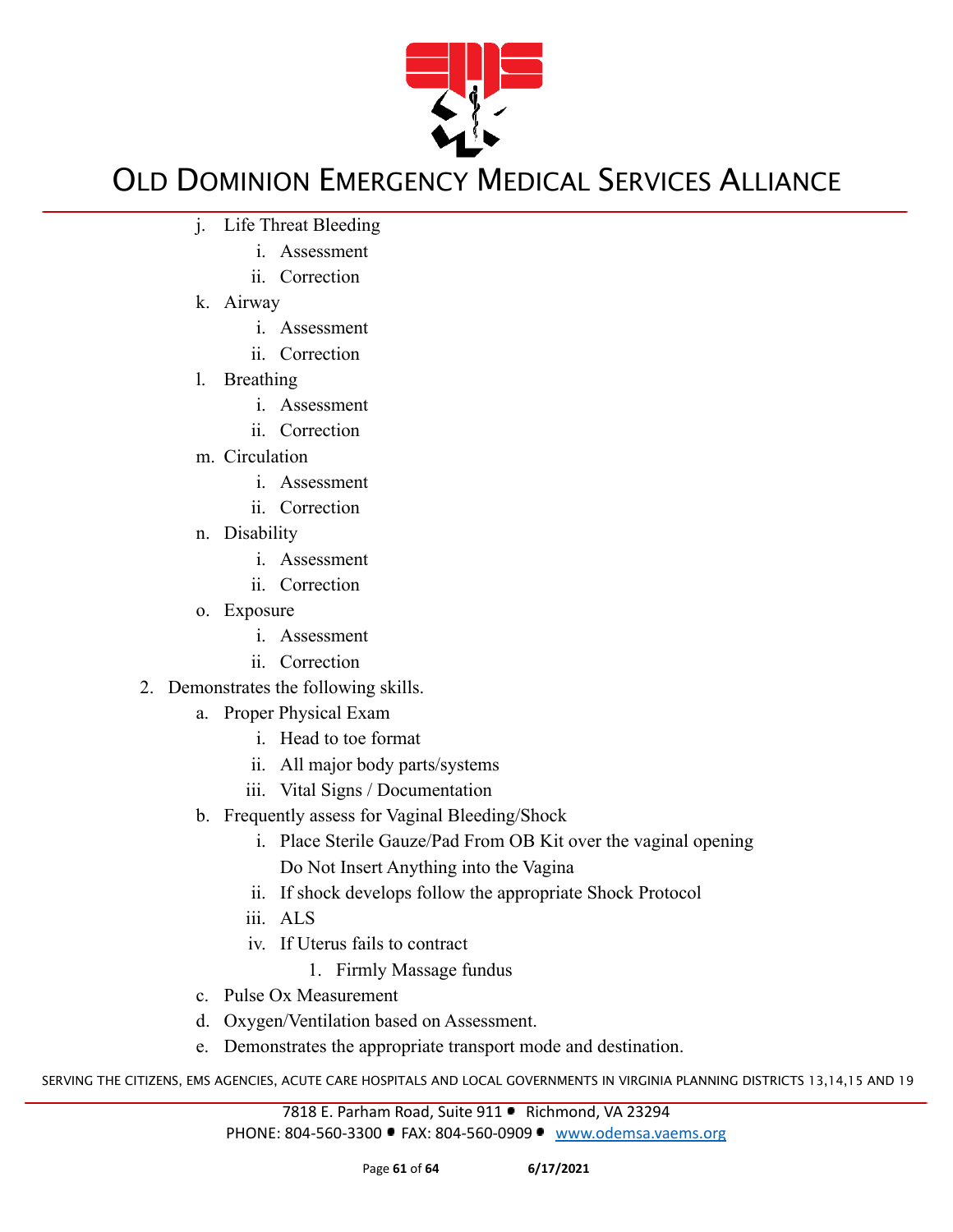

#### f. Transport as soon as safe to do so to the proper destination.

The above is a very abbreviated summary of the Protocol.

For the complete Protocol, please review the appropriate Protocol as published by ODEMSA.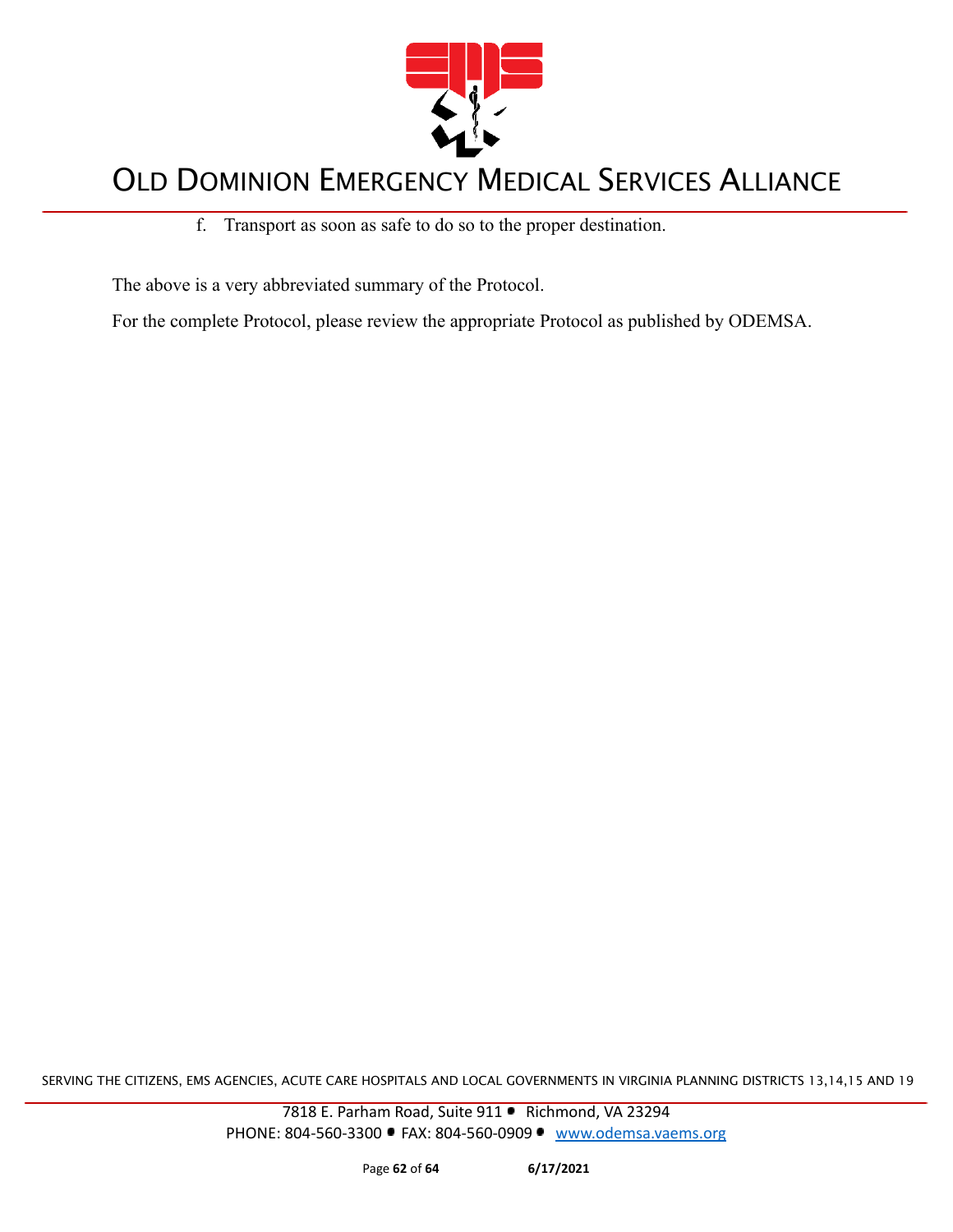

Student's and FTO's signatures below signify that the student has demonstrated sufficient working knowledge and can perform such competency and has had the opportunity to ask and has had all questions and answers provided to their level of comfort.

Competency – ODEMSA – Regional Protocols - **OB/GYN – Post-Partum Hemorrhage – BLS**

Student's Name and Signature – date below:

|                                        |           | Date |
|----------------------------------------|-----------|------|
| <b>Printed Name</b>                    | Signature |      |
| FTO's Name and Signature – date below: |           |      |
|                                        |           | Date |
| <b>Printed Name</b>                    | Signature |      |

SERVING THE CITIZENS, EMS AGENCIES, ACUTE CARE HOSPITALS AND LOCAL GOVERNMENTS IN VIRGINIA PLANNING DISTRICTS 13,14,15 AND 19